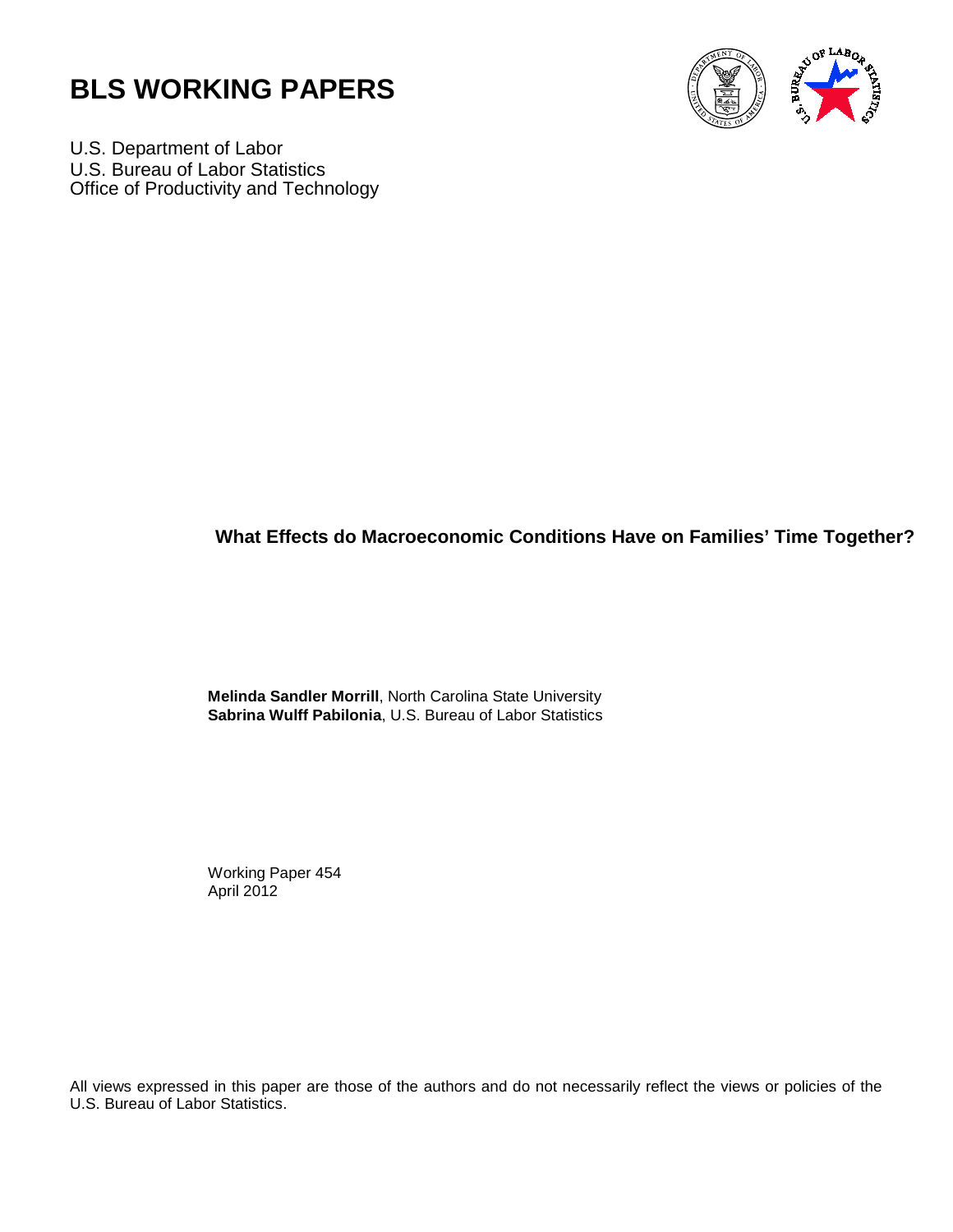#### **What Effects do Macroeconomic Conditions Have on Families' Time Together?**

Melinda Sandler Morrill North Carolina State University

Sabrina Wulff Pabilonia[\\*](#page-1-0) U.S. Bureau of Labor Statistics

#### April 2012

**Abstract:** We examine family time together using data from the 2003–2010 American Time Use Survey combined with Bureau of Labor Statistics data on state-level unemployment rates. Couple time together is U-shaped; while fathers spend more time engaging in enriching childcare activities without a spouse present as the unemployment rate rises. P atterns are similar for dual-earner couples, but appear concentrated among demographic groups most affected by recessions. We also find that mothers are less likely to work standard hours and more likely to work on weekends as employment crises deepen, which is consistent with both sets of results for family time together.

JEL codes: D1, J22, J12, E32

Keywords: Unemployment, Time Use, Time Together, Great Recession, Nonstandard Work Hours

Corresponding author:

ı

Sabrina Wulff Pabilonia U.S. Bureau of Labor Statistics 2 Massachusetts Ave, NE Washington, DC 20212 USA E-mail: Pabilonia.Sabrina@bls.gov

<span id="page-1-0"></span><sup>\*</sup> All views expressed in this paper are those of the authors and do not necessarily reflect the views or policies of the U.S. Bureau of Labor Statistics. The authors would like to thank Dhaval Dave, Michael Giandrea, Jennifer Hook, David Ribar, Almudena Sevilla-Sanz, Jay Stewart, and Jennifer Ward-Batts for their useful suggestions. This paper benefited from comments from participants at the 2010 International Association of Time Use Researchers' Conference, the 2011 International Perspectives on Time Use Conference at the University of Maryland, and the 2011 Southern Economic Association Annual Meeting.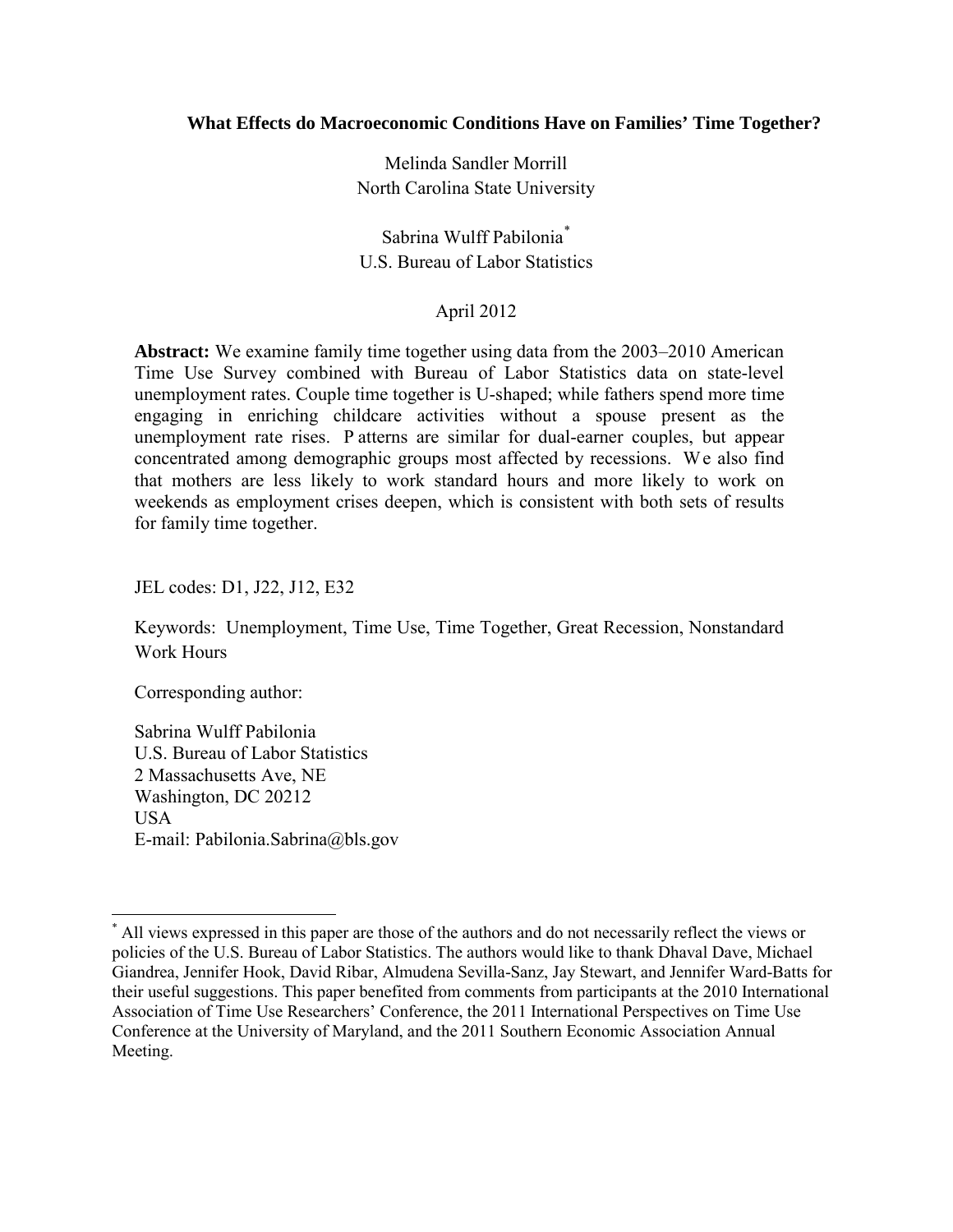#### **I. Introduction**

During periods of macroeconomic decline, families may adjust their time spent together, which in turn may affect both marital stability and child well-being. Although periods of high unemployment are associated with economic hardships in families, recent work suggests that there may be some positive effects for families, as well. In the health economics literature, Ruhm (2000) and Tapia Granados (2005) suggest that mortality rates drop during recessions. Other recent studies find a decline in divorce rates during periods of higher unemployment (Amato and Beattie, 2011; Hellerstein and Morrill, 2011; Schaller, 2012).

Although previous work has suggested a link between business cycles and demographic outcomes, the mechanisms through which the economy might affect families are not clear. In a study of the effect of local business cycles on individuals' time allocation decisions using pre-Great Recession time use data, Burda and Hamermesh (2010) find that individuals experiencing unemployment reallocate the majority of their time toward leisure rather than household production. However, over all individuals experiencing a temporary increase in local unemployment rates, they find that the reduction in market work is completely offset by an increase in household production. This suggests that local economic conditions affect the time use of individuals who directly experience job loss as well as those who remain employed. Gimenz-Nadal et al. (2010) find similar results using Spanish time use data. Using time use data including the Great Recession, Aguiar et al. (2011b) consider the average reductions in time spent in market work over the business cycle, including those who maintain employment. They find that of the foregone work hours about 30 to 40 percent are allocated to home production activities while about 50 percent are allocated to some type of leisure activity.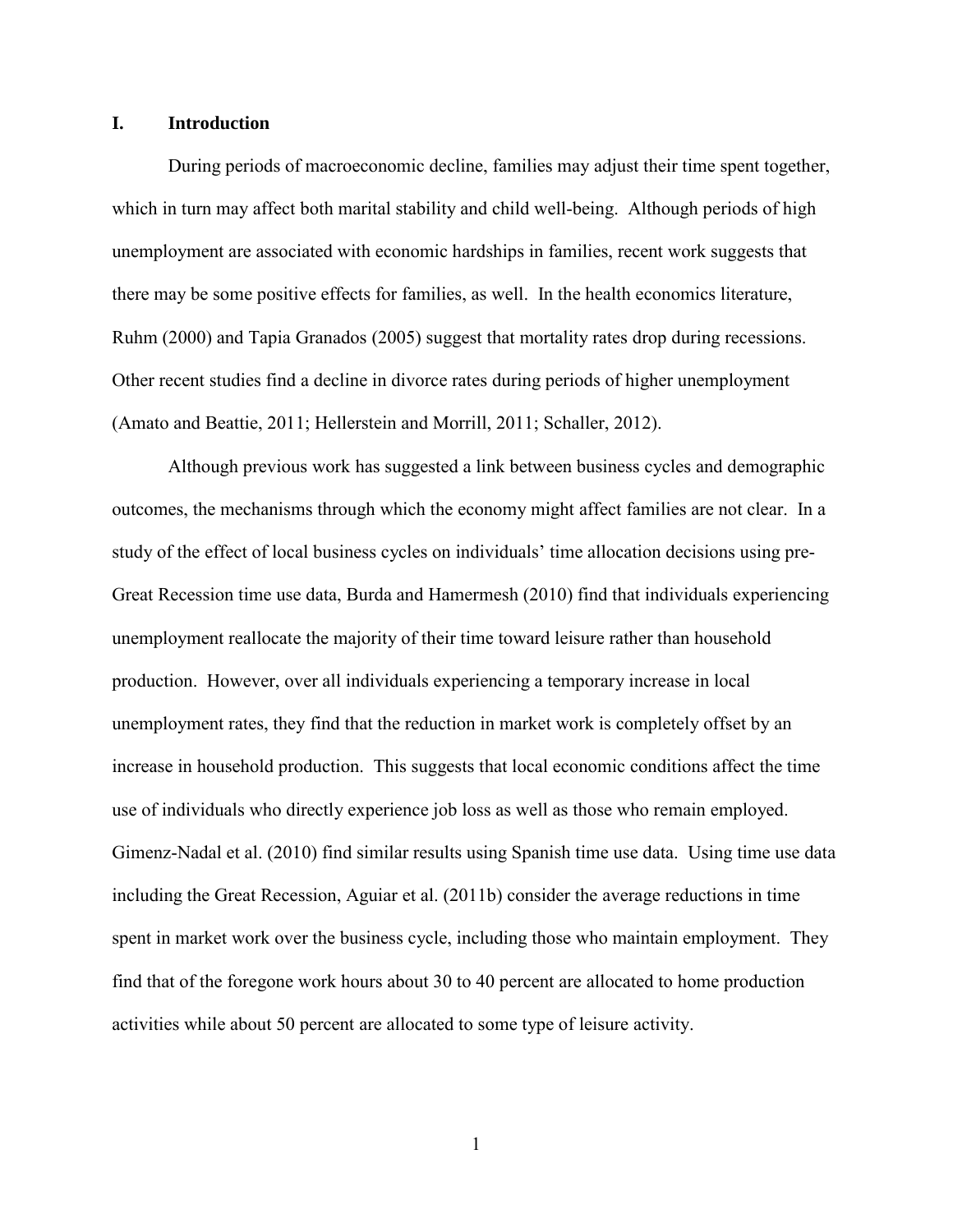In this paper, we seek to understand how additional time from reduced labor market activities over the business cycle translates into "family togetherness" in households with married or cohabitating couples with co-resident children. We use data from the 2003–2010 American Time Use Survey (ATUS) combined with U.S. Bureau of Labor Statistics data on state-level unemployment rates to capture local economic conditions, including the large negative employment effects of the Great Recession. We also include both state and year fixed effects, enabling us to identify from variation in state-level unemployment rates over time the relationship between state unemployment rates and family time together. We do not explicitly consider the effects of an individual's or spouse's job loss.<sup>[1](#page-3-0)</sup> However, we do explore whether our results differ for couples where both spouses are employed at the time of the survey (dualearner couples) and find nearly identical patterns.

The first outcome that we consider is the number of minutes a couple spends together. We then examine for mothers and fathers separately how total time spent with children and time spent in enriching activities with children varies over the business cycle. We find a U-shaped relationship between couples' time together and the unemployment rate. One possible reason for the variation in time together is that a reduction in jobs with desirable work schedules during periods of economic contraction hinder the ability of couples to synchronize their time at work in order to spend time together (Halberg, 2003; Hamermesh, 2003), but at the highest unemployment rates, couples' total hours may be significantly reduced allowing more time together. We find that when state unemployment rates are relatively high, mothers shift work

<span id="page-3-0"></span><sup>&</sup>lt;sup>1</sup> Although considering the effects of employment shocks to households is of interest, unusually high or unusually low unemployment rates may affect families even if they do not themselves experience a change in employment status. Because job loss may not be exogenous to time use within the family, we believe that question would be better addressed using panel data.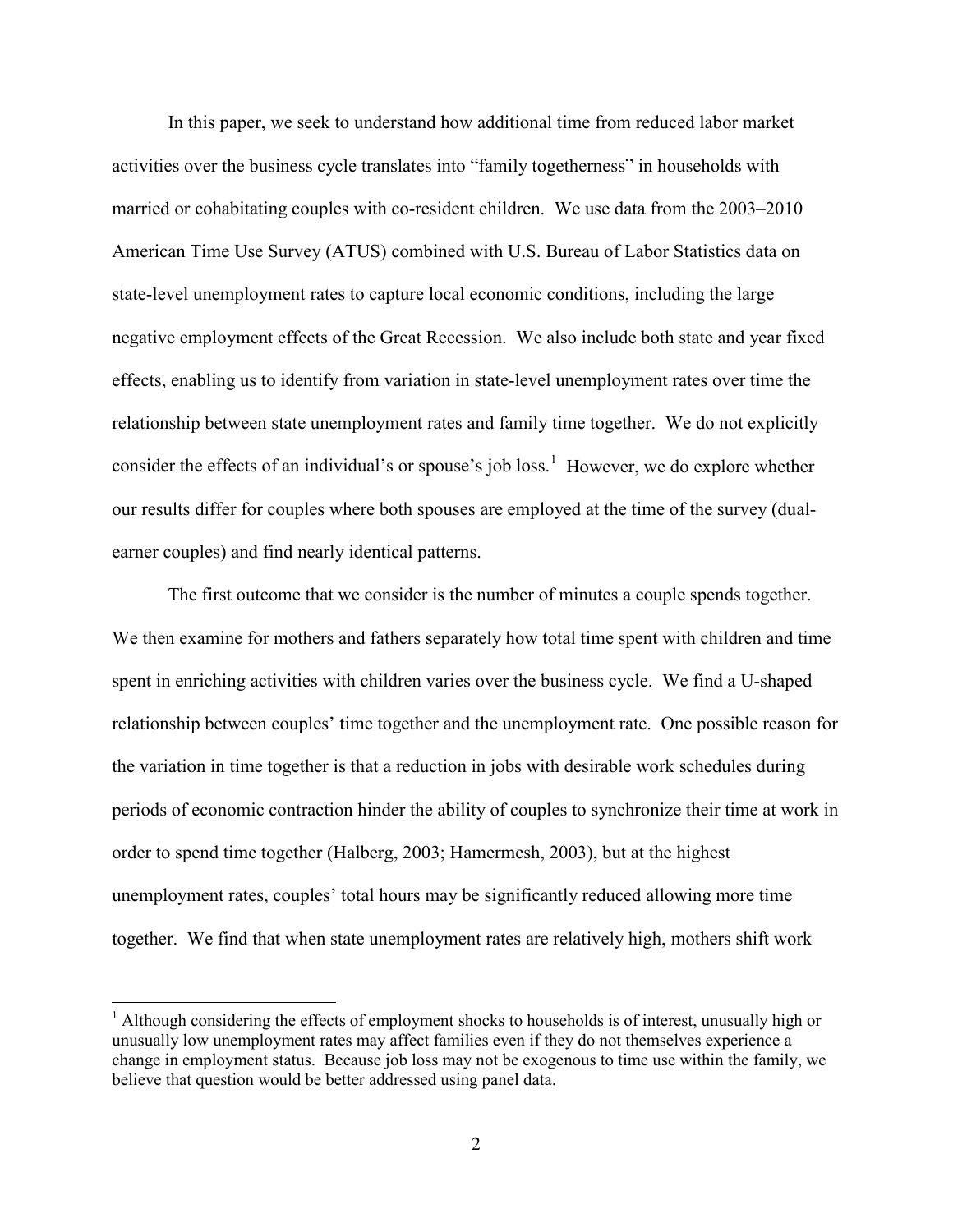time from weekdays to weekends. On average, fathers, many of whom have lost their jobs or face reduced working time, spend additional time engaging their children alone in enriching childcare activities as the local unemployment rate increases. In addition, we find that there are substantial indirect effects of general economic conditions on families' time use, beyond the direct effects of individual job loss.

#### **II. Theoretical Motivation and the Great Recession**

There are many potential channels through which fluctuations in local labor market conditions might affect the amount of time that a family spends together, for both those families that experience job loss and those whose formal job status does not change. Furthermore, we argue that the relationship between a family's time together and local labor market conditions need not be linear, where economic decline always leads to an increase or decrease in time together regardless of levels.

For a couple or family to share time together, each individual must have some time available to spend in leisure (or joint home production). Furthermore, the family members must be able and willing to coordinate their schedules to enjoy that time together. If one family member experiences a job loss, this could result in a time windfall which that individual may choose to spend either in household production, leisure, or job search activities. Burda and Hamermesh (2010) and Gimenz-Nadal et al. (2010) find that, in general, the time windfall following job loss is spent in leisure activities rather than household production. However, for individual job loss to be associated with more family time together, it must also be the case that other family members are available to share in this newfound time. If other household members, particularly the spouse, must enter the labor market to compensate for lost income (i.e., an "added worker" effect), then we may, in fact, see a decline or no change in shared time. Şahin et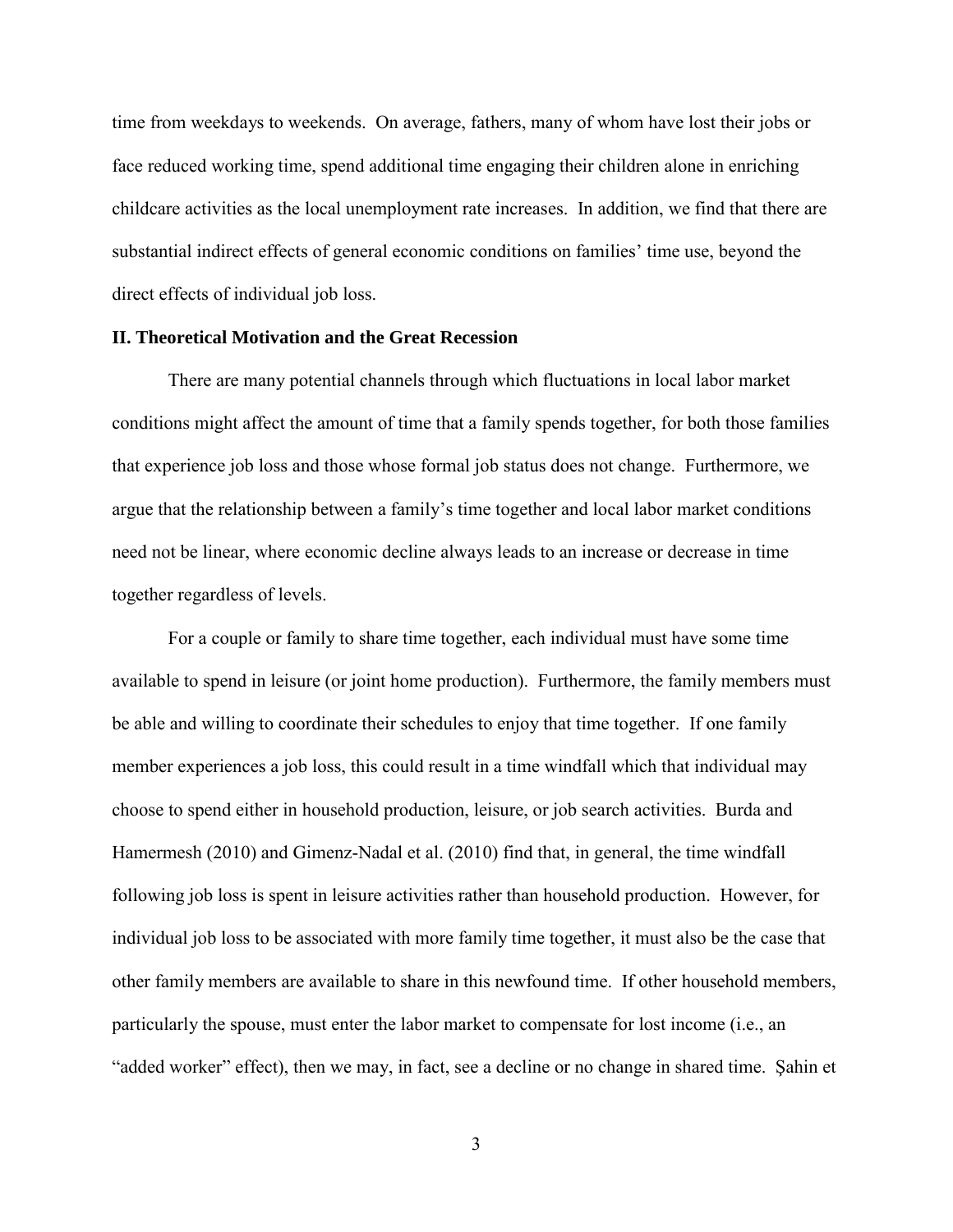al. (2010) find evidence that "added workers," generally women who have childcare responsibilities during the day, work at nonstandard hours to supplement family income, particularly during the recent Great Recession.

Research has demonstrated that work hours fluctuate over the business cycle, even for those who remain continuously employed. However, the direction and magnitude of the relationship seems to vary between different periods of a recession. Our identification strategy relies on differences in unemployment rates between states over time, which may mask any small changes in work hours. Kroll (2011) reports that in the current Great Recession, average weekly hours paid did not begin to fall dramatically until about six months into the recession, as dated by the National Bureau of Economic Research (NBER). Twelve months into the recession, the U.S. witnessed a drop in aggregate weekly hours paid that was larger than during the two previous recessions. However, salaried workers who are mostly paid for 40 hours may work increased unpaid overtime either to secure their jobs or because they are asked to pick up the work done by those let go in mass layoffs. Thus, the effects on hours worked across workers by pay status are ambiguous.

Besides fluctuations in total hours of work, there may also be changes in the timing of hours worked over the business cycle. Prior research on time use has found that spouses attempt to synchronize their work schedules and leisure time (Connelly and Kimmel, 2009; Hamermesh, 2002; Halberg, 2003; Jenkins and Osberg, 2005), but this may be less of an option when the labor market is tight and family members are working longer hours. In addition, during a recession, some workers will lose their jobs and may be more willing to accept new jobs that require workers to work at hours that do not allow spouses to synchronize their work schedules.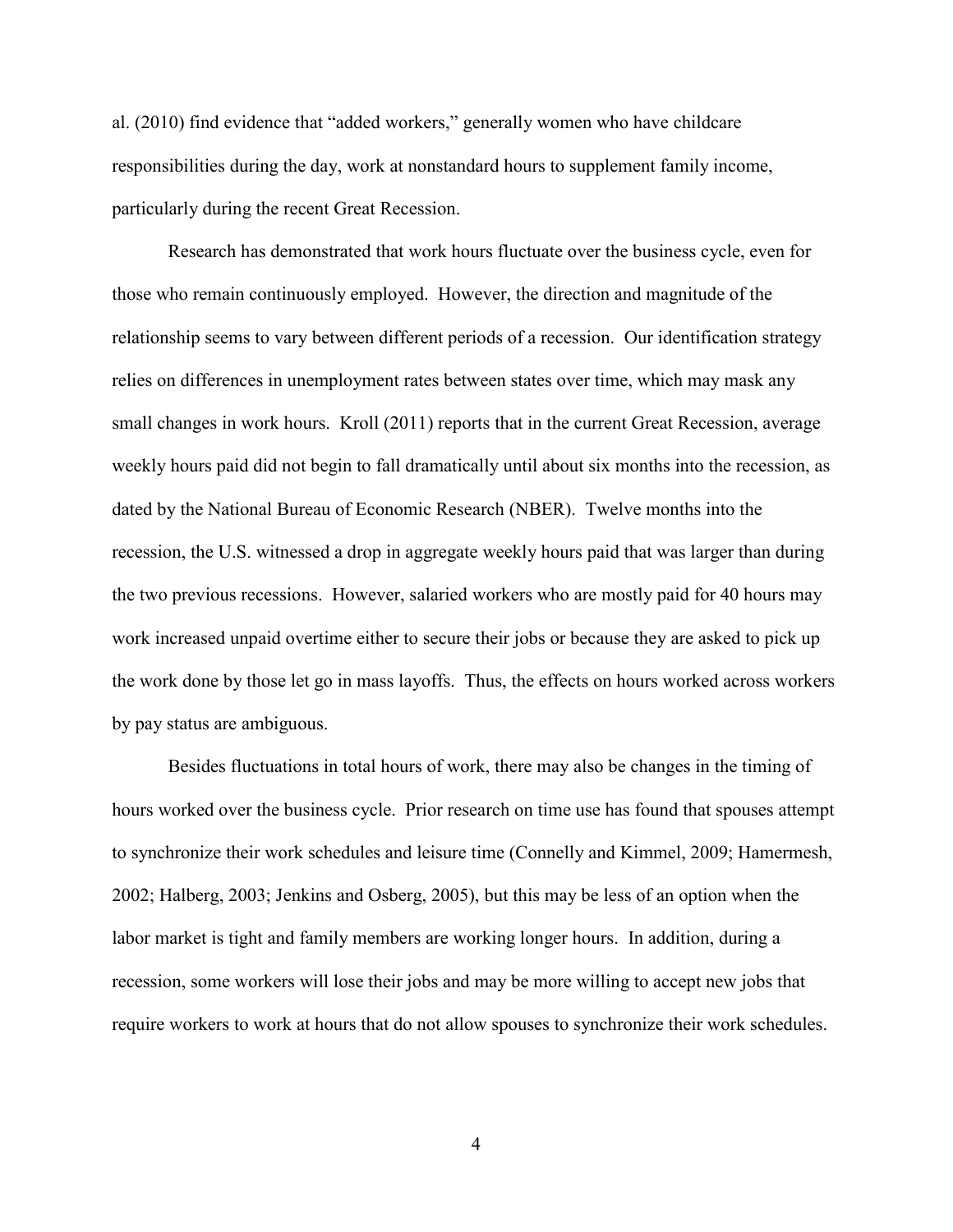In addition to having time available to spend together, individuals also must choose to share that leisure time. If periods of high unemployment lead to higher stress levels for the unemployed (Krueger and Mueller, 2010; Krueger and Mueller, 2012), then family members may avoid spending time together due to increased conflict. Several recent studies show that divorce rates fall during periods of economic decline (Amato and Beattie, 2011; Hellerstein and Morrill, 2011; Schaller, 2012). However, these studies do not necessarily imply that couples are happier or that they are spending more time together. Further, couples who are liquidity constrained by the recession may stay home and do lower cost activities with their families (e.g., Evans and Moore, 2011). In addition, as wages fall in recessionary times, the opportunity cost of time is lower and parents may choose to spend more time on time-intensive childcare.<sup>[2](#page-6-0)</sup>

How we might anticipate business cycles affecting families' time together on average is ambiguous theoretically. During periods of high unemployment, we expect to see more total hours of leisure for those who have lost a job or are continuously employed but working fewer hours, but this additional time is not necessarily spent with family. On the other hand, family members may have to take on additional work responsibilities during non-standard hours if the family is in financial distress, so this might lead to a reduction in time that family members could spend together. Families that become more income constrained during periods of macroeconomic decline could also spend more time at home and thus enjoy more shared leisure hours; on the other hand, families may also cease to engage in shared leisure outside the home, such as dining out or attending recreational activities together.

<span id="page-6-0"></span><sup>&</sup>lt;sup>2</sup> Real hourly compensation in the non-farm business sector fell by 0.4 percent in 2008 relative to 2007 [U.S. Department of Labor, U.S. Bureau of Labor Statistics. 2011. Database of Major Sector Productivity and Cost Index. www.bls.gov\lpc, accessed November 13, 2011].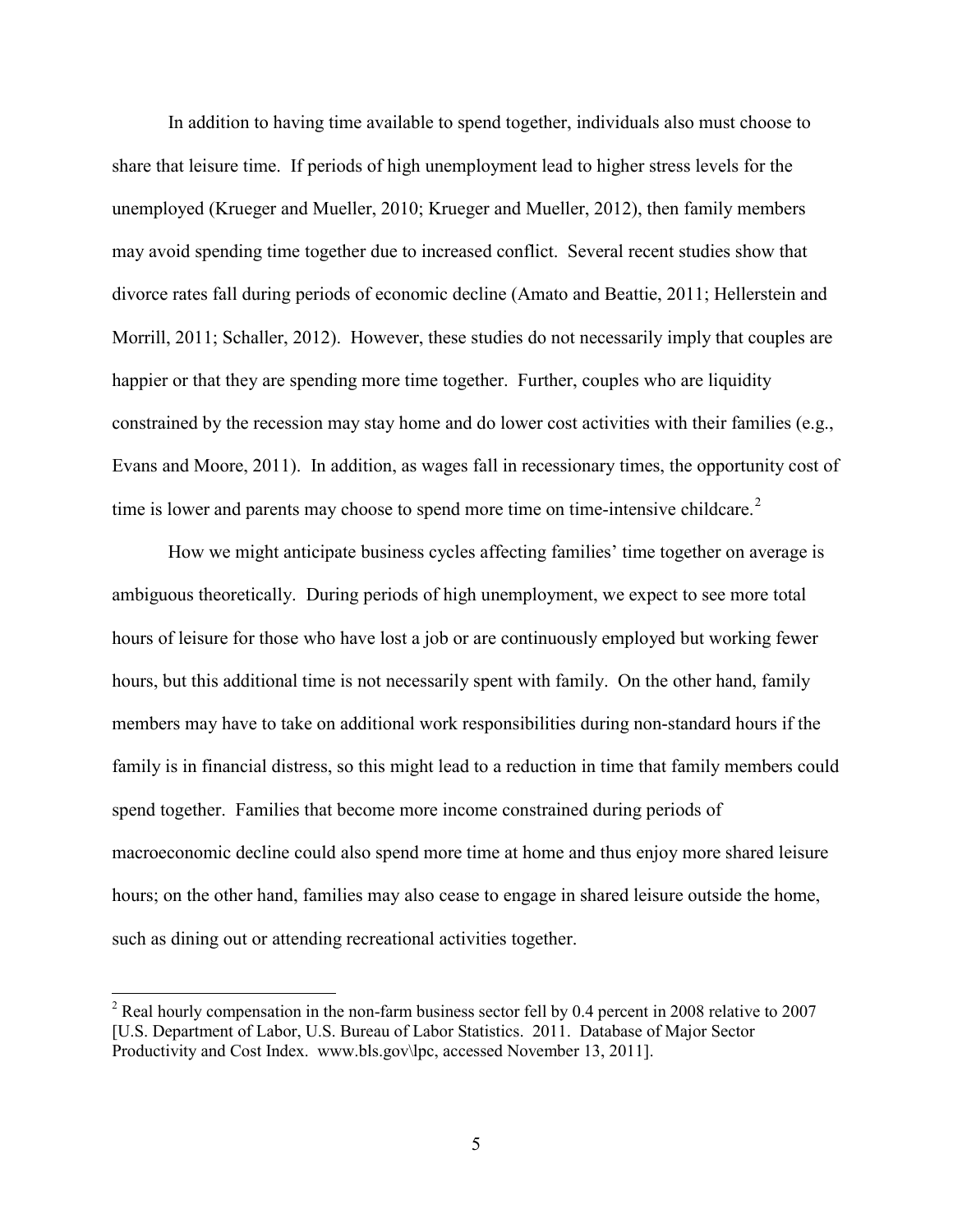#### **III. Time Use Data**

#### *Data and Sample*

The American Time Use Survey (ATUS) is the only ongoing survey of how people living in the United States spend their time. Therefore, it is the only time use survey that currently allows for the examination of the effects of business cycles on the behavior of individuals beyond their working time behavior. In 2003, the ATUS began surveying one individual aged 15 and older per household drawn from a subsample of households completing their final month of interviews in the Current Population Survey (CPS). Phone interviews for the ATUS were conducted two to five months following the final CPS interview. The ATUS updates employment information from the CPS for the respondent and their spouse/unmarried partner, but not for all household members. For the spouse's employment status, no distinction is made between being unemployed and being out of the labor force. In addition, a 24-hour time diary is collected beginning at 4 a.m. on the day prior to the interview. Respondents are asked to report their activities sequentially, the start and stop time of each activity, where the activity took place, and, for most activities, who was with them in the room or who accompanied them on an activity if they were not at home (with whom information was not collected for the following activities: sleeping, grooming, private activities, working, taking a class, refused to classify type, or can't remember). Respondents were also asked to report secondary childcare of children who were under age 13, but no other secondary activities were reported initially. From 2006 to 2008, secondary eating and drinking activities were captured in a special module to the ATUS. Activities are coded by interviewers into one of 17 major time categories, with various secondtier and third-tier subcategories.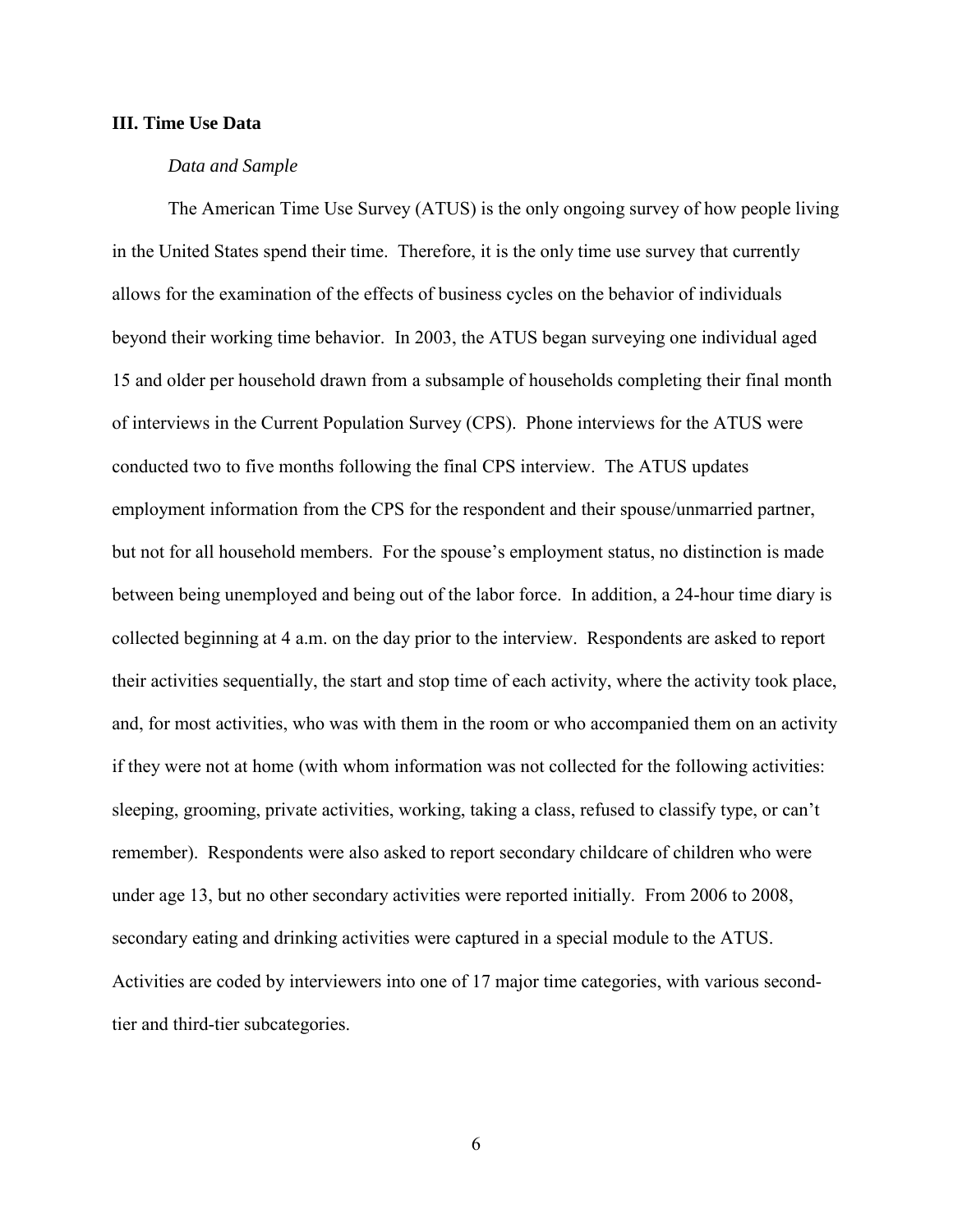Time diary data have the advantage over other survey questions asked about time over the last week (or usual activity) of being less subject to recall bias because of the shorter time horizon. The data are also less subject to aggregation bias (because respondents are asked to account for 1440 minutes of activities in the diary day) and are less subject to social desirability bias (Bianchi et al., 2006). One of the disadvantages of time diary data is that the data are highly variable due to capturing information on a single day, thus leading to reduced statistical power in regression analyses, especially for activities that occur infrequently. In 2003, 20,720 diaries were completed. In the following years, the sample surveyed was reduced and between 12,000 and 14,000 diaries were collected, with response rates over 50 percent in each year. We use pooled diaries from 2003 to 2010 and thus cover both an economic expansion and contraction and the beginning of another expansion. About half of the diaries were collected on weekdays and half on weekend days. Throughout this paper, we use the ATUS final weights to estimate means and coefficients. We use replicate weights to correct standard deviations for summary statistics as specified in the ATUS User's Guide (see U.S. Department of Labor 2011, p. 36). In all regressions, we cluster standard errors by state.

For our analysis, we are interested in the time family members spend together and how that time changes over the business cycle. Our main results include data from a sample of heterosexual couples with co-resident children under the age of 19 and where both parents were aged 25–64. The sample construction is illustrated in Appendix Table A1. We exclude diaries that captured atypical days (those where the respondent reported either sleeping more than 20 hours or being ill for more than four hours on their diary day) (Juster, 1985).<sup>[3](#page-8-0)</sup> The parents could

 $\overline{\phantom{0}}$ 

<span id="page-8-0"></span> $3$  While not all respondents record activities for the full 1400 minutes in the diary day, respondents are automatically discarded by ATUS staff if their diaries contain fewer than five activities and are missing 180 or more minutes of recorded activities (low quality diaries). Failure to include all respondents in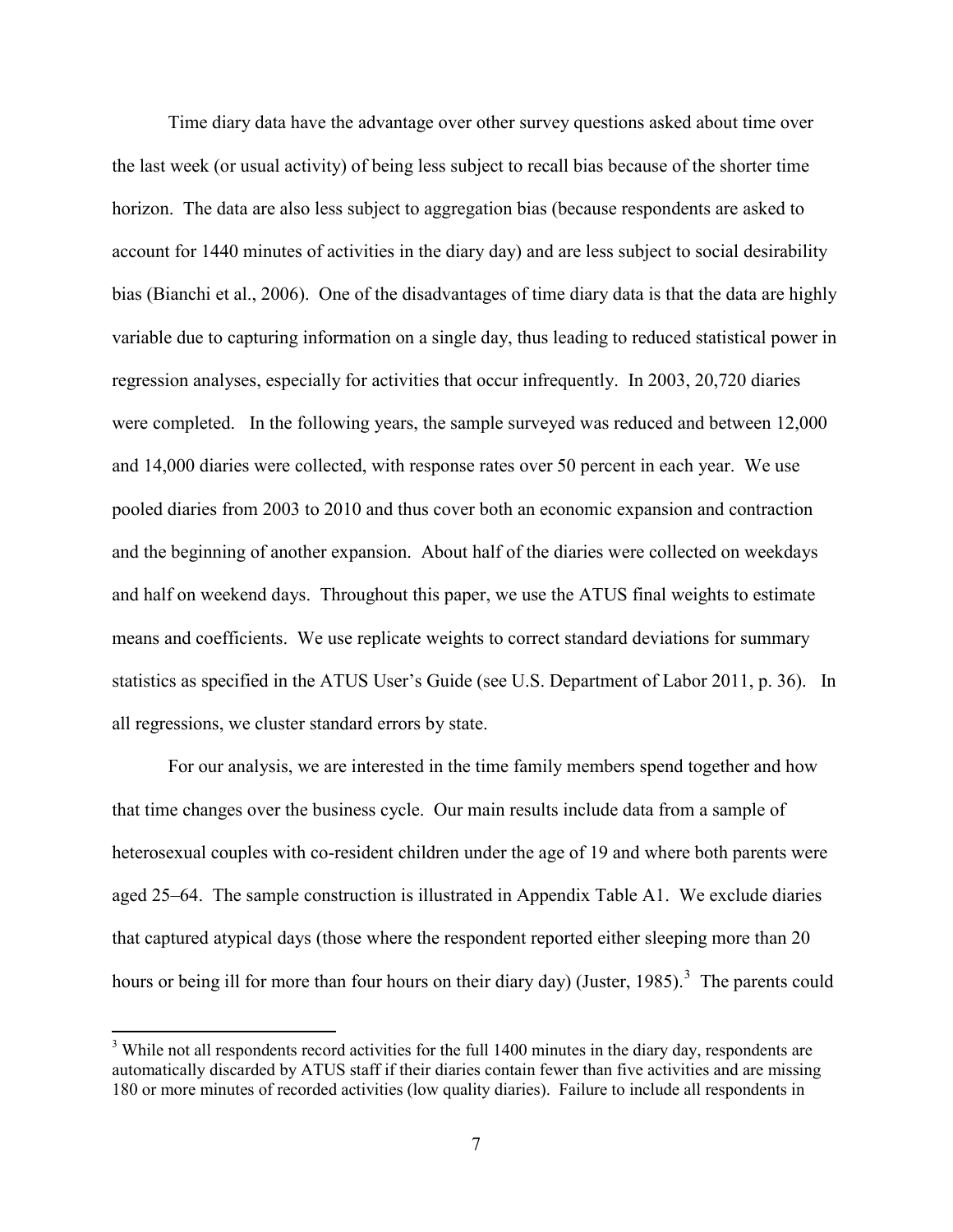be married or cohabitating (only 4 percent of couples with children under the age of 19 are cohabitating). Our couple sample has 34,001 observations, which includes 18,066 mothers and 15,935 fathers.

#### *Family Time*

ı

We examine time together as a family from parents' perspectives, both time spent together as a couple and total time with children.<sup>[4](#page-9-0)</sup> Total time with children is a global measure of childcare and includes any time when the child is present; thus it combines parental leisure, parental home production, and parental investments (Aguiar et al., 2011a). Parents may be cooking, cleaning, or watching TV with their children present, but there is no meaningful interaction taking place. Therefore, we also consider time spent with children in enriching childcare activities. Enriching childcare includes educational time, such as help with homework and reading to children, as well as time playing and talking with any of their children. It also includes time socializing and attending events with children aged two and older, because parents record the time they spend enjoying activities with children differently for younger and older children (Pabilonia and Song, 2011; Stewart, 2010). ATUS activity codes used to define time in

analyses may bias results. Colman and Dave (2011) found that employed respondents are one percentage point less likely to report gaps due to vague activities. Thus, excluding respondents could lead to an understatement of the effects of the business cycle on behavior. Many researchers exclude those missing more than 60 minutes of time. Only 5 percent of our sample is missing more than this amount. Our main results excluding these individuals are virtually identical.

<span id="page-9-0"></span><sup>&</sup>lt;sup>4</sup> We also have examined time in shared leisure activities with similar, but smaller less precise estimates. However, it is not straightforward to categorize activities into leisure time versus time spent in household production. We define shared leisure time similar to the main definition used by Aguiar and Hurst (2007), with a few exceptions such as the addition of religious activities that includes attendance at weddings. Shared leisure time includes the following activities: caring for lawn, garden and houseplants, animals and pets; eating and drinking; socializing; watching TV; relaxing and leisure; sports, exercise and recreation; telephone calls to family members and friends; and travel related to socializing, sports, or religious activities.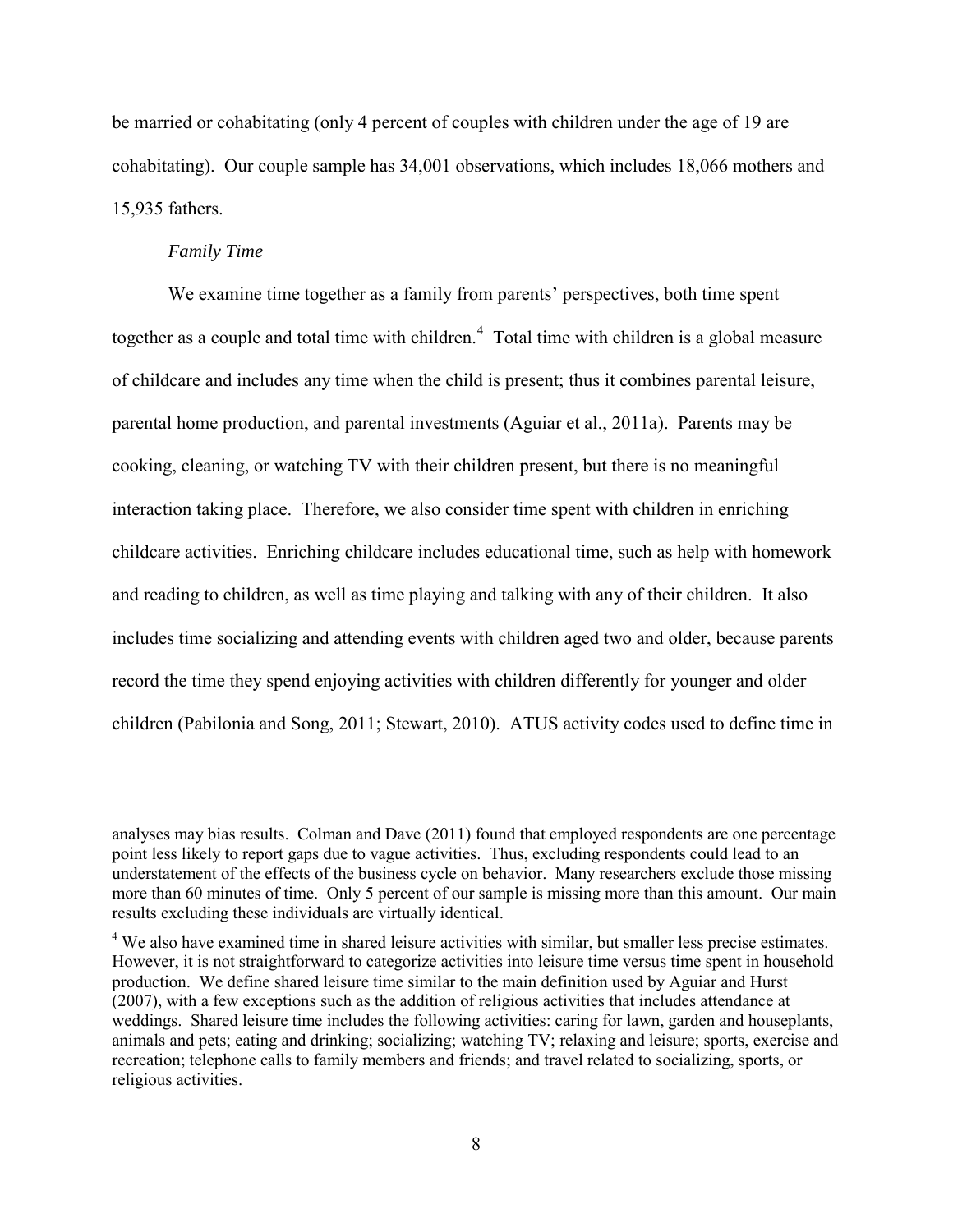enriching childcare are provided in Appendix Table A2. The main non-enriching activities include watching TV, traveling, shopping, and eating.

We examine time with mothers and fathers separately, as well as enriching time alone with children. If families are together at home, one parent may have a higher level of involvement with the children. In particular, a father may only be passively involved with children or interacting with the mother when the whole family is together. Indeed, previous research on childcare has assumed that when both parents are accompanying the child, it is actually the mother who is likely to assume the greatest responsibility for the children (Folbre et al. 2005). However, father time alone with children may be of particular importance for child development, especially for boys (Morgan et al. 1988). Therefore, we explore whether fathers' time with children in various enriching and non-enriching activities is affected by the business cycle. Furthermore, we estimate fathers' time with children for dual-earner couples only and separately by fathers' education level.

#### *Macroeconomic Conditions*

From the U.S. Bureau of Labor Statistics' Local Area Unemployment Statistics, we obtain unemployment rates for 50 U.S. states plus the District of Columbia that can be linked to the ATUS respondents by the state in which they reside. These unemployment rates are available both monthly and yearly. We use an average of the 12 months ending in the interview month as our proxy for the current macroeconomic conditions. The unemployment rate is measured over 12 months, instead of a shorter period, in order to allow behavioral patterns to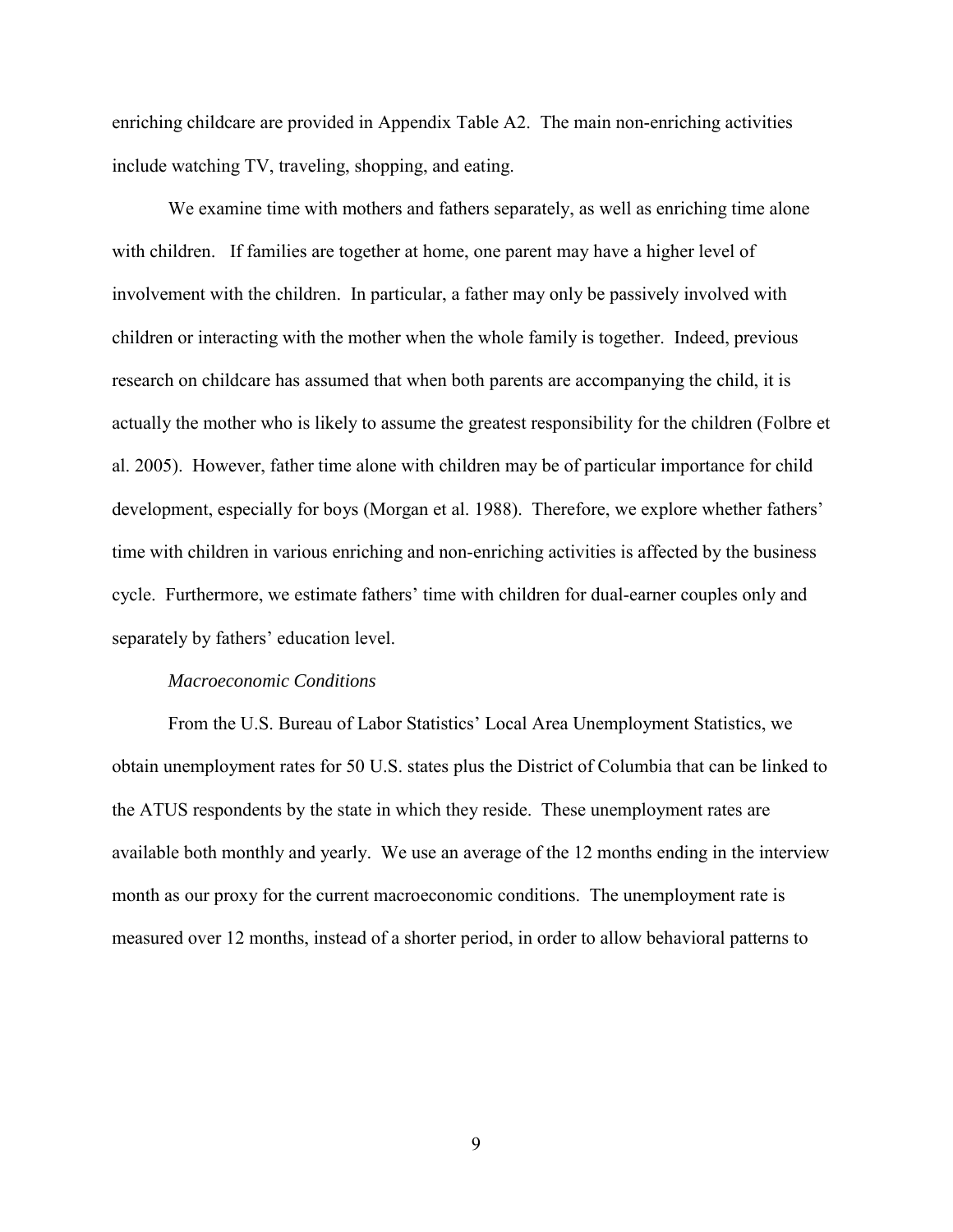become more consistent and to minimize any potential effects of short-term fluctuations in the unemployment rate resulting from sampling error (Arkes and Klerman, 2009).<sup>[5](#page-11-0)</sup>

Figure 1 shows the variation in the value of the mean, maximum, and minimum state unemployment rate for our couple sample by survey year, where the state unemployment rate is defined over the 12–month period ending in the survey month. The mean state yearly unemployment rate over the period of study is about 6.1 percent, with a minimum rate of 2.5 percent and a maximum rate of 14.9 percent. There is a dramatic rise in both the mean and maximum 12-month lagged unemployment rates in 2009, which are an average of unemployment rates over the 2008–2009 period. There was an additional increase in both the mean and the maximum state unemployment rate for 2010.

#### **IV. Econometric Model and Results**

l

Our basic econometric model is as follows:<sup>[6](#page-11-1)</sup>

Family Time<sub>ist</sub> = 
$$
\alpha + \beta_1 * \text{Urate}_{s,t-1} + \beta_2 * \text{Urate}_{s,t-1}^2 + \gamma X_{ist} + \delta_s + \theta_t + \epsilon_{ist}
$$
 (1)

where Family Time<sub>ist</sub> is the minutes spent together (or in some cases participation in an activity) of family *i* living in state *s* at time  $t$ ;  $\frac{1}{2}$  Urate<sub>s, t-1</sub> is the state-level unemployment rate

<span id="page-11-0"></span> $<sup>5</sup>$  However, results using an average of only the prior three months are similar. As another robustness</sup> check, we used core-based statistical area (CBSA) unemployment rates for May 2004-2010 and metropolitan statistical area (MSA) unemployment rates prior to May 2004, which we could link to about 82 percent of the sample. Results for couple time together were, in general, similar, but smaller in magnitude and less precise. We also ran estimates using the employment-to-population ratio as a proxy for macroeconomic conditions. The effects were less precise, with the strongest results for subsamples most likely to be affected by the Great Recession. Estimates are available from the authors upon request.

<span id="page-11-1"></span> $6$  This specification is similar to those commonly used when exploring the relationship between demographic outcomes and the business cycle (see, e.g., Ruhm, 2000), except that here we model the unemployment rate as a quadratic. With state and year fixed effects, one is implicitly calculating deviations from the sample means. Instead, one might consider looking at changes in the unemployment rate rather than levels. However, to be consistent with the prior literature, we have chosen to model the unemployment rate in levels and to include both state and year fixed effects.

<span id="page-11-2"></span> $<sup>7</sup>$  A histogram of couples' time together is skewed to the left, suggesting that a logged dependent variable</sup> may be appropriate. Although log of minutes is not a common specification used in the time use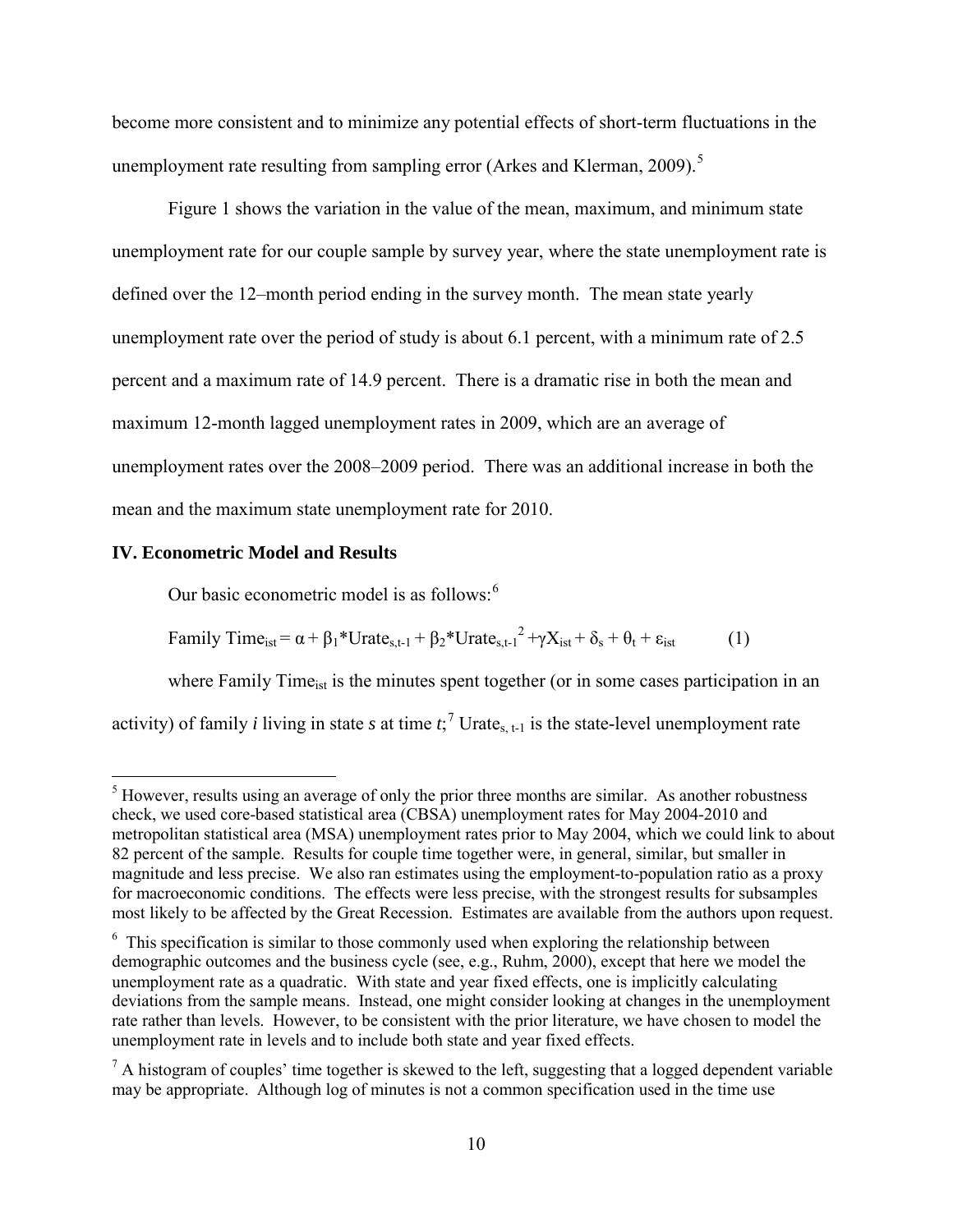averaged over the last twelve months  $(t-1)$ ,  $X_{ist}$  is a vector of observable individual and familylevel variables,  $\alpha$  is a constant, δ's are state fixed effects, and θ's are year fixed effects. <sup>[8](#page-12-0)</sup>  $\varepsilon_{ist}$  is a stochastic disturbance term assumed to follow a normal distribution. The key coefficients of interest are  $\beta_1$  and  $\beta_2$ , the effect of the unemployment rate on a family's time together, which capture the effect of within-state variation in macroeconomic conditions relative to other states. All models of time spent throughout the paper are estimated using ordinary least squares.

In our regression model (1),  $X_i$  includes own and spouse's age and age squared, and indicators for husband and wife education (high school dropout, some college, college, missing, with high school degree being the omitted category), race and ethnicity (non-Hispanic black, other, Hispanic, with non-Hispanic white being the omitted category), gender, age of youngest household child (infant, preschooler, elementary school aged, with high school aged being the omitted category), presence of household child older than age 18, lives with other adults (e.g. parent or sibling), cohabitating couple, gender composition of the children (all boy children, mixed gender children, with all girls being the omitted category), respondent lives in SMSA, and season. Appendix Table A3 includes means for most of the variables used in these analyses. Appendix Table A4 includes the full set of estimated coefficients for equation (1).<sup>[9](#page-12-1)</sup>

literature, Pailhe and Solaz (2008) use this specification to examine the determinants of parents' time with children. Given that some couples never spend any time together on their diary day, we change the zeros to ones before estimating a specification where the dependent variable is logged. The results are similar and have not been presented here for brevity.

<span id="page-12-0"></span><sup>&</sup>lt;sup>8</sup> Year fixed effects are included to capture any long run trends in time use, such as the documented increases in total leisure time pre-Great Recession and in father's time with children (Aguiar et al., 2011b; Guryan et al., 2008; Bianchi et al., 2006). We explored the sensitivity to omitting the year fixed effects. Time use changes slowly over time, but excluding the year fixed effects allows identification to come from the additional variation over the time period studied. The effects were smaller in magnitude, but the patterns were similar. Results are available upon request.

<span id="page-12-1"></span><sup>&</sup>lt;sup>9</sup> As reported in Appendix Table A4, we find that females report significantly less time together with their spouse than do males. Although these are not the same couples, we would not expect their time together to be different (the observable characteristics, presented in Appendix Table A3, such as age and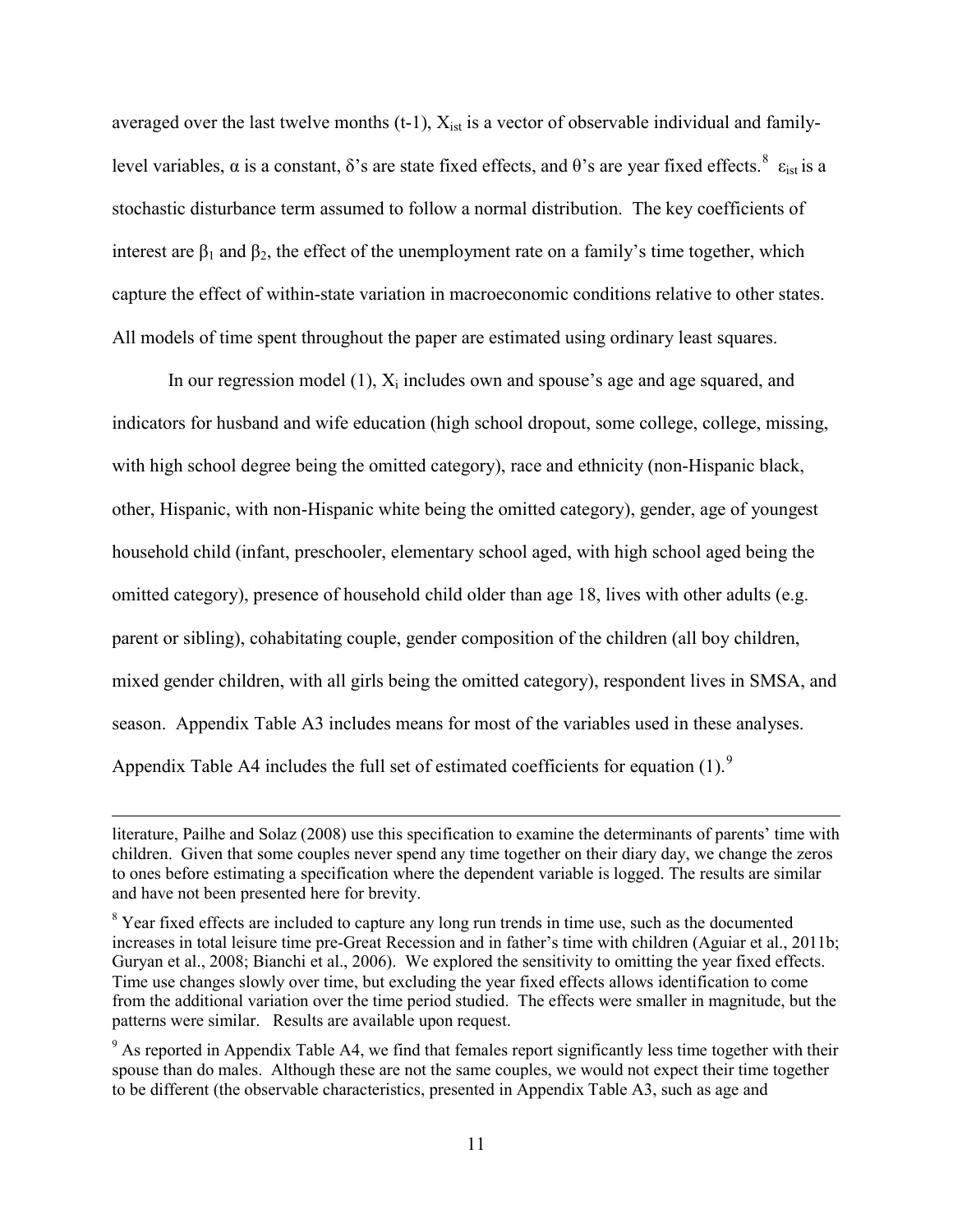Figure 2 shows the unadjusted relationship between couples' time together and local unemployment rates. The smallest number of minutes spent together in a day occurs during the period of lowest unemployment (2-4 percent), although in a test of equality of weighted means this is not statistically significantly lower than time spent together when the state unemployment rate is between 4 and 6 percent. When the unemployment rate is at its highest, 10 percent or greater, the average amount of time couples spend together is significantly higher than time spent together when the unemployment rate is between 4 and 6 percent (264.23 versus 248.96, significant at the 1 percent level).

Table 1 presents estimates from pooled cross-sections of the effect of the unemployment rate on couples' time together.<sup>10</sup> The regression is estimated modeling the unemployment rate linearly and as a quadratic for the full sample, as specified in equation (1), including both state and year fixed effects. In row (A), we first consider all couples and find a U-shaped relationship.<sup>[11](#page-13-1)</sup> The unemployment rate is associated with a decline in couples' time together until the unemployment rate reaches around 8.7 percent, at which point couples' time together

education, are similar). However, it may be that males and females answer the "with whom" questions differently based upon activities that are participatory rather than just being present in the room. In addition, mothers report, on average, 25 activities on their diary while fathers report only 19 activities. There is other evidence that individuals in families answer survey questions differently. For example, Pabilonia (2001) found that parents and their teenage children within the same family differ in reports on how much of an allowance the teen receives.

<span id="page-13-0"></span> $10$  Zero time spent in a particular activity may be due to non-participation in that activity on all days, or participating on some days and not others. If family members spend time together at some point in time, and if the day, season, and year we observe the individual's time use is random, OLS will provide consistent estimates of the determinants of time use. To the extent that some parents may never spend time with their children, then OLS estimates may be biased.

<span id="page-13-1"></span> $11$  This relationship holds even if we exclude the observations in states with the lowest and highest unemployment rates (the analysis was done trimming 1% of the data on either end).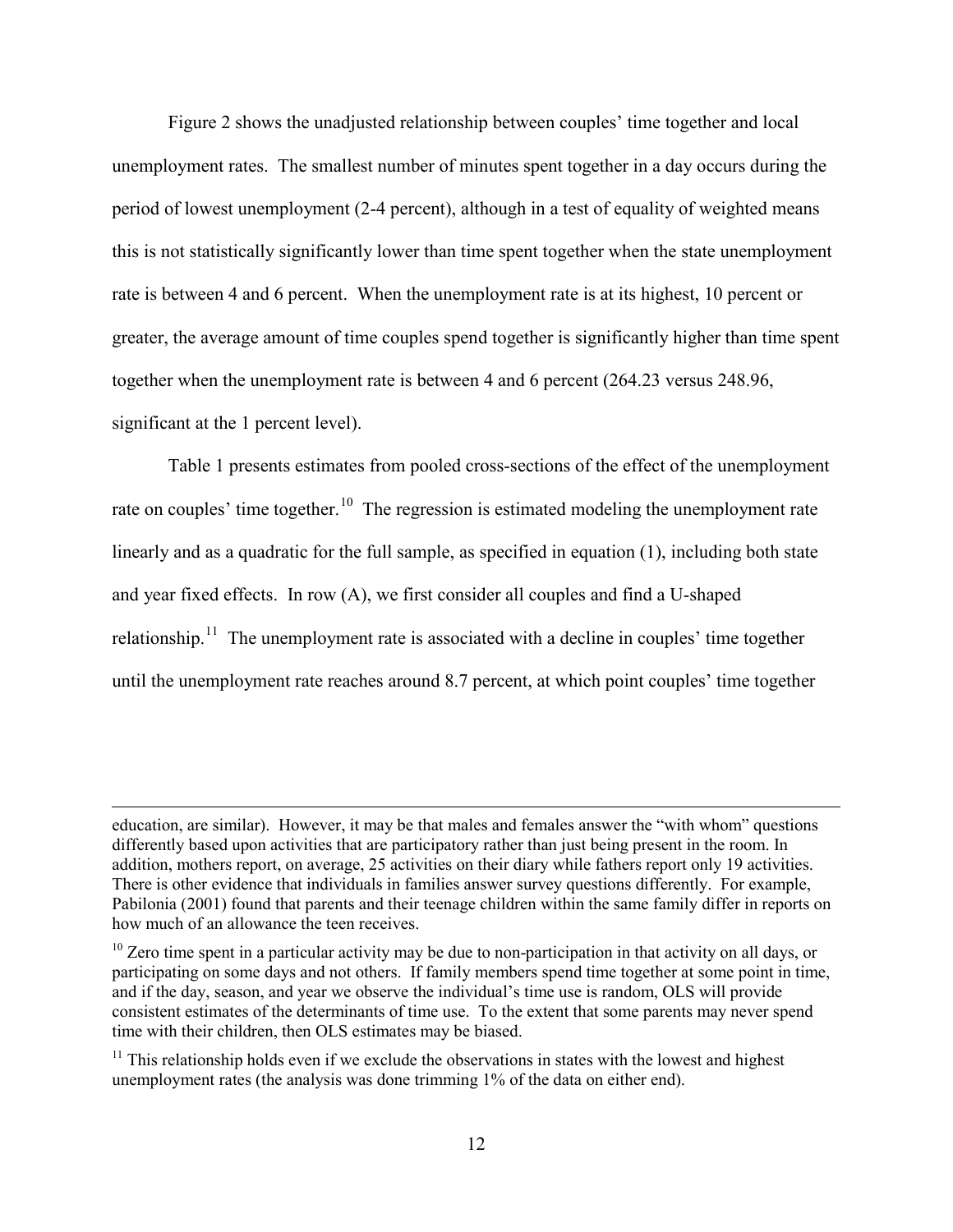begins to increase.<sup>[12](#page-14-0) [13](#page-14-1)</sup> At the median unemployment rate for the sample (5.6 percent), the marginal effect of a one percentage point increase in the unemployment rate is a drop in time together of 6.6 minutes. $14$ 

Next, we estimate the quadratic model for various subsamples. Not only do these estimates provide further robustness checks, but they also highlight whether different subsamples of the population who were more (or less) likely to lose their job as a result of the Great Recession saw larger impacts of state unemployment rates on time together.<sup>15</sup> In row (B) of Table 1, we explore whether the effect of the business cycle on time together varies by race/ethnicity. We see that the relationship is statistically significant for non-Hispanic whites and for those of Hispanic origin. Although the coefficient estimates for non-Hispanic blacks are similar to those of non-Hispanic whites, they are imprecise due to the smaller sample size. Because non-Hispanic blacks experienced much higher unemployment rates during the Great Recession, this result suggests that the pattern of time together over the business cycle is not

<span id="page-14-0"></span> $12$  We also estimated a specification using unemployment rate bin indicators (see Appendix A5). Compared to a rate of 4–6 percent, married couples spent less time together at 8–10 percent, though the result is of marginal significance.

<span id="page-14-1"></span><sup>&</sup>lt;sup>13</sup> This analysis focuses on married couples with co-resident children under age 19. In results not shown, when we expand the sample to include all couples, we find similar results. However, when considering only the sample of couples without household children, we find a positive linear effect whereby a one percentage point increase in the unemployment rate is associated with a 4.9 minute increase in couples' time together. We chose to focus on married couples with children to better capture the trade-off between synchronizing schedules for shared leisure and staggering schedules to share in childcare.

<span id="page-14-2"></span><sup>&</sup>lt;sup>14</sup> If we include a linear or quadratic time trend instead of year fixed effects, we still find a U-shaped relationship; however, the relationship is less pronounced. If we include a state-specific time trend, we also find a similar relationship.

<span id="page-14-3"></span> $^{15}$  Elbsy et al. (2010) and Hoynes et al. (2012) document that males were more affected than females, those who do not hold a college degree were more affected than those with a college degree, youths were more affected than prime-age workers and the elderly, and blacks and Hispanics were more affected than non-Hispanic whites and Asians. Most of these differences were due to job losses in industries such as construction and manufacturing.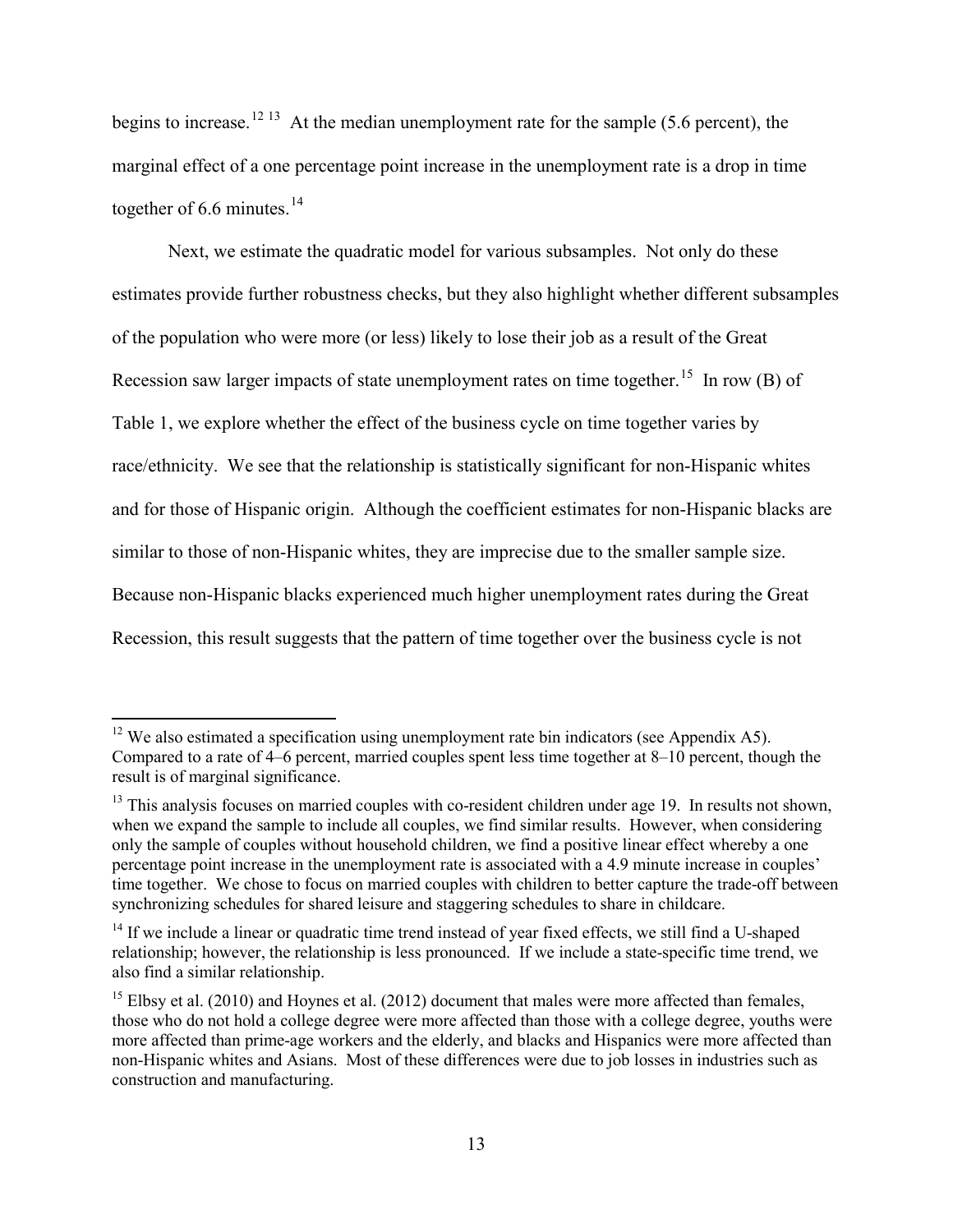concentrated solely amongst those who experience a job loss directly or whose labor market experiences are most affected by business cycles.

In the next three sets of rows, we examine the effects for dual-earner couples, by the pay status of dual-earner couples, and by the father's education level. These will provide further evidence of whether groups with the highest unemployment rates also see larger changes in time use over the business cycle. In addition, these results explore whether families where one or more spouse is at a higher risk for working outside of normal business hours at temporary or part-time work are more affected. Employment status is defined as one throughout the paper if the parent has a job for pay or profit at the time of the ATUS interview, and as zero otherwise. We define dual-earner status here as whether each member of the couple reported that they were employed in the last seven days for pay or profit at the time of the ATUS interview.<sup>16</sup> Although the standard errors increase when the sample is divided, in row (C) of Table 1 we see that the estimated coefficients for dual-earner couples are quite similar to those for the entire couple sample. If the sample composition is not changing dramatically over time, this suggests that our results are not being driven by job loss. However, we caution the reader that results should be considered descriptive rather than causal here, because employment status is potentially endogenous.

Next we consider the pay status of the couple among dual-earner couples as an indicator for the quality of job. For this exercise, we use the pay status of the respondent from the ATUS, but the pay status of the respondent's spouse from the CPS (the spouse must be employed to

 $\overline{\phantom{0}}$ 

<span id="page-15-0"></span> $16$  110 married mothers and 42 married fathers do not report being employed but reported minutes of work on their diary day. We use the employed definition for official BLS labor force statistics (TELFS=1 or 2). Some respondents may have done unpaid work in a family business.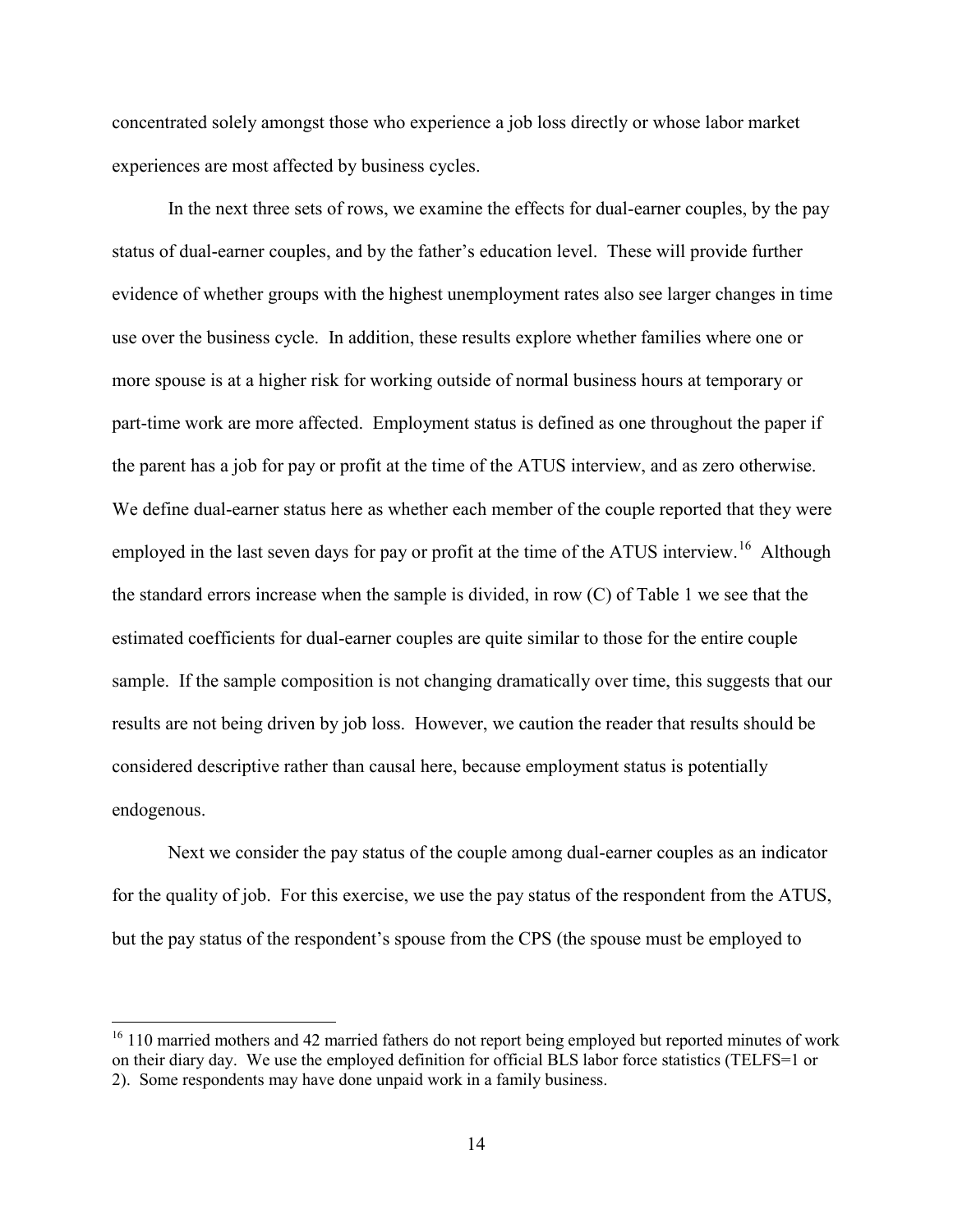report pay status).<sup>[17](#page-16-0)</sup> Our dual-earner-couple sample in row (D) is smaller than in row (C) because the CPS inquires about pay status only from wage and salary workers. In addition, 14 percent of the sample is missing pay status among those who were asked for their status. In row (D) of Table 1, we observe that the U-shaped pattern still holds for couples where both spouses are salaried workers. When the mother works hourly, the magnitude of the effect is even stronger. This suggests that the effects of high unemployment on time together are concentrated among families where the mother is an hourly worker and therefore may be more likely to be working at non-standard hours. In Section V, we explore whether the probability of men or women working non-standard hours changes over the business cycle. Surprisingly, when the father is paid hourly and the mother is paid a salary, we find an inverted U-shaped pattern with a maximum time together at unemployment rates around 10 percent. This is the only inverted Ushaped relationship we find for couple time together and the unemployment rate, and it may be due to a change in the sample composition over the business cycle.

We next consider separately the sample of couples where the husband has a college degree or not in row  $(E)$  of Table 1.<sup>18</sup> Although the average time spent with spouse is very similar between the groups, the estimated effect of the unemployment rate is much larger for couples where the husband has not earned a college degree. As pointed out in Colman and Dave (2011), men without a college degree are disproportionately affected by high unemployment.

<span id="page-16-0"></span> $17$  The CPS asks respondents about the easiest way to report earnings. If they report "hourly", they are classified as paid hourly. If they give some other periodicity, they are asked whether they are paid hourly. Presumably, most non-hourly workers are paid a salary, although they could be paid commissions or piece rate. In the ATUS, data is also collected on hourly pay status for the respondent only. Thus, the spouse's pay status is available only in the CPS, which is reported two to five months before the ATUS interview.

<span id="page-16-1"></span> $18$  The sample by husband's college degree status does not sum to the total couple sample because education is missing for some respondents and their spouses.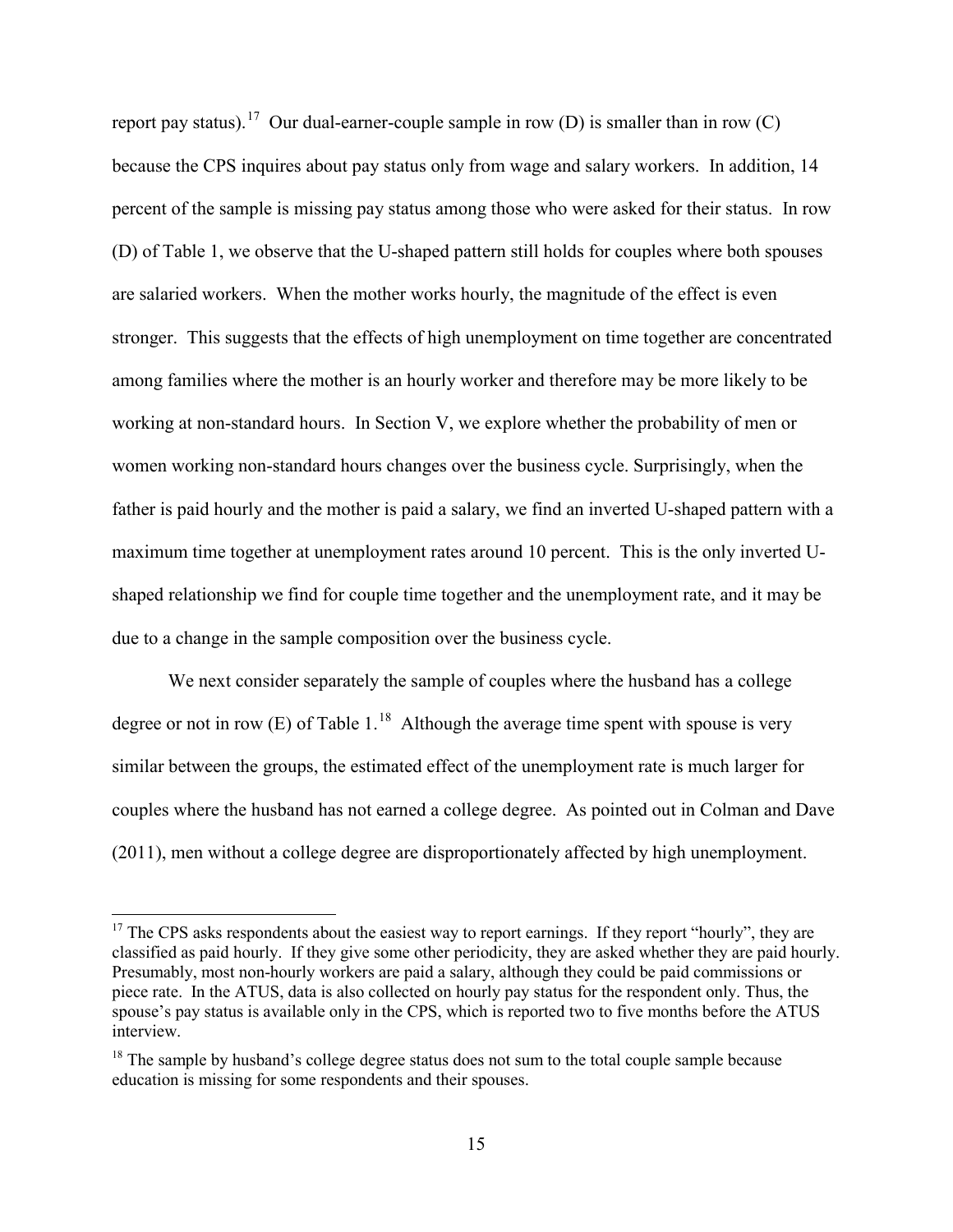Similarly, to the extent that college education is a proxy for the socioeconomic status of the couple, the families where the father does not have a college degree might be more affected by depressed wages during periods of higher unemployment levels.

We next consider whether the relationship between the unemployment rate and time together is different before or after the beginning of the financial crisis with the collapse of Lehman Brothers in September of 2008. The average unemployment rate is 5.23 before the crisis and 7.46 after the crisis began. On average, couples spent 11 fewer minutes together prior to the financial crisis. In row (F) of Table 1, we see that the relationship between the unemployment rate and family time together is very similar in both time periods and is still Ushaped. We do not distinguish between the official Great Recession dating period (December 2007-June 2009) and the recovery in GDP in late 2009 because the unemployment rate and household mortgage foreclosure rates have remained at historical highs.

Row (G) of Table 1 considers separately time diaries from the summer months (June through August). Because our sample includes only couples with children under age 19, it may be that childcare concerns are greatest during the summer months when school is not in session. Interestingly, we find that couples with children are spending 10 minutes more together per day on average during the summer months. Both the summer and school-year diaries show the same U-shaped pattern of couples' time together. During the summer months, we see a much sharper decline in time spent together as the unemployment rate rises, but for both groups the lowest point of time together is when the unemployment rate is approximately 9 percent.

We next examine time on weekdays separately from time on weekends. Estimated coefficients are reported in row (H) of Table 1. Note that, on average, couples spend more than twice as much time together on a weekend day than on a weekday (398 minutes versus 186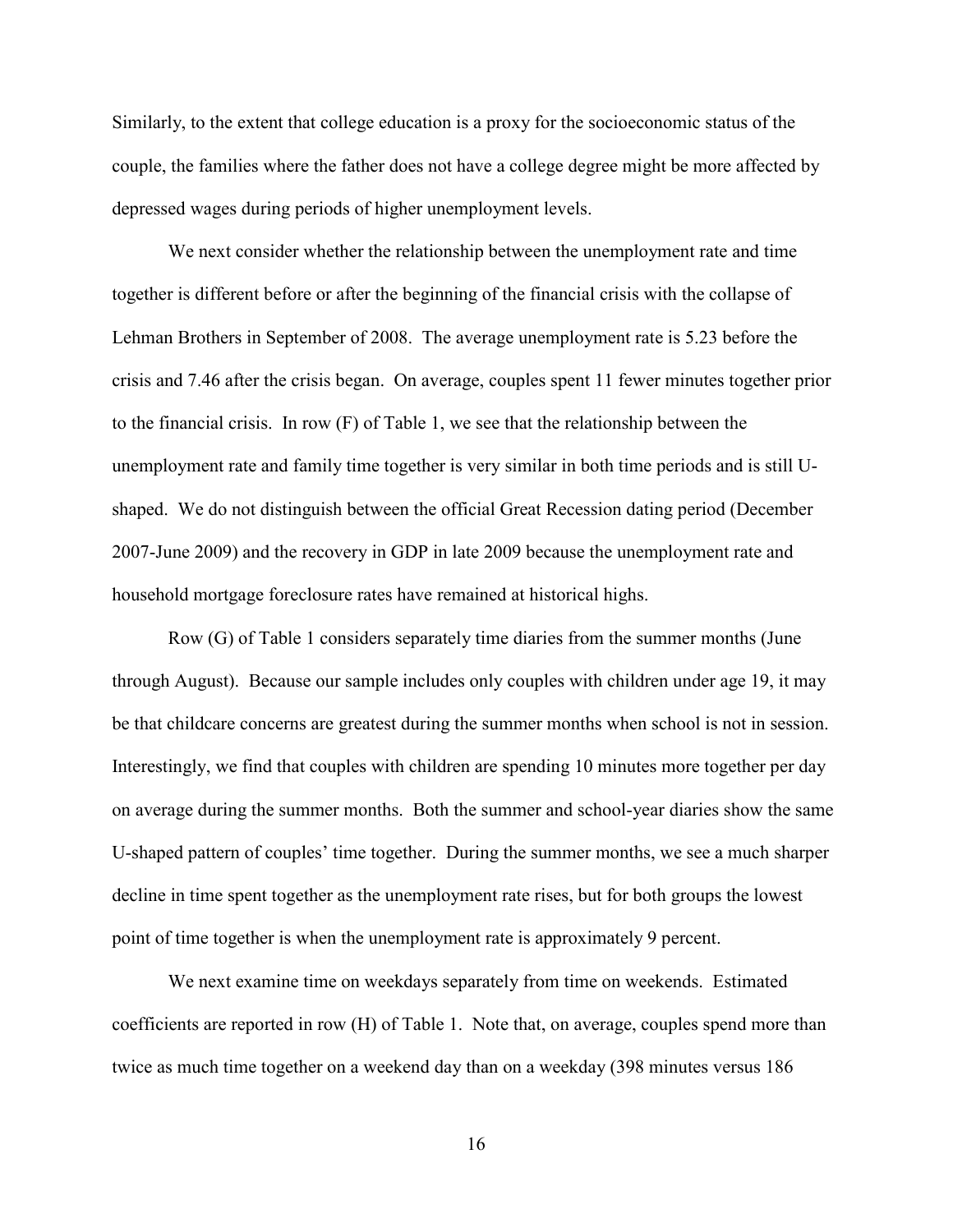minutes). We find that the U-shaped relationship occurs for both weekdays and weekend days, but there is a larger decline in time spent together on weekend days as the unemployment rate rises. Finally, we consider time that parents spend together in the presence of their children, "family time", and alone as a couple. Coefficient estimates are almost identical.

On the whole, the results in Table 1 and Figure 2 indicate that couples' time together does vary over the business cycle with a U-shaped pattern. Although we are limited by small sample sizes, we do find evidence that the effects are stronger among couples where the wife is an hourly worker in dual-earner couples and where the husband does not have a college degree. Not only are these couples more likely to experience a job loss during periods of high unemployment, but they also may be more likely to work during non-standard hours. It may be that these couples adjust their time working to trade off childcare duties, resulting in less time spent together as a couple. We explore whether couples adjust their working schedules over the business cycle in Section V.

We next consider how time spent with children varies with the state-level unemployment rate. We begin by again graphing the weighted means by grouping observations together into bins of state-level unemployment rates. Figure 3 presents the average time each parent spends with any of their children, presented separately for fathers and mothers. We see that for mothers, time spent with children is basically flat, with only a dip down when the state unemployment rate is between 8 and 10 percent. The dip in average time spent with children is statistically significant (343.90 minutes for the 8–10 percent unemployment group relative to 361.42 minutes for the 4–6 percent unemployment group). This is consistent with a peak in both the probability of being employed and minutes worked for those experiencing 8–10 percent unemployment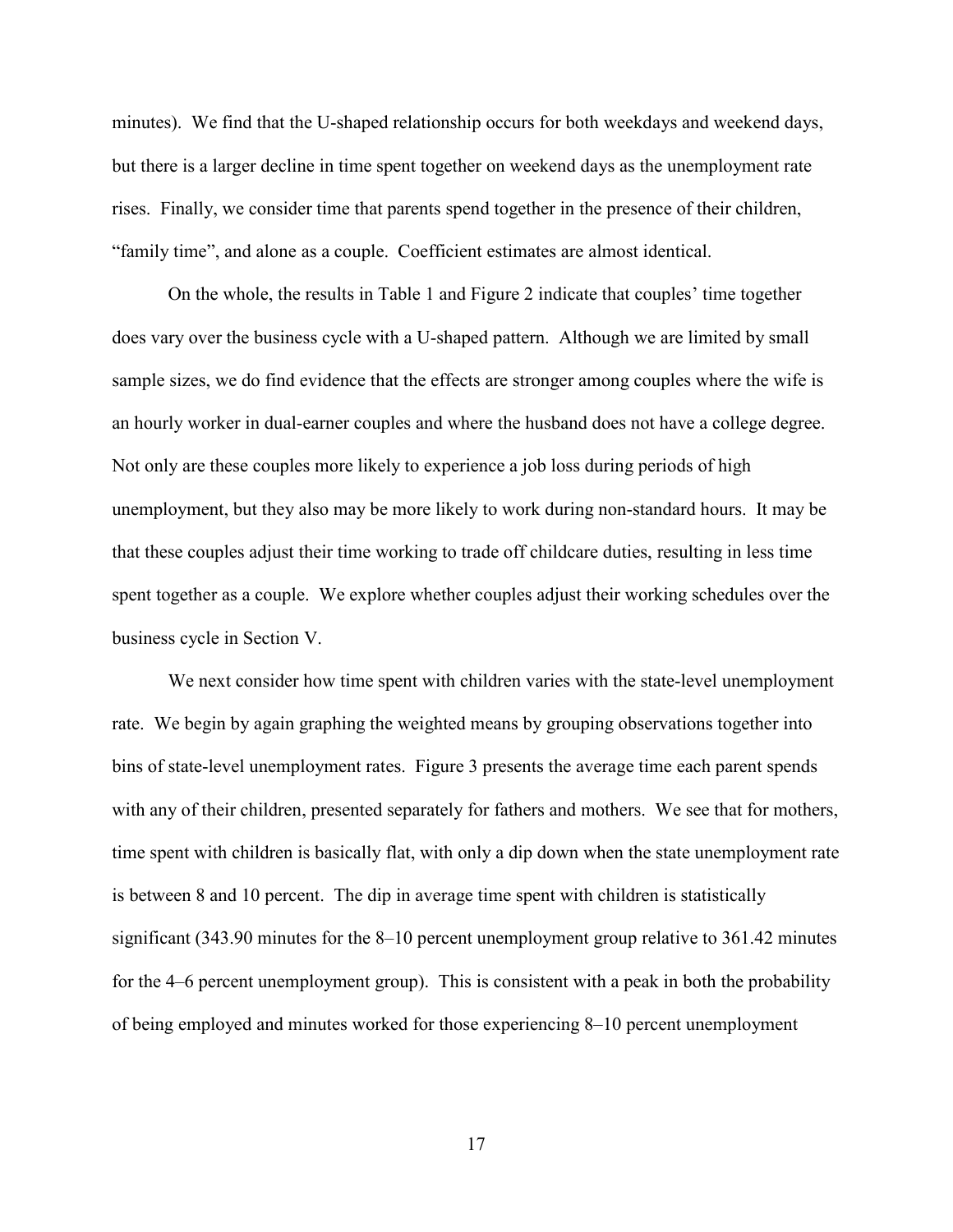rates, shown later in Figure 4. For fathers in Figure 3, we see that, if anything, time with children is increasing as the state unemployment rates increase.

We explore these raw patterns further in regression analysis. In Panel 1 of Table 2, we find that for mothers, total time with children does not vary with the state unemployment rate. We also consider time spent engaging in enriching activities and enriching activities alone with children, but again find no significant relationship between these activities and the unemployment rate. Similarly, for fathers, presented in Panel 2 of Table 2, total time with children is not significantly related to the state unemployment rate. However, the estimated coefficient for enriching time alone with children is positive and linear. The specification presented in Table 2, Panel 2, column (5), indicates that as the unemployment rate rises by one percentage point, fathers spend an additional one minute per day in enriching time alone with children. Given that fathers spend only 19 minutes per day on average alone with their children in enriching activities, an increase of one minute per day is approximately a 5 percent increase.

In Table 3, Panel 1, we further examine which activities fathers spend more time in as the economy worsens. We find that they spend more time in non-sport play activities and sport activities. In Table 3, Panel 2, we explore which enriching activities fathers are spending more time engaging in alone with their children — where they are more likely to be actively involved in the activity. We find an inverted U-shaped relationship with reading and homework. The point estimates suggest that at the median unemployment rate of 5.6 percent, a one percentage point increase in the unemployment rate is associated with an additional 29 seconds reading and doing homework with children (about a 14 percent increase relative to the mean of 3.29 minutes). The time fathers spend alone with children begins to drop once the unemployment rate exceeds 8.3 percent. The estimated coefficient in Table 3, column (5) suggests that as the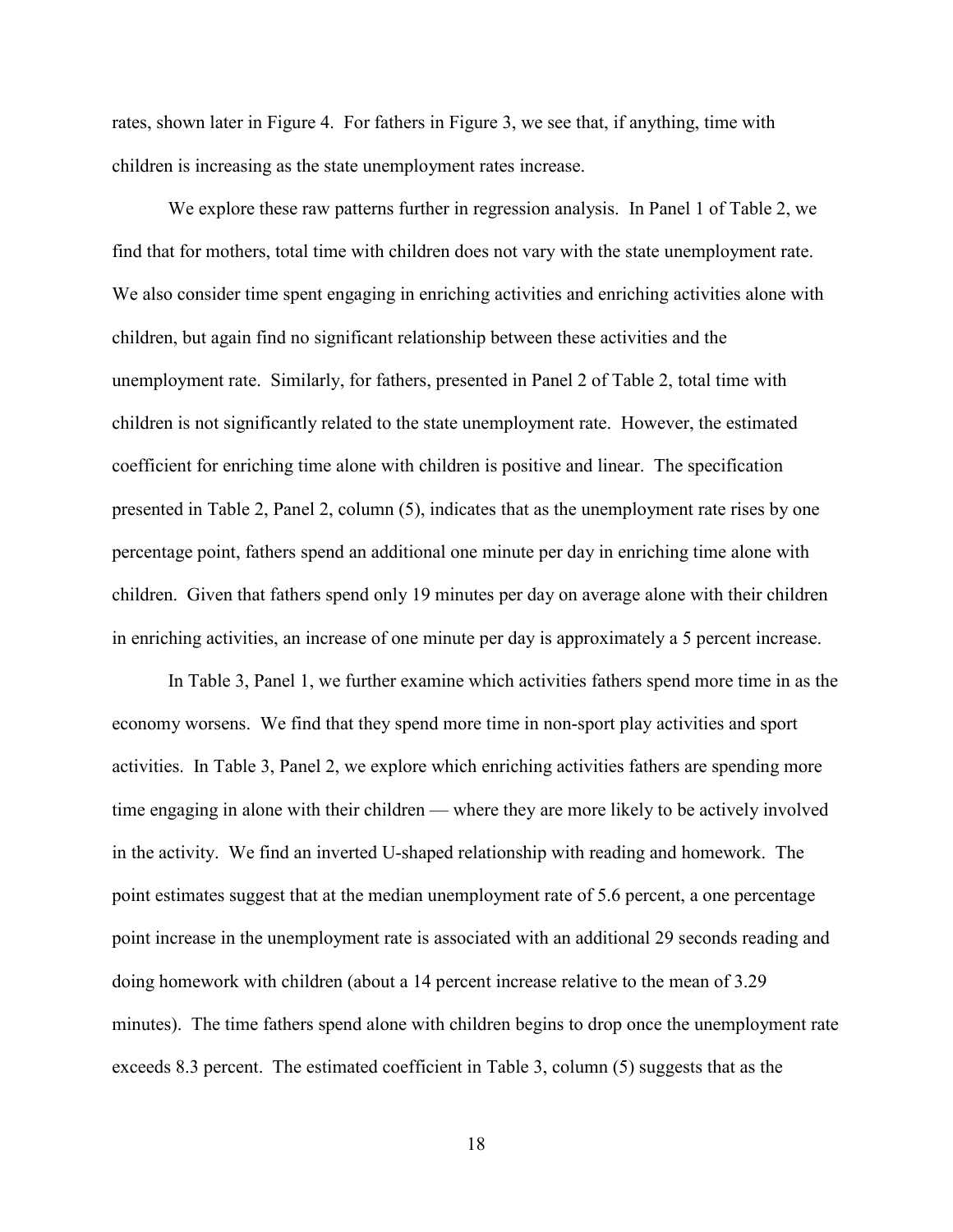unemployment rate rises by one percentage points, fathers spend an additional 40 seconds participating in sports with their children, relative to a mean of 3.85 minutes (about 18 percent more time). The fact that we observe a change in enriching time but not total time with children suggests that fathers are choosing enriching activities over non-enriching activities as the unemployment rate rises, which may be beneficial for child well-being.

In Table 4, we explore how the time fathers spend in childcare activities over the business cycle differs by dual-earner status of the couple and father's education level. The specification in Table 4, Panel 1 is the same as in Table 2, Panel 2, Columns (1) and (2), where we found no significant relationship between the total time fathers spend with children and the state unemployment rate. Like Guryan et al. (2008), our means indicate that highly-educated fathers spend significantly more time with their children than less-educated fathers (253 versus 236 minutes). They interpret this as an indication that those with a higher opportunity cost of time (the higher-earning highly-educated fathers) have a stronger preference for spending time with children. We might therefore expect that as work hours temporarily fall during periods of high unemployment, highly-educated fathers would allocate more time to their children relative to those with less education. However, we see no strong pattern in Table 4, Panel 1, with the exception that for fathers without a college degree there is a slight U-shaped relationship.

The specification in Table 4, Panel 2 is the same as in Table 2, Panel 2, Columns (5) and (6), where we found that fathers increase enriching time alone with children as the unemployment rate rises. In Table 4, Panel 2, we find that father's enriching time alone with children varies in a strong inverted U-shaped pattern with the unemployment rate for dual-earner couples. This suggests that it is not simply the time windfall associated with job loss that results in fathers spending more time engaging their children in enriching childcare activities. Among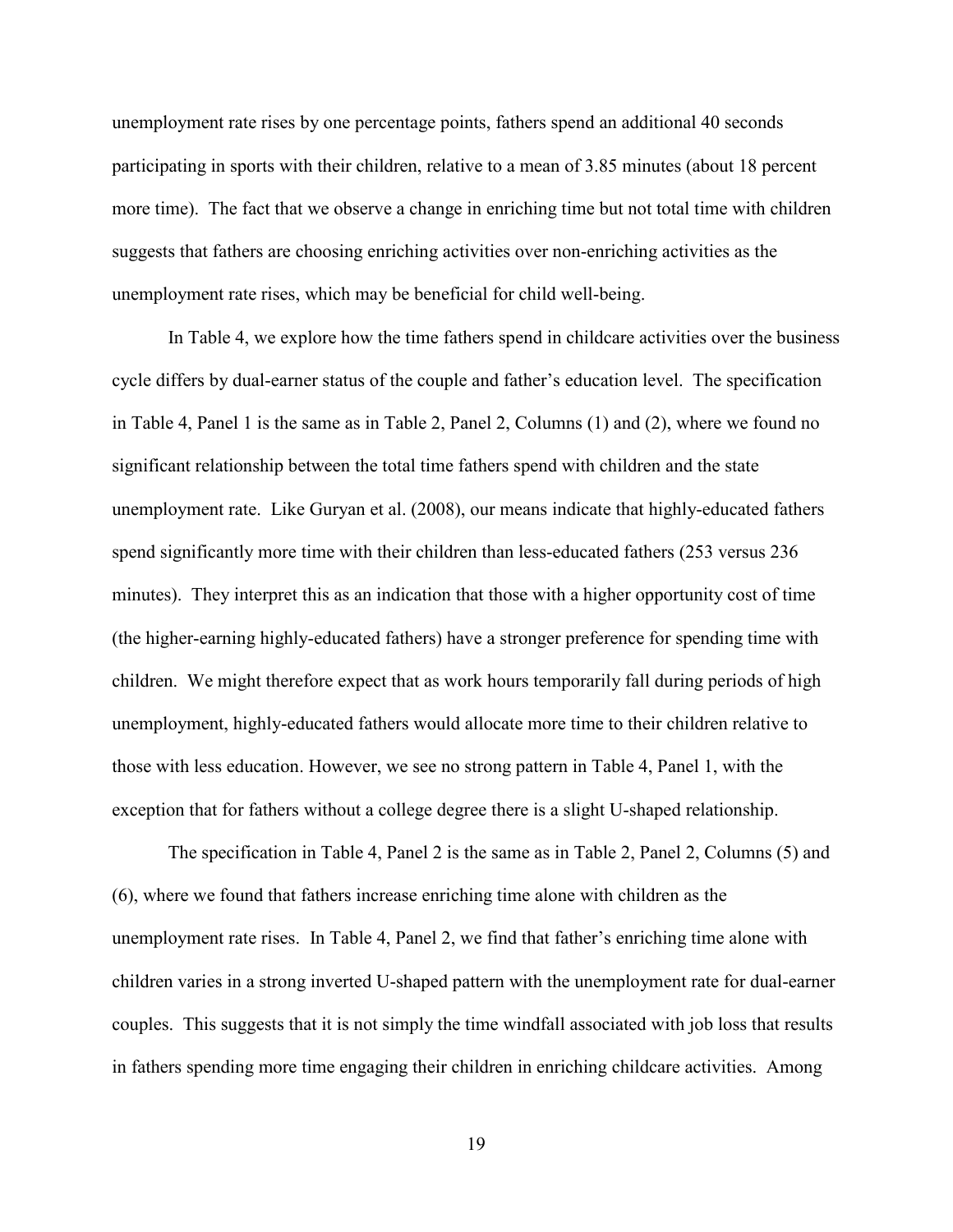dual-earner couples, fathers spend the most time with their children alone at an unemployment rate of 10.6 percent. We see only a positive linear relationship for fathers without a college degree, but for fathers with a college degree we again find an inverted U-shaped relationship, with a peak at an unemployment rate of 9 percent. The difference between fathers with and without a college degree suggests these groups of men react differently at the highest levels of unemployment, with less-educated fathers still increasing enriching time with children while more-educated fathers cut back on this time. The families where the father has less than a college degree are more likely to be directly affected by a bad economy. Alternatively, these results may be a function of the wife's time constraints and labor market experiences.

#### **V. Time and Timing of Work**

In order to better interpret our main results on family time together over the business cycle as presented in section IV, we next consider how the total amount of time spent at work and how the timing of work hours varies over the business cycle. These results will shed light on whether and how the patterns of family time together are due to changes in time spent working. When individuals experience a job loss, they may use that time windfall on leisure activities, and thus may spend more time with their spouse and/or children (Burda and Hamermesh 2010). However, the time a family spends together may also be related to their work schedules, not just the overall amount of time working (Connelly and Kimmel 2011).

Our findings in Section IV suggest an important difference in thinking about family time together over the business cycle. Couples with co-resident children under age 19 spend less time together as the unemployment rate rises, but this relationship is U-shaped, with couples spending more time together when local unemployment rates are at their highest. This suggests that couples are best able to synchronize their work schedules during periods of very high and very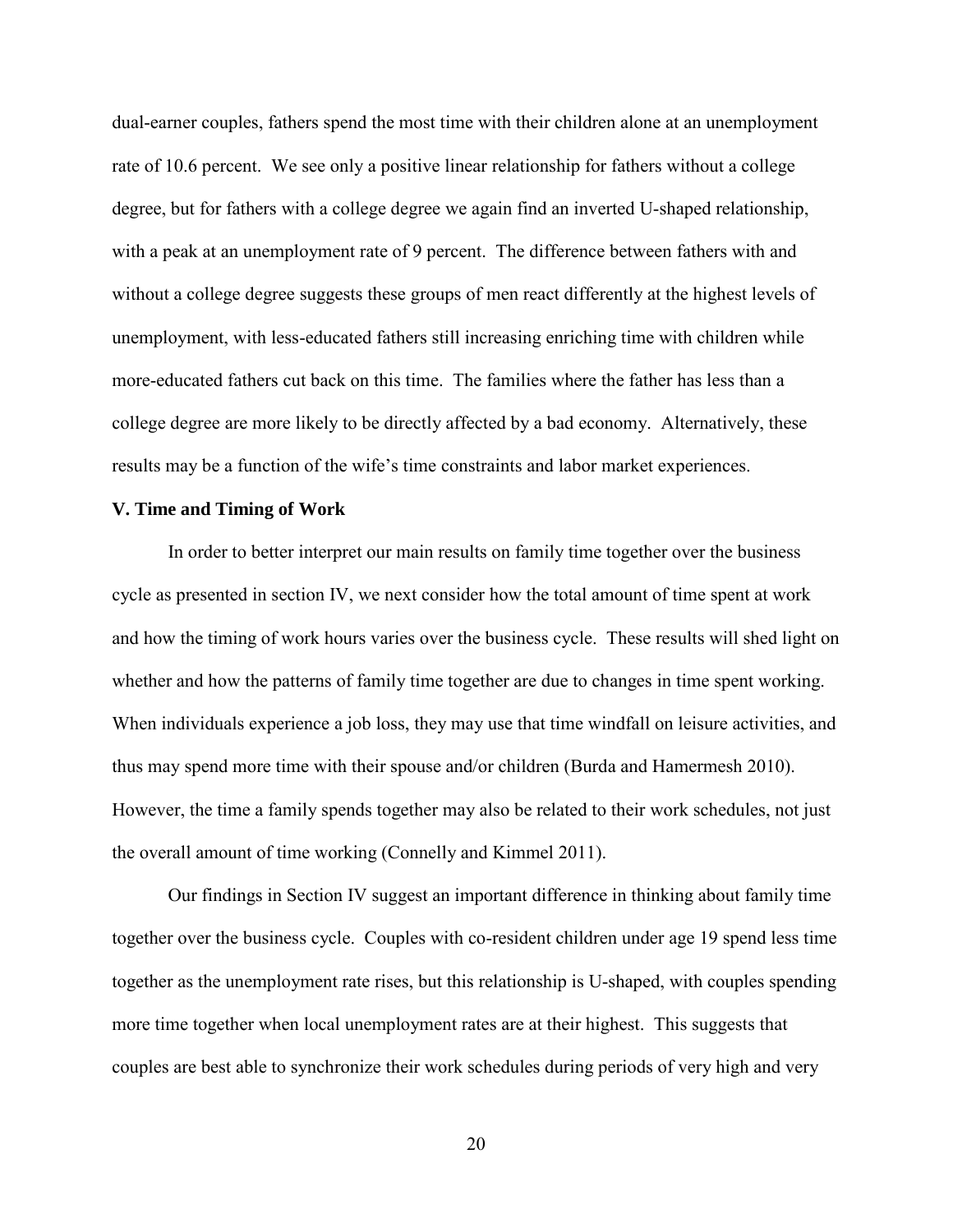low unemployment. The former may, unfortunately, be due to less than desired overall time spent working during periods of very high unemployment. Meanwhile, we also find that fathers spend more time alone with children in enriching childcare activities as the unemployment rate rises, and for fathers with a college degree this relationship has an inverted U-shape. One interpretation is that at lower levels of unemployment, couples find time for each other but the opportunity cost of fathers' time is at its highest and fathers spend less time in enriching activities with children, which have market substitutes.

Previous research using cross-sectional data finds that among married parents when one partner is observed working nonstandard hours, it is common that the parents have staggered work hours so that each is working a different shift. This results in parents spending less time with their spouse; however, fathers spend more time in childcare activities and time alone with children, which may be developmentally important (Wright et al., 2008; Polivka, 2008). In addition, Connelly and Kimmel (2011) show that mothers and fathers who work the majority of their hours outside of 8 a.m. – 4 p.m. engage in childcare throughout the day, while mothers and fathers who work the majority of their hours during the "standard"  $8$  a.m.  $-4$  p.m. time slot spend more time in childcare in the mornings and early evenings.

We therefore look for evidence of a change in the probability of working outside the traditional weekday hours over the business cycle. We expect that working during non-standard hours decreases the time couples spend together but increases time that a spouse spends in childcare activities. For our results reported in Section III to be consistent with non-standard work hours, we would see women working more non-standard hours when the unemployment rate is approximately 8 to 9 percent; because during those periods, couples' time together is at its minimum but fathers are spending more time in enriching childcare activities.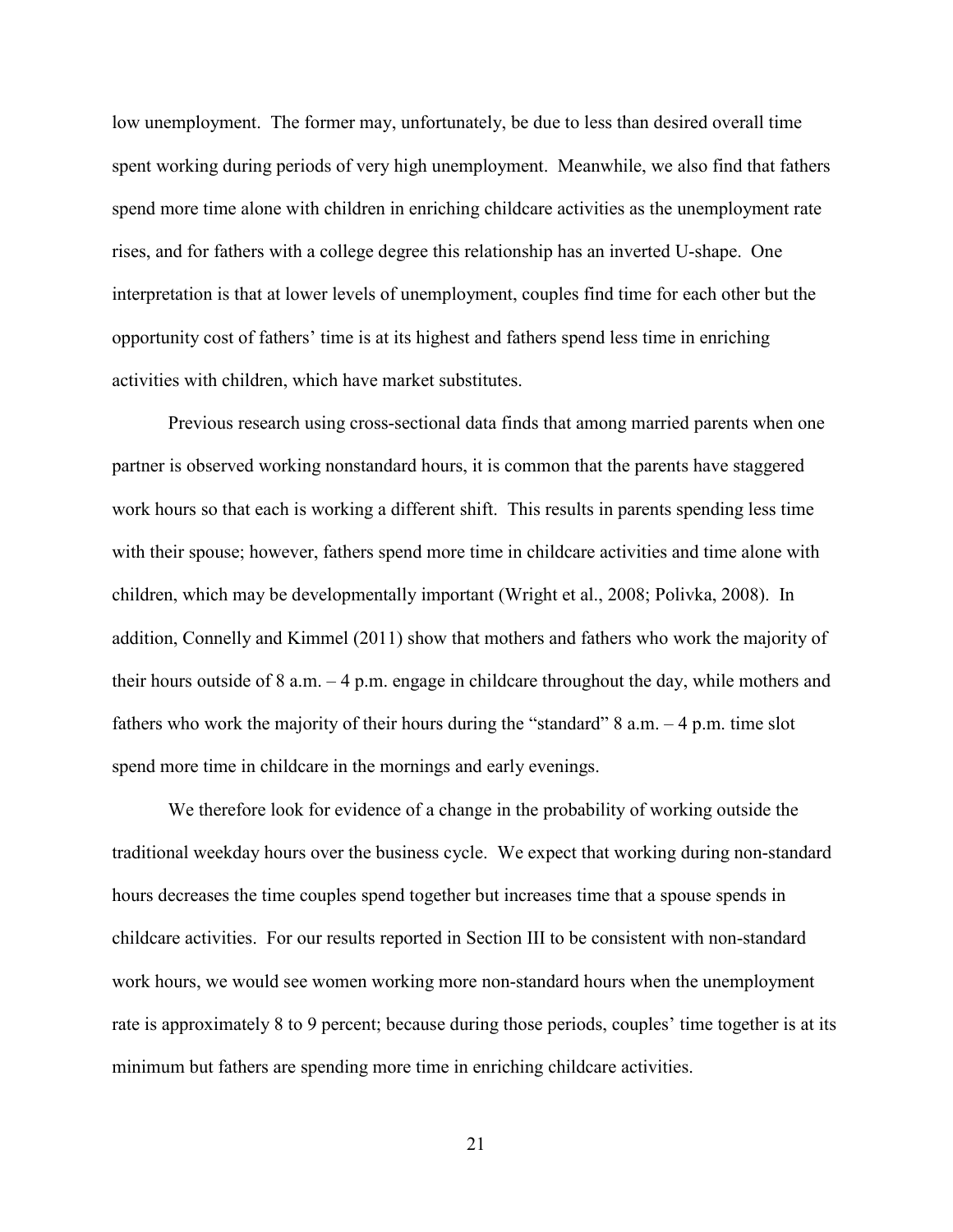We consider a parent's probability of being employed overall and the number of minutes worked on the diary day if employed. Minutes of work includes all time working at a main job and other jobs, work-related activities, and other income-generating activities, but excludes job search activities. Figure 4 presents the percent employed and the average minutes per day working conditional on being employed by state unemployment rate bins. Note that in this figure we combine the weekday and weekend day diaries. In Figure 5 and in the regression analysis discussed below, we examine work time on weekdays and weekend days separately.

In Figure 4A, we see that for both mothers and fathers the probability of working drops when the unemployment rate is 10 percent or more. For both samples, the percent working when the unemployment rate is 10 percent or higher is statistically significantly lower than the mean probability of working when the unemployment rate is between 4 and 6 percent. In Figure 4B, we consider the average minutes working per day conditional upon working. For fathers, we do see a U-shaped pattern of average minutes working per day conditional upon being employed, where fathers are working the most minutes during periods of very high and very low unemployment. We also see a slight bump up in minutes of work for mothers when the unemployment rate is between 8 and 10 percent, but this is not statistically significantly different than the mean at an unemployment rate between 4 and 6 percent. On average, parental time working does not exhibit a strong cyclical pattern even though the average workweek for all employees on private nonagricultural payrolls fell by 54 minutes during the current recession (Kroll 2011).

Figures 5A and 5B explore the timing of work for mothers and fathers, respectively. We define a parent as working in a time slot if he/she worked at least 60 minutes in a workplace during the interval. Because work done at home may be combined with childcare, we did not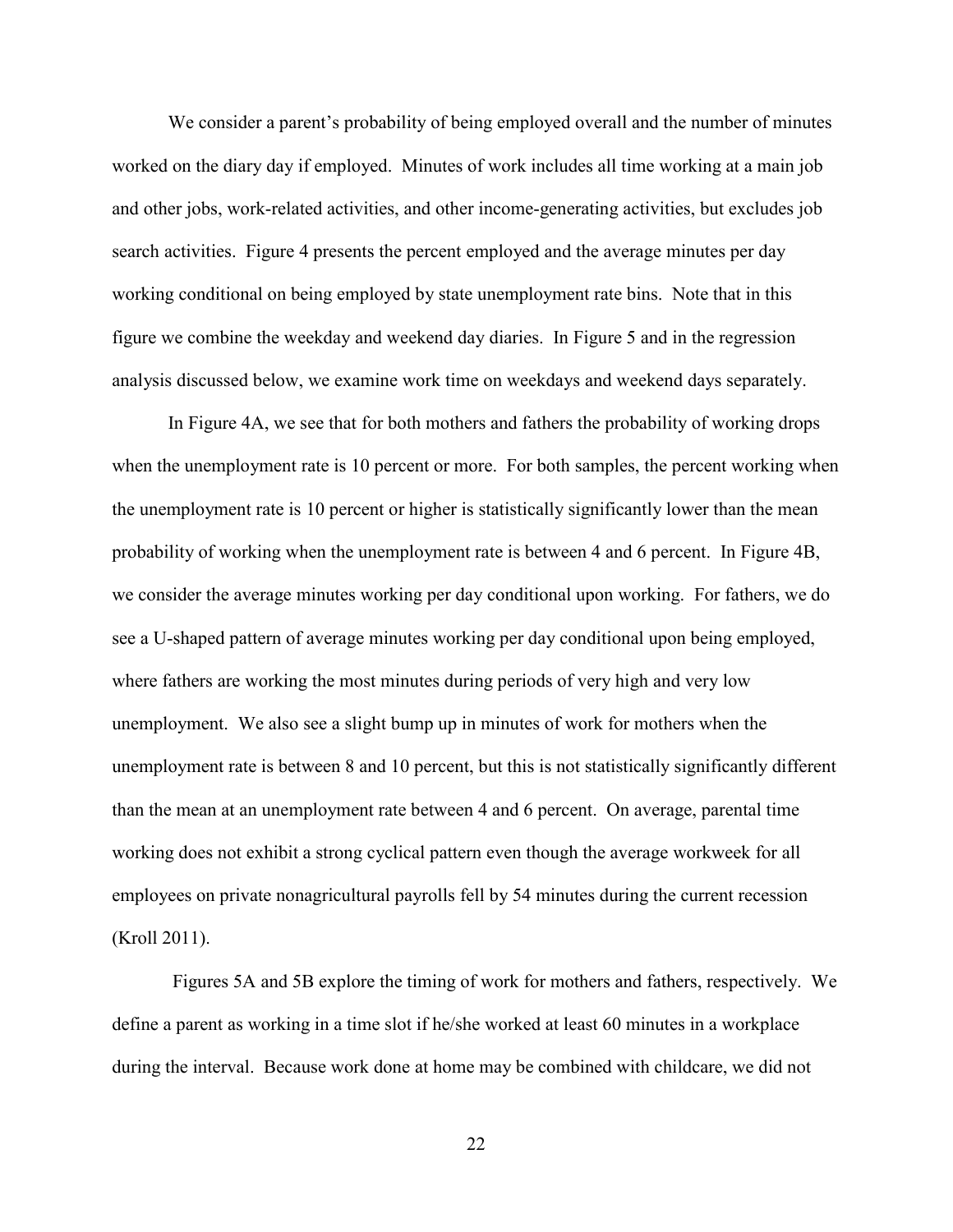include that in our definition (Eldridge and Pabilonia 2010). Given that there is only one diary day per individual, we cannot assess whether work in these intervals is typical (i.e., working in a job with non-standard hours) or is an anomaly (i.e., having to work overtime). Still, these results allow us to measure whether, on average, timing of work hours varies by the state unemployment rate. Here, the time intervals are for weekdays only, with any time on weekends plotted separately.

In Figure 5A, a few interesting patterns emerge. First, for women, there appears to be a bump up in working during any time slot when the unemployment rate is between 8 and 10 percent. Also for women, there is a fall in time spent working during standard hours of 8 a.m. – 2 p.m. and 2 p.m. – 6 p.m., when the unemployment rate is 10 percent plus, while working during standard hours is most common when the state unemployment rate is below 4 percent. In Figure 5B, for fathers, time spent working during standard work hours falls as the unemployment rate rises.

In Table 5, we first consider work patterns for mothers and fathers by estimating a version of equation (1) where we instead look at time spent working as the dependent variable.<sup>19</sup> We model the unemployment rate in "bins" to highlight the non-linear relationship.<sup>[20](#page-24-1)</sup> For mothers, in column (2) of Panel 1 in Table 5, we see that the average minutes worked among those currently working drops sharply by about 36 minutes when the unemployment rate exceeds 10 percent. Although not statistically significant when the sample is divided between weekend day and weekday diaries, we see that in both samples the estimated coefficient on minutes

<span id="page-24-0"></span> $19$  All models are estimated using ordinary least squares, so the estimates in Tables 5, columns (1) and (3)–(8), are marginal effects from linear probability models. Estimating these regressions with logit models yields similar results.

<span id="page-24-1"></span> $20$  Note that the highest state unemployment rate in the data is 14.86, so the top bin actually spans more than 4 percentage points.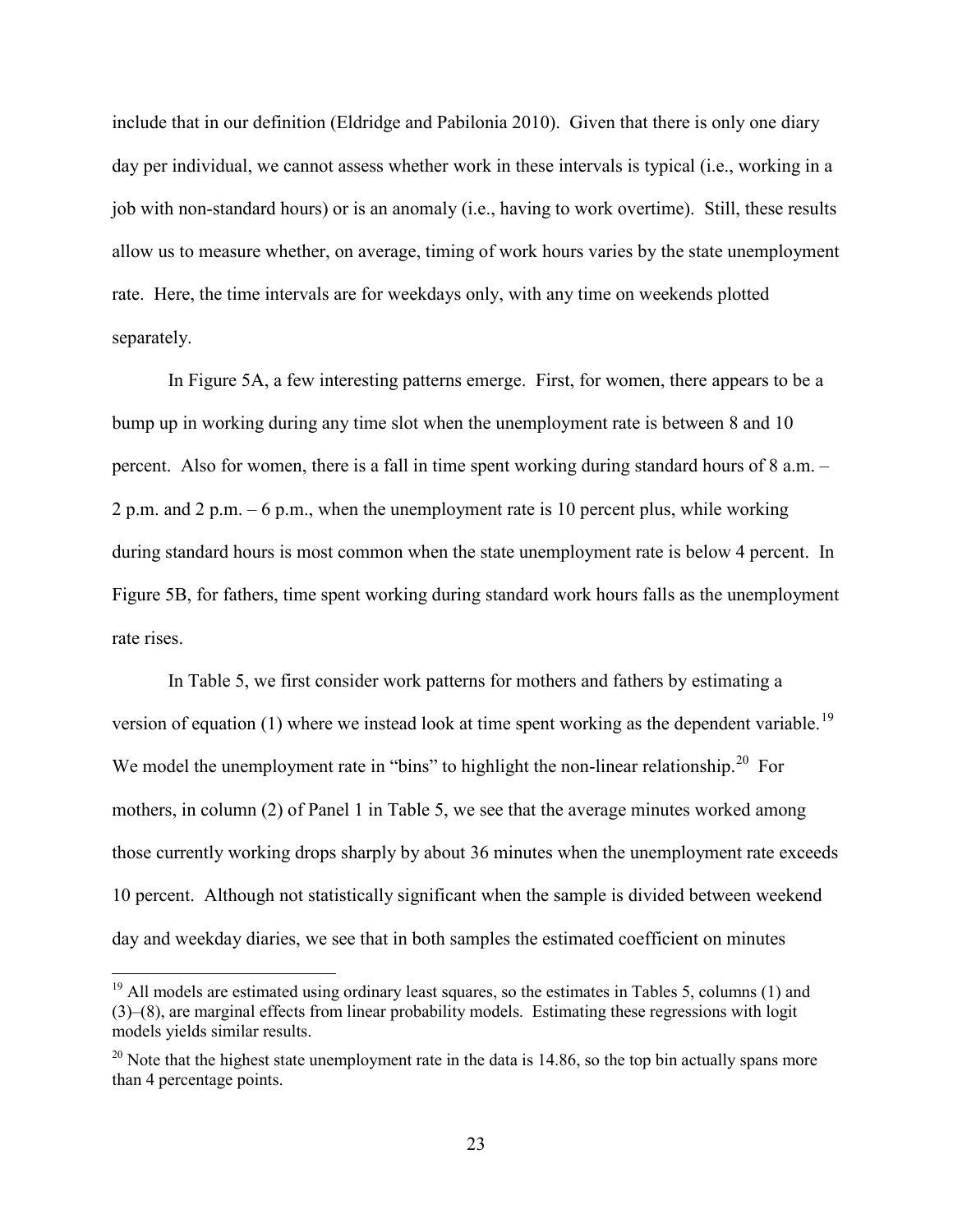worked conditional upon working on the diary day is negative (columns 3 and 10). This suggests that the effect is not occurring solely on weekdays.

Next, we look for evidence of an increase in work at non-standard hours. Columns (3) to (8) consider weekday diaries. Recall that in Table 1, couples' time together fell more dramatically on weekend days than weekdays as the economy worsened. This may be because the majority of work is done on weekdays and children's school/daycare schedules provide an additional constraint on the ability to synchronize schedules. In Columns (9) and (10), we estimate the models for weekend day diaries, where we might see parents taking on weekend shifts to supplement the family income during periods of high unemployment.

In Table 5, Panel 1, columns (5) and (6), we see that at the highest unemployment levels, women are significantly less likely to be working during the standard work hours of  $8$  a.m.  $-2$ p.m. and 2 p.m. – 6 p.m. In column (9), we see that women are more likely to work on weekends when the unemployment rate is 8 percent or more relative to the baseline unemployment rate of between 4 and 6 percent. Therefore, we conclude that mothers are working more nonstandard hours during times when the unemployment rate is 8 percentage points plus. This is consistent with couples spending less time together but fathers spending more time in enriching childcare activities. Note that these results are contrary to the findings in Connelly and Kimmel (2011). Over the 2003–2006 period, they found that mothers living in states with high unemployment rates were less likely to work non-standard schedules; however, only a few respondents lived in a state where unemployment rates was 8 percent plus in this period.

In Panel 2 of Table 5, we see that fathers are working significantly more hours on weekend days as the unemployment rate rises above the baseline rate of 4–6 percent. We find that men are working 43 minutes more when the unemployment rate is between 6 and 8 percent,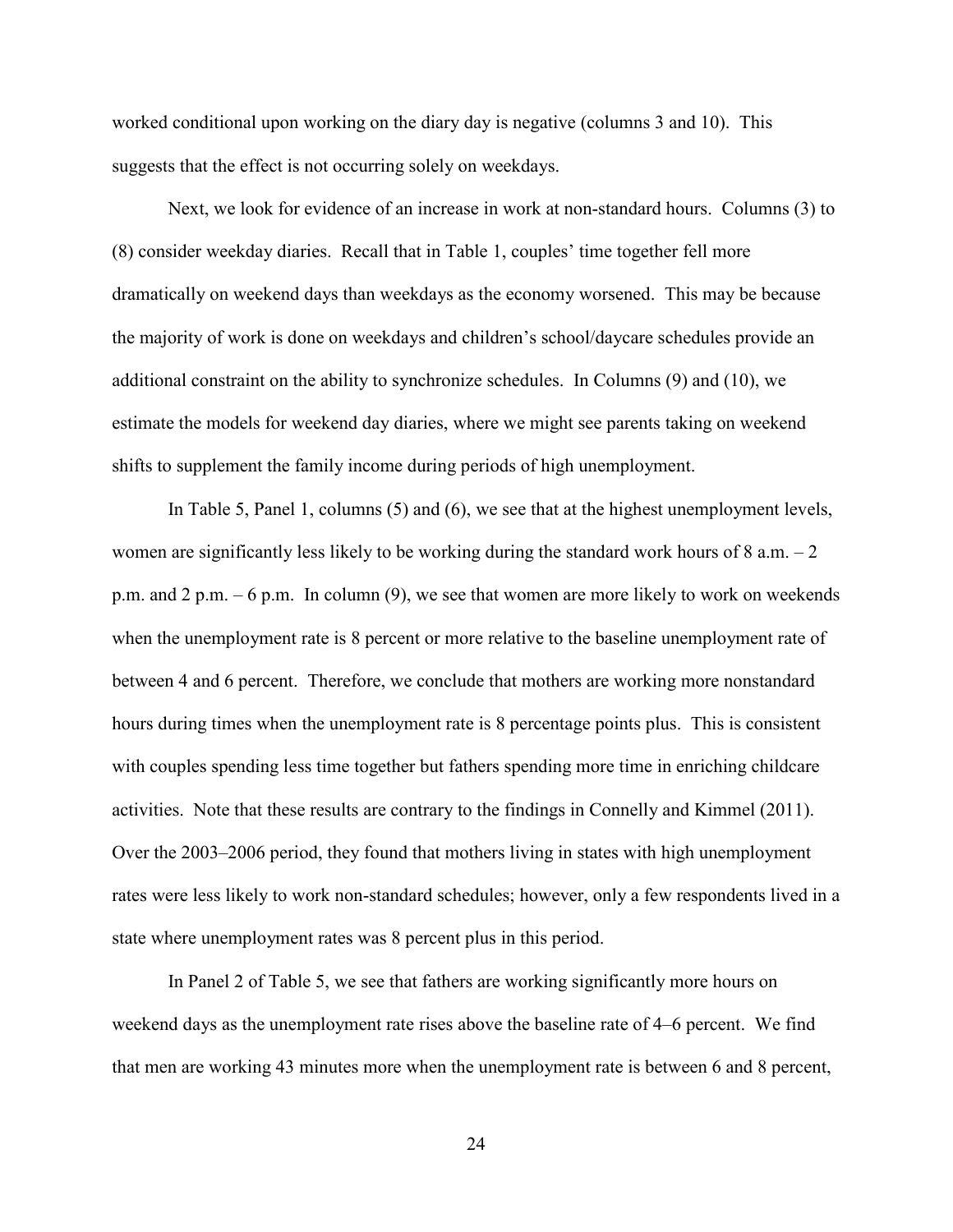which is an increase of about 13 percent of the mean of 328 minutes. When the unemployment rate is 10 percent plus, they are working 72 minutes more than at baseline rates. We also find that they are more likely to be working before 8 in the morning at rates of 8–10 percent compared to rates of 4–6 percent. These results are consistent with couples spending less time together on weekend days during periods of high unemployment.<sup>21</sup>

#### **VI. Discussion and Conclusion**

ı

This paper examined how families' time together during the period 2003–2010 is associated with changes in local economic conditions, as approximated by state-level unemployment rates. We find that the time that couples spend together exhibits a U-shaped pattern with respect to the unemployment rate, with the highest amount of couple time together at very low and very high levels of unemployment. Thus, during the Great Recession when state unemployment rates exceeded 10 percent, couples did spend more time together. These results hold even for dual-earner couples, suggesting that the pattern is not being driven by individual job losses. However, the results are concentrated among families where the wife is hourly versus salaried and where the husband has no college degree, suggesting that those most affected by the recession see the biggest changes in time together over the business cycle.

We also examined the time that parents spend with all their household children under age 19. We find that as the economy worsens, fathers spend additional time alone with their children in enriching childcare activities, such as reading, homework, and sports, which could affect longrun child outcomes. We consider how the time spent working and the timing of work varies over the business cycle. For women, we find no evidence of a change in the probability of being

<span id="page-26-0"></span><sup>&</sup>lt;sup>21</sup> Results for specifications in Table 5 for the sample of dual-earner couples are similar, but less precise (estimates available upon request).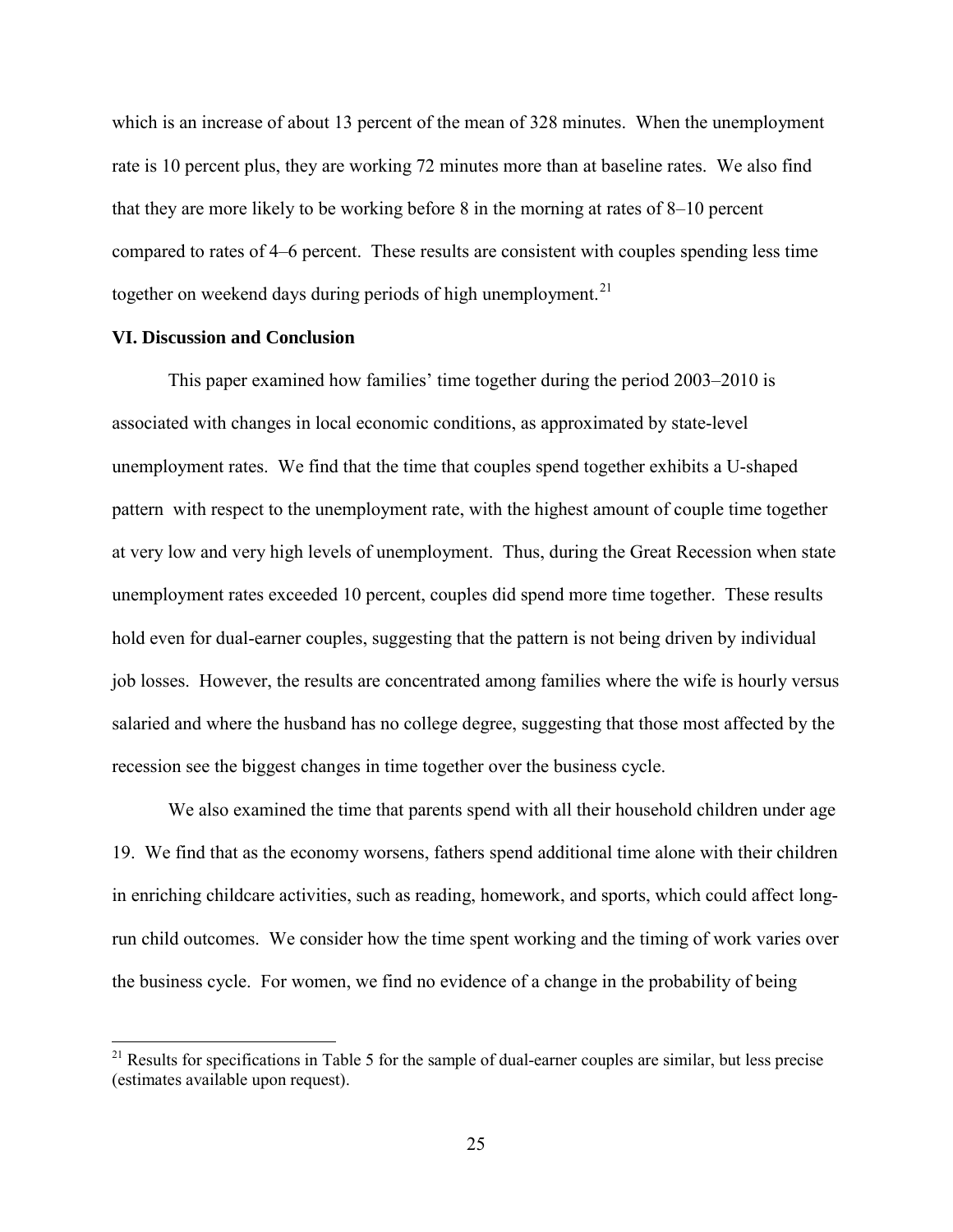employed due to relatively high unemployment rates but a significant decrease in the total minutes spent working among the employed. Thus, we do not find evidence of women acting as "added workers" and working more when unemployment rates are high. However, we do see women shifting from standard weekday working hours to weekend days when unemployment rates are highest. Although men are not more likely to work on weekends, among those working on weekends, they are working significantly more hours when the unemployment rate is high.

An increase in women working during nonstandard hours could explain the decrease in the time couples spend together, which had its lowest point at unemployment rates between 8 and 9 percent. At the same, it may also explain the increase in time that the fathers are spending alone with children in enriching childcare activities. Previous literature has found that it is not only the total amount of time working but also when individuals are able to schedule their work that affects investments in children and couples' time together. We show that the way family time together is affected by state unemployment rates is consistent with observed patterns of time spent working.

Macroeconomic conditions affect family time together. We find effects not just for those who lose their jobs, but also for couples where both partners continue to work. The fact that the state unemployment rate clearly affects individuals who do not lose their job also implies that the unemployment rate is an invalid instrument for an individual's employment status, as it so frequently is used in the economics literature.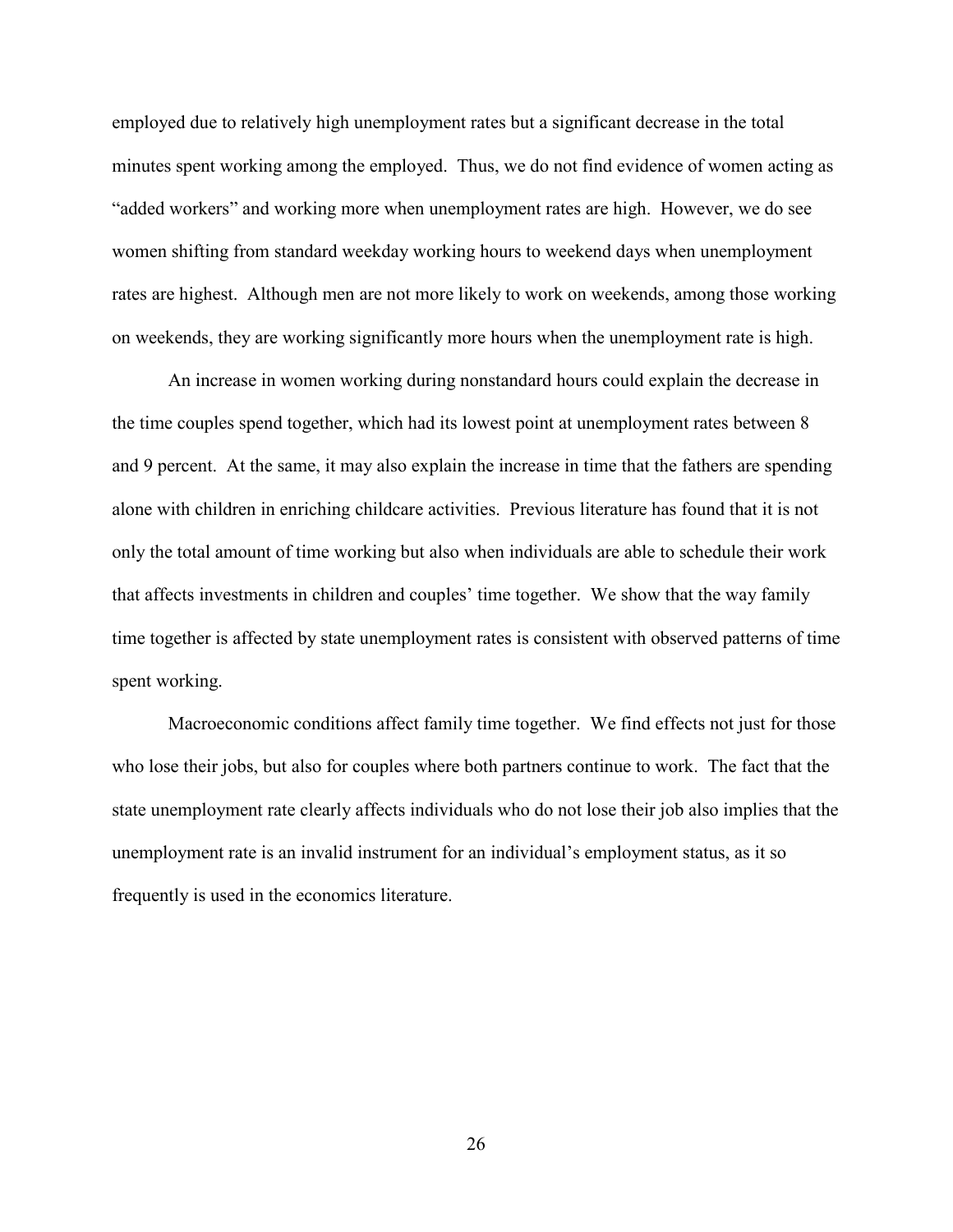#### **References**

- Aguiar, Mark, and Erik Hurst. 2007. "Measuring Trends in Leisure: The Allocation of Time over Five Decades**.**" *Quarterly Journal of Economics* 122*,* no. 3: 969-1006.
- Aguiar, Mark, Erik Hurst, and Loukas Karabarbounis. 2011a. "The New Economics of Time" Prepared for the *Annual Review of Economics*, August 2011.
- Aguiar, Mark, Erik Hurst, and Loukas Karabarbounis. 2011b. "Time Use During Recessions." NBER Working Paper 17259.
- Amato, Paul R., and Brett Beattie. 2011. "Does the Unemployment Rate Affect the Divorce Rate? An Analysis of State Data 1960-2005," *Social Science Research*, forthcoming.
- Arkes, Jeremy, and Jacob Alex Klerman. 2009. "Understanding the Link between the Economy and Teenage Sexual Behavior and Fertility Outcomes." *Journal of Population Economics* 22, no. 3: 517-536.
- Bianchi, S.M., J.P. Robinson and M.A. Milkie. 2006. *Changing Rhythms of American Family Life*. New York: Russell Sage.
- Burda, Michael C., and Daniel S. Hamermesh. 2010. "Unemployment, Market Work and Household Production." *Economics Letters* 107, no. 2: 131-133.
- Colman, Gregory, and Dhaval Dave. 2011. "Exercise, Physical Activity, and Exertion over the Business Cycle." Working Paper, October.
- Connelly, Rachel and Jean Kimmel. 2009. "Spousal Influences of Parents' Non-Market Time Choices." *Review of Economics of the Household* 7: 361-394.
- Connelly, Rachel and Jean Kimmel. 2011. "The Role of Non-standard Work Status in Parental Caregiving for Young Children." *Eastern Economic Journal* 37: 248-269.
- Eldridge, Lucy, and Sabrina Wulff Pabilonia. 2010. "Bringing Work Home: Implications for BLS Productivity Measures." *Monthly Labor Review* 133, no. 12, 18-35.
- Elsby, Michael, Bart Hobijn, and Ayşegül Şahin. 2010. "The Labor Market in the Great Recession." Prepared for *Brookings Panel on Economic Activity*, March 18-19, 2010.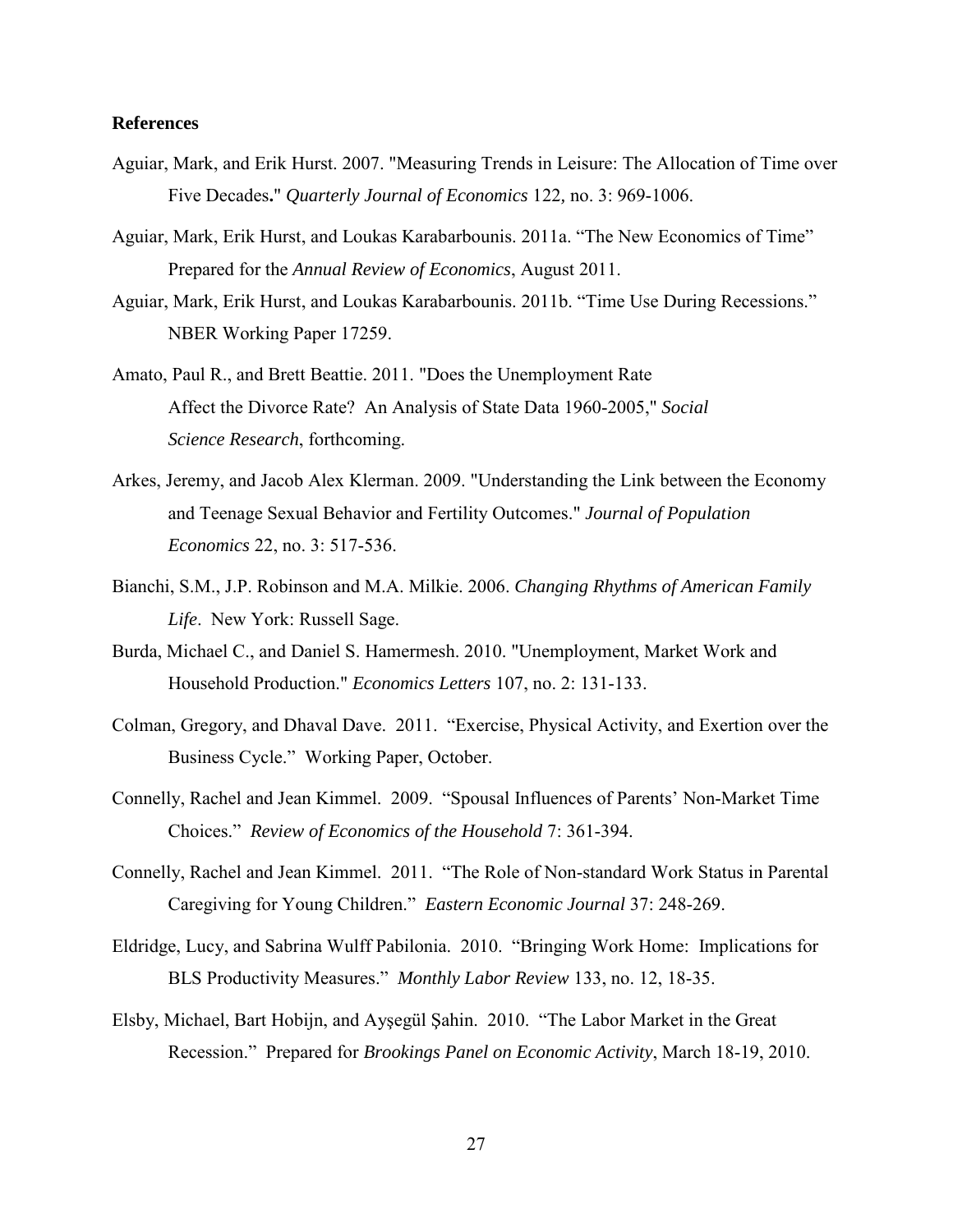- Evans, William N. and Timothy J. Moore. 2011. "Liquidity, Economic Activity, and Mortality." *Review of Economics and Statistics*, forthcoming.
- Folbre, Nancy, Jayoung Yoon, Kade Finnoff, and Allison Sidle Fuligni. 2005. "By What Measure? Family Time Devoted to Children in the United States." *Demography* 42, no. 2, 373-90.
- Gimenez-Nadal, José Ignacio, José Alberto Molina, and Raquel Ortega. 2010. "Unemployment and Time Use: Evidence from the Spanish Time Use Survey." Working Paper. University of Zaragoza, February 2010.
- Guryan, Jonathan, Erik Hurst, and Melissa Kearney. 2008. "Parental Education and Parental Time with Children." *Journal of Economic Perspectives* 22, no. 3, 23-46.
- Halberg, Daniel. 2003. "Synchronous Leisure, Jointness, and Household Labor Supply," *Labour Economics* 10, 185-202.
- Hamermesh, Daniel S. 2002. "Timing, Togetherness and Time Windfalls." *Journal of Population Economics* 15, no. 4: 601-623.
- Hellerstein, Judith K., and Melinda S. Morrill. 2011. "Booms, Busts, and Divorce." *The B.E. Journal of Economic Analysis & Policy* 11, Iss. 1 (Contributions), Article 54.
- Hoynes, Hilary W., Douglas L. Miller, and Jessamyn Schaller. 2012. "Who Suffers During Recessions?" *Journal of Economic Perspectives*, forthcoming.
- Jenkins, S., & L. Osberg. 2005. "Nobody to play with? The Implications of Leisure Coordination" *in* D. Hamermesh & G. Pfann (eds.), *The Economics of Time Use* (pp. 113-145). Amsterdam: Elsevier.
- Juster, F. Thomas. 1985. "The Validity and Quality of Time Use Estimates Obtained from Recall Diaries." *in* F. Thomas Juster and Frank P. Stafford (eds.) *Time, Goods, and Well-Being*. Survey Research Center, Institute for Social Research, University of Michigan: Ann Arbor, Michigan: 63-91.
- Kroll, Steve. 2011. "The Decline in Work Hours During the 2007-09 Recession." *Monthly Labor Review* 134, no. 4: 53-59.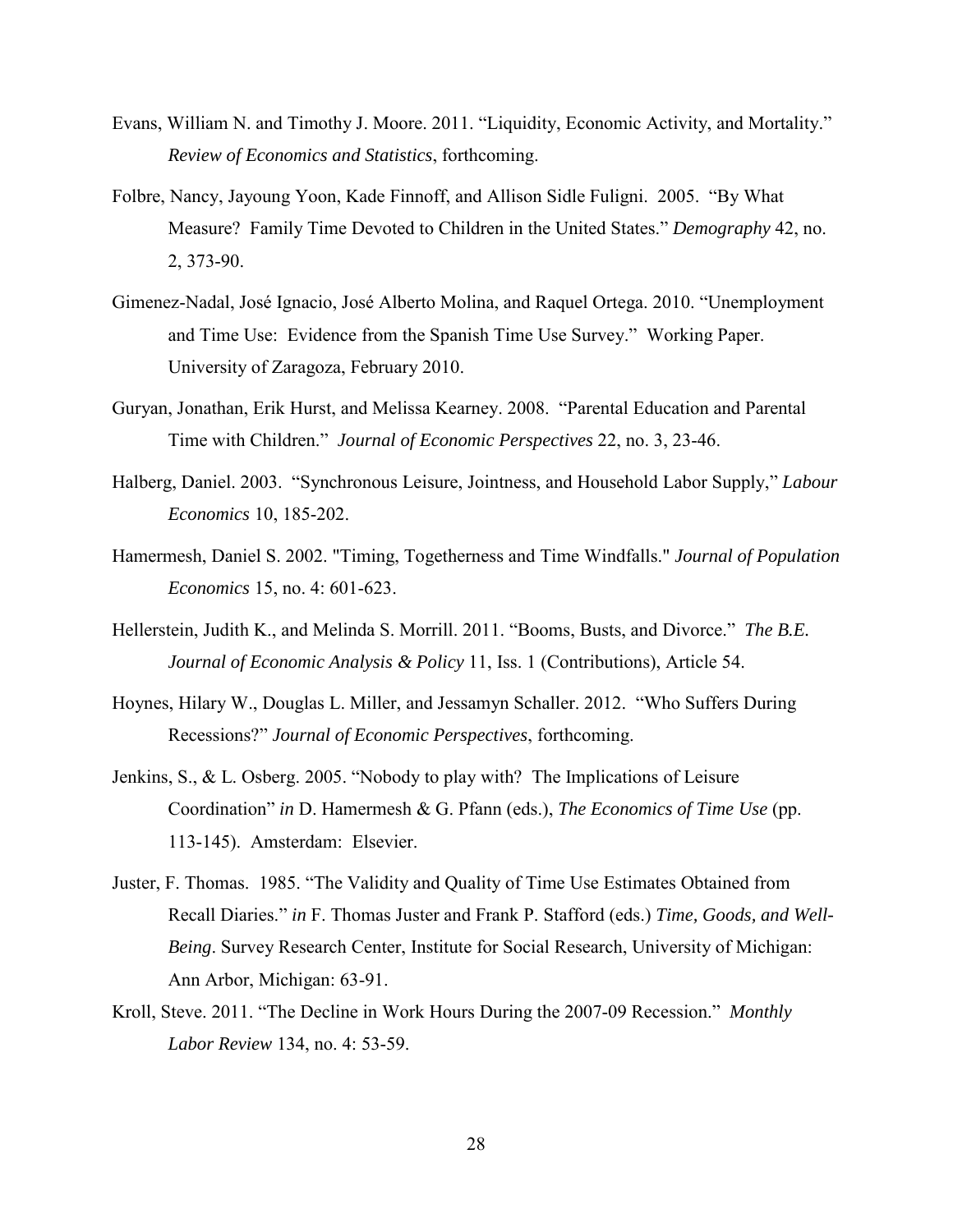- Krueger, Alan B., and Andreas Mueller. 2010. "Job Search and Unemployment Insurance: New Evidence from Time Use Data." *Journal of Public Economics* 94, no. 3-4, 298-307.
- Krueger, Alan B., and Andreas Mueller. 2012. "Time Use, Emotional Well-Being and Unemployment: Evidence from Longitudinal Data."*American Economic Review (Papers and Proceedings)*, forthcoming.
- Lundberg, Shelly, Sabrina Wulff Pabilonia, and Jennifer Ward-Batts. 2008. "Time Allocation of Parents and Investments in Sons and Daughters." *Working paper*.
- Morgan, S. Phillip, Diane N. Lye, and Gretchen A. Condran. 1988. "Sons, Daughters and the Risk of Marital Disruption." *American Journal of Sociology* 94, no. 1, 110-29.
- Pabilonia, Sabrina Wulff. 2001. "Evidence on Youth Employment, Earnings, and Parental Transfers in the National Longitudinal Survey of Youth 1997." *Journal of Human Resources* 36, no. 4: 795-822.
- Pabilonia, Sabrina Wulff and Younghwan Song. 2011. "Single Mothers' Time Preference, Smoking, and Enriching Childcare: Evidence from Time Diaries." *Eastern Economic Journal,* forthcoming.
- Pailhe, Ariane, and Anne Solaz. 2008. "Time with Children: Do Fathers and Mothers Replace Each Other When One Parent is Unemployed?" *European Journal of Population*, 24: 211-236.
- Polivka, Anne. 2008. "Day, Evening and Night Workers: A Comparison of What They Do in their Nonwork Hours and with Whom They Interact." In *How Do We Spend Our Time?: Evidence from the American Time Use Study*, ed. Jean Kimmel, Kalamazoo, MI: W.E. Upjohn Institute for Employment Research.
- Ruhm, Christopher J. 2000. "Are Recessions Good for Your Health?" *The Quarterly Journal of Economics* 115, no. 2: 617-650.
- Şahin, Ayşegul, Joseph Song, and Bart Hobijn. 2010. "The Unemployment Gender Gap During the 2007 Recession." *Current Issues in Economics and Finance* Federal Reserve Bank of New York 16(2).
- Schaller, Jessamyn. 2012. "For Better if Not For Worse: Marriage and Divorce over the Business Cycle." *Journal of Population Economics*, forthcoming.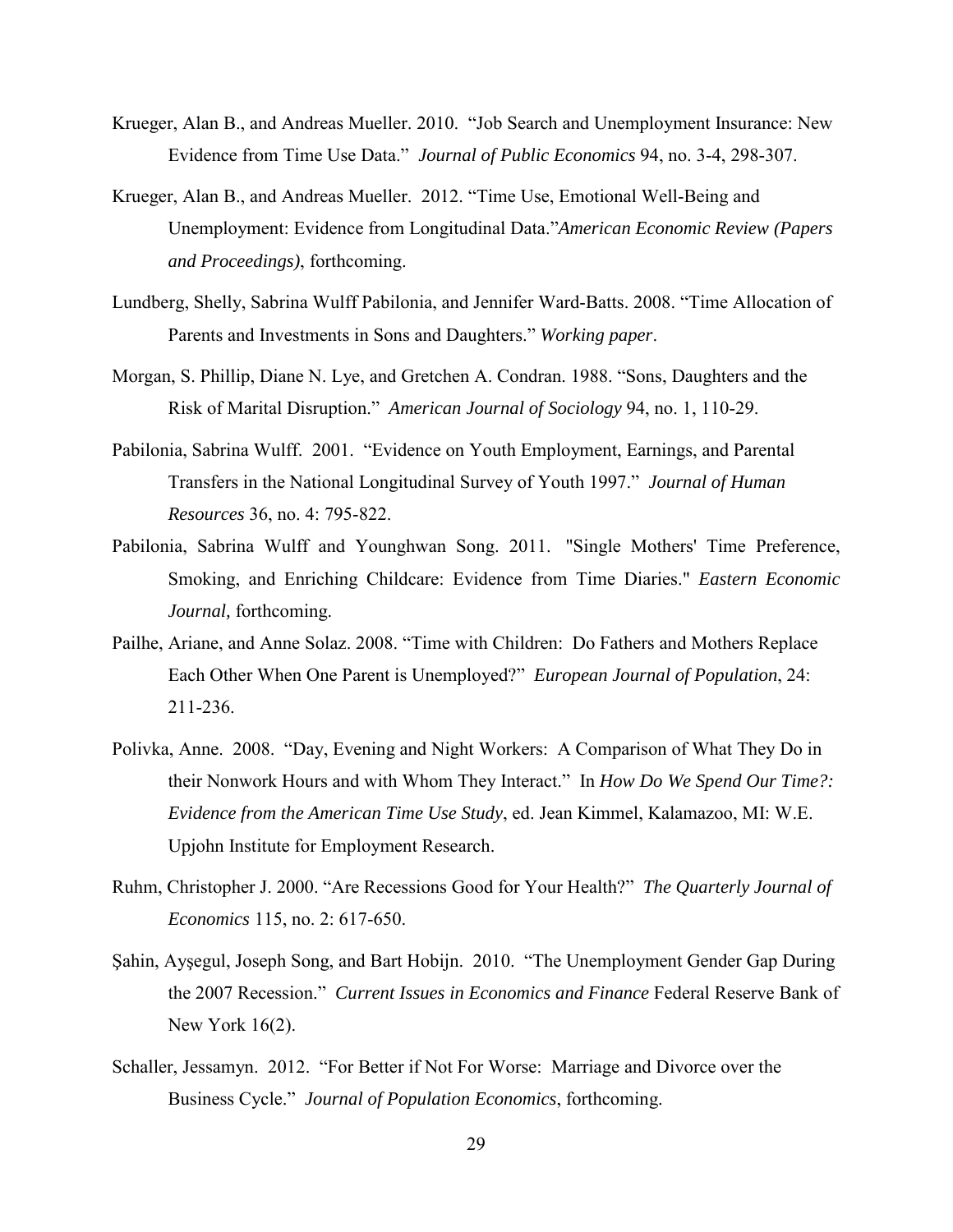- Stewart, Jay. 2010. "The Timing of Maternal Work and Time with Children." *Industrial and Labor Relations Review* 64, no. 1: 181-201.
- Tapia Granados, José A. 2005. "Increasing Mortality during the Expansions of the US Economy, 1900-1996." *International Journal of Epidemiology* 34, no. 6: 1194-1202.
- U.S. Department of Labor, U.S. Bureau of Labor Statistics. 2011. "American Time Use Survey User's Guide."
- Wright, Vanessa R., Sara B. Raley, and Suzanne M. Bianchi. 2008. "Time for Children, Spouse, and Self Among Parents Who Work Nonstandard Hours." *Social Forces* 87, no. 1, 243- 271.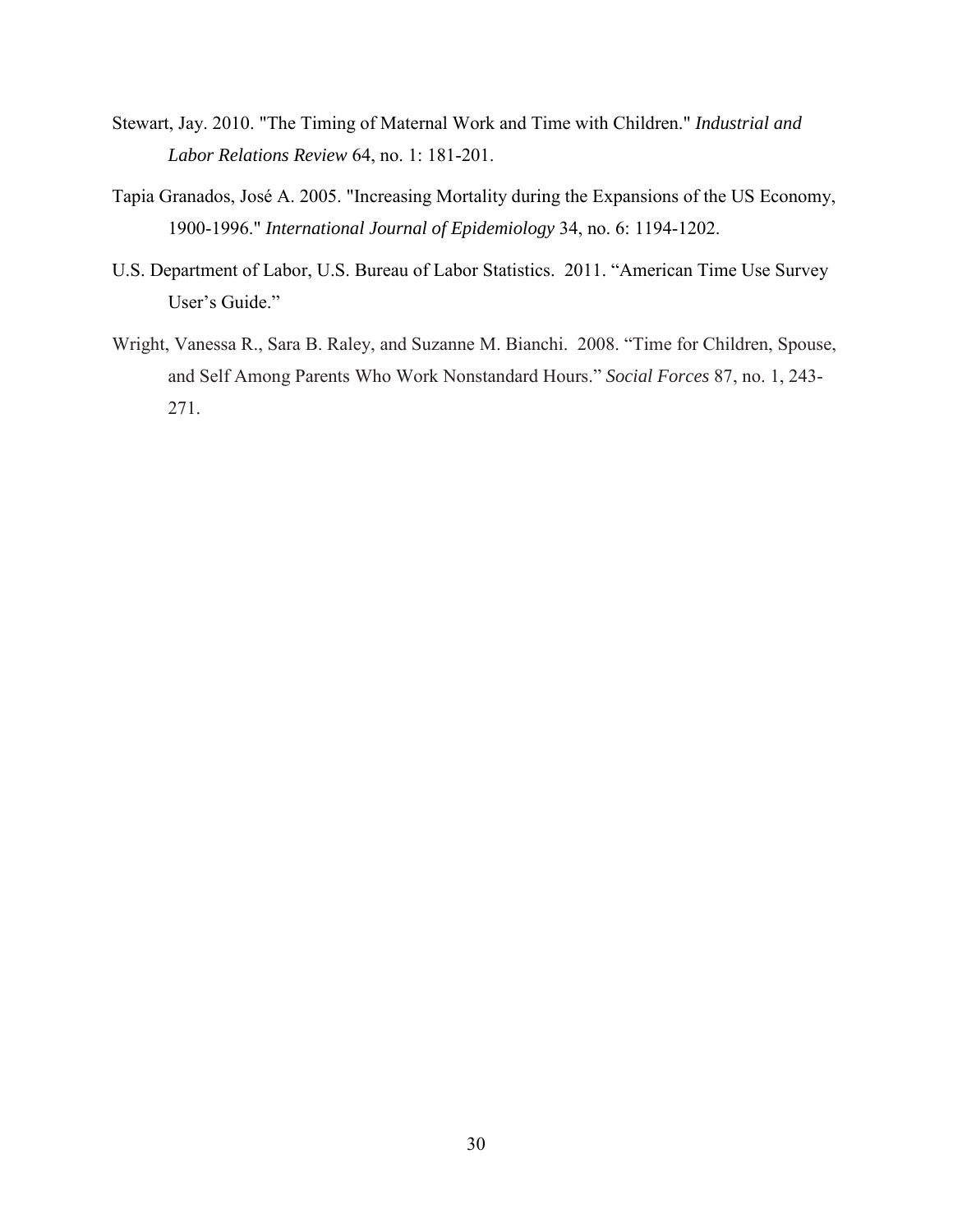

Figure 1: Mean and Range of State Unemployment Rates, 2003-2010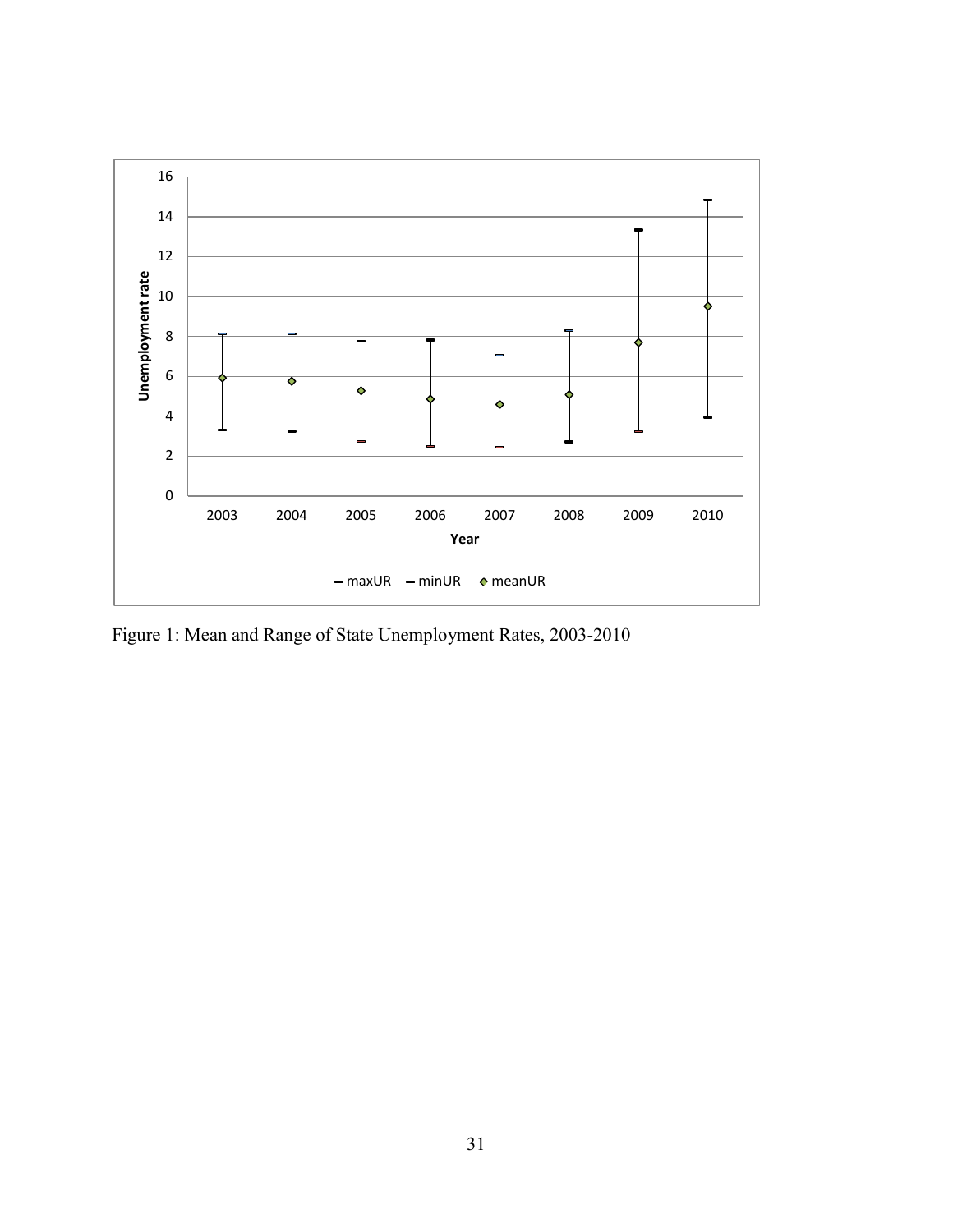

Figure 2: Couple time together by State Unemployment Rate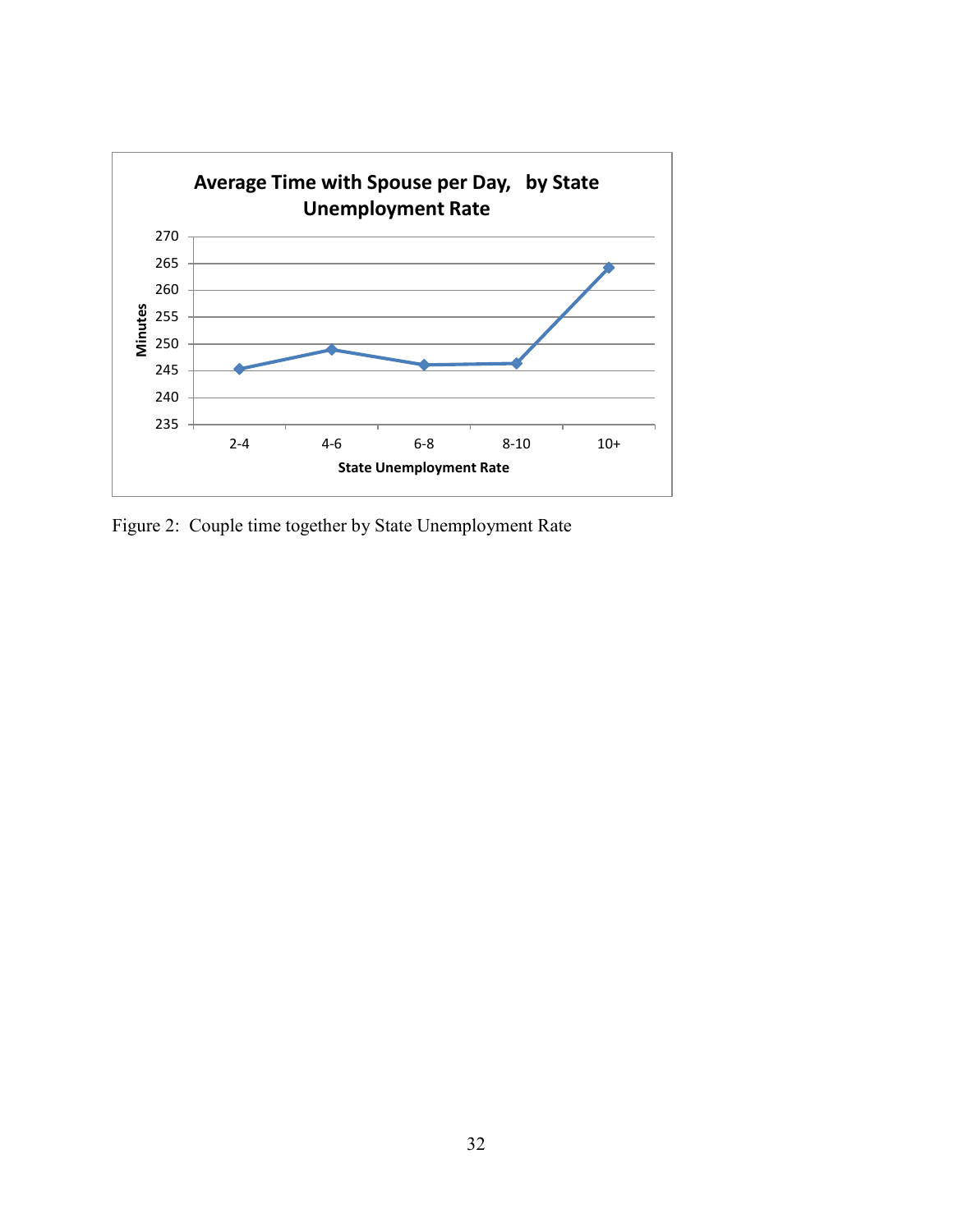

Figure 3: Parents time with children by state unemployment rate (in minutes)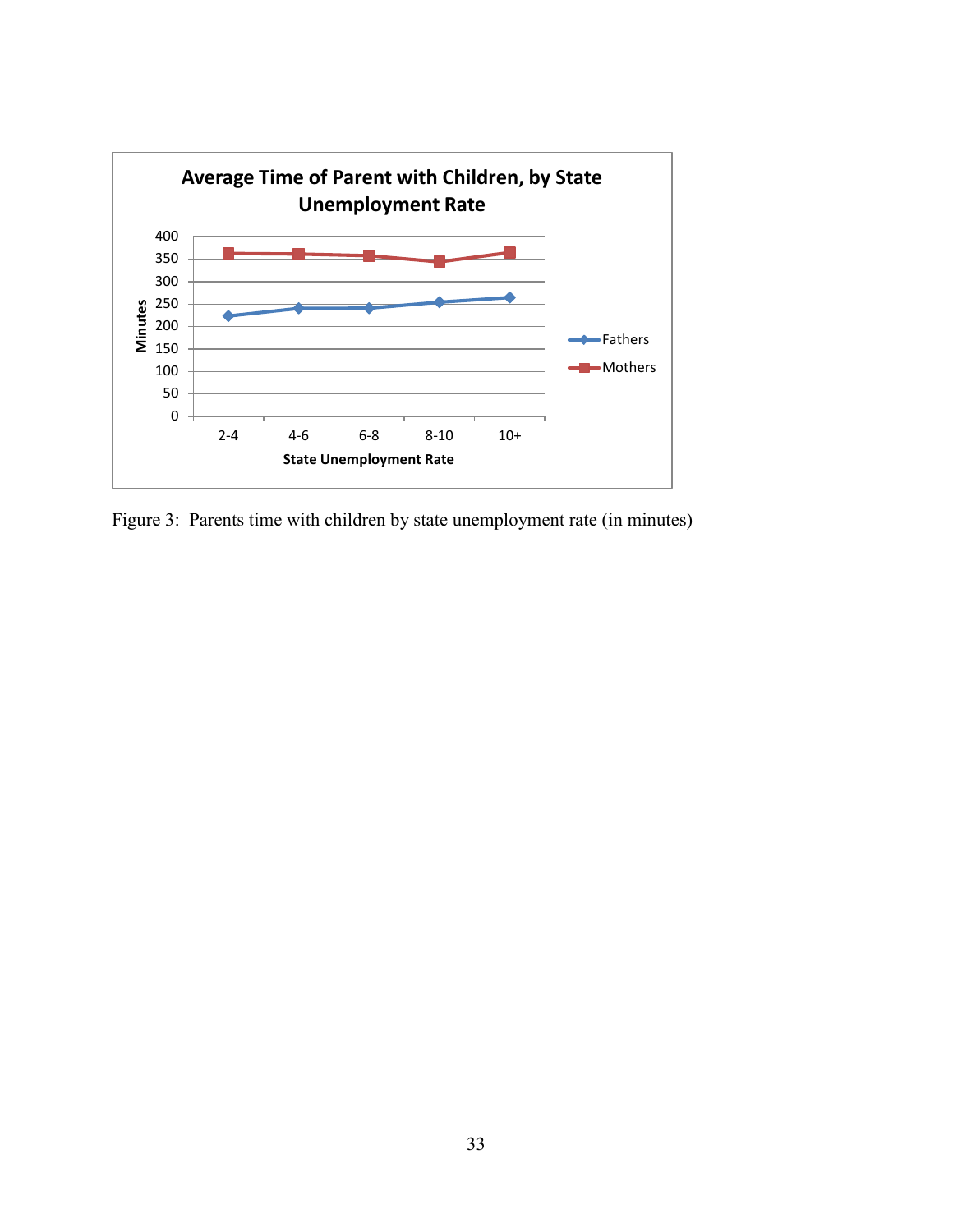

Figure 4A: Time spent working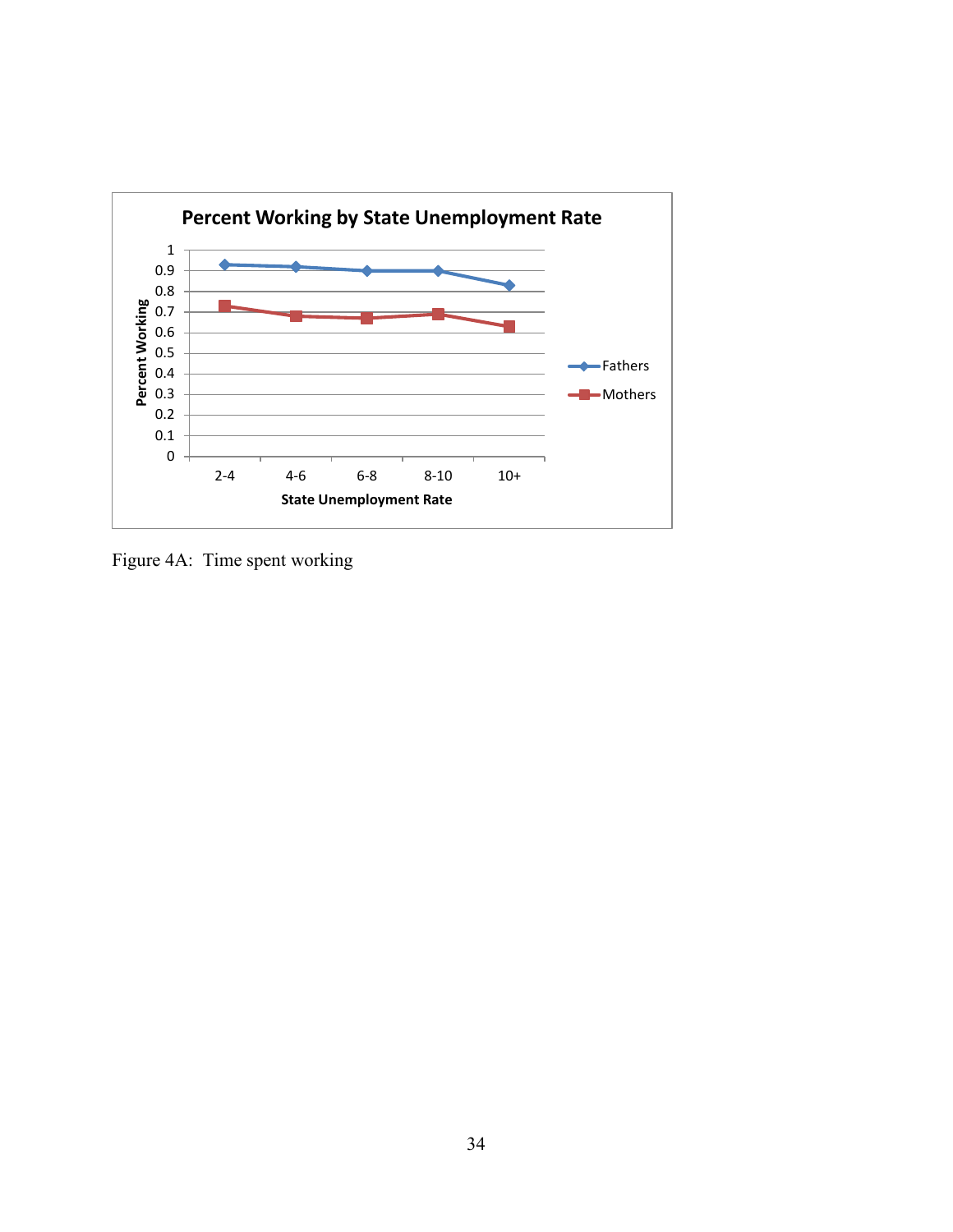

Figure 4B: Time spent working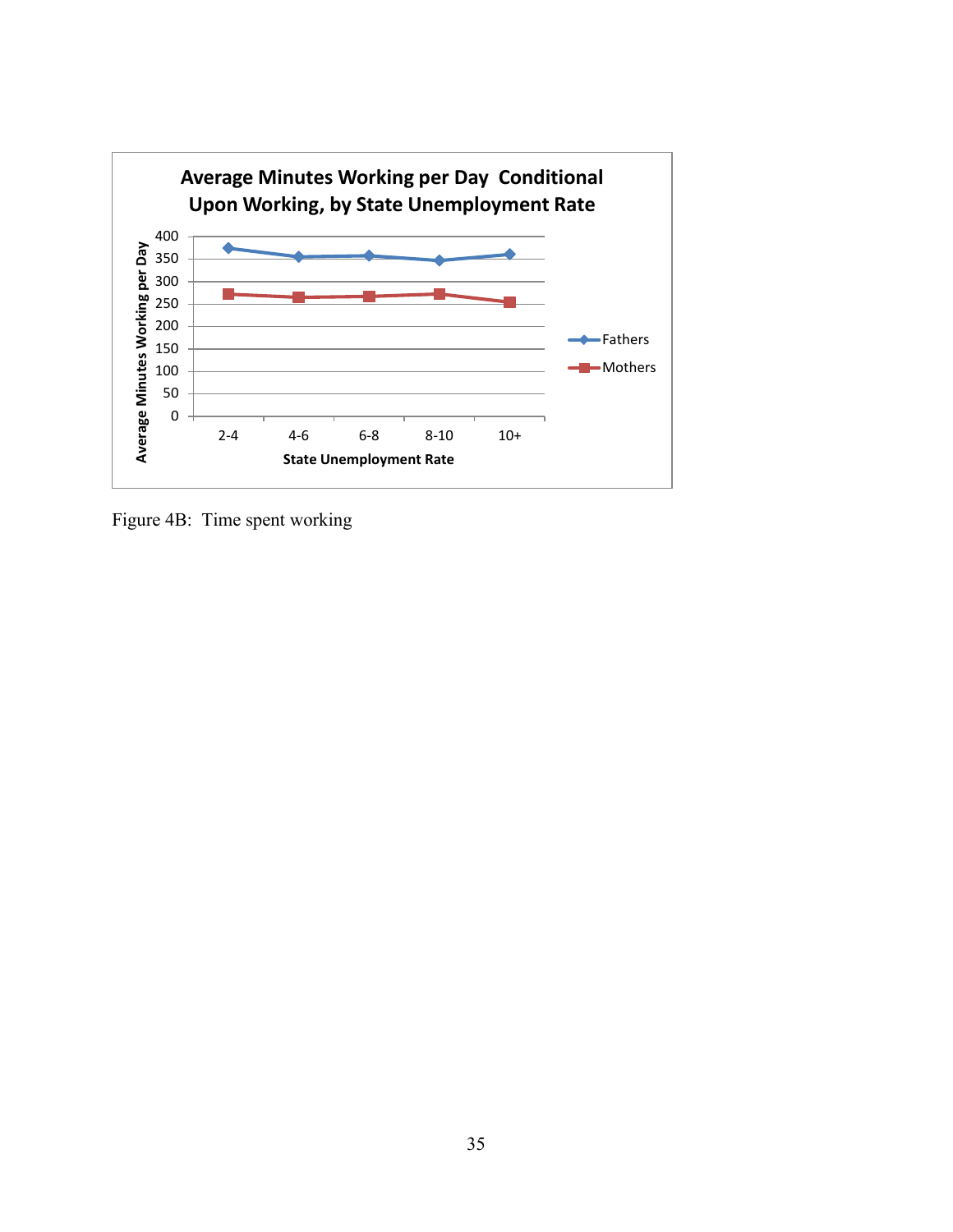

Figure 5A: Time spent working at each point on the day (Parent must have worked at least 60 minutes in a workplace to be included in each interval).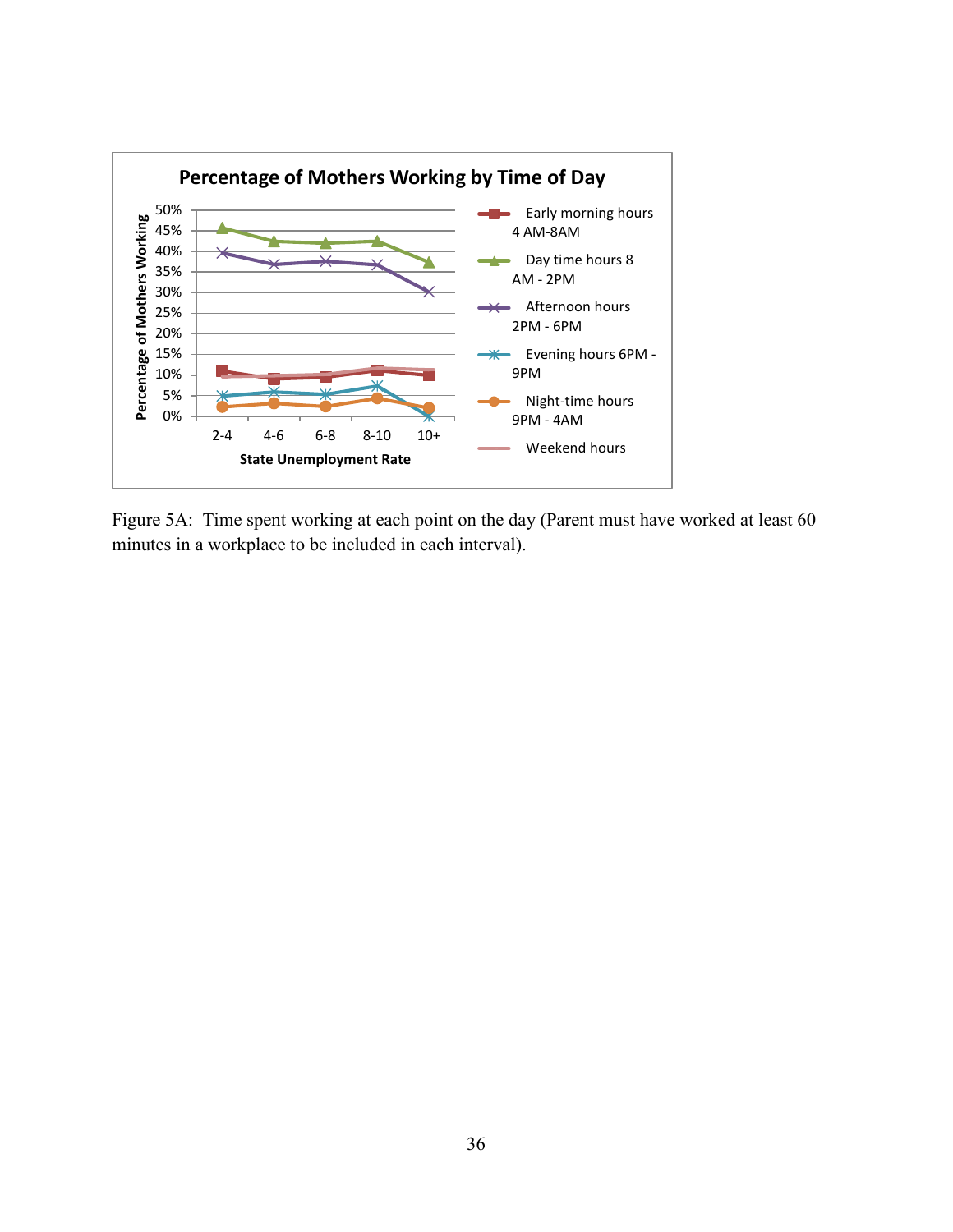

Figure 5B: Time spent working at each point on the day (Parent must have worked at least 60 minutes in a workplace to be included in each interval).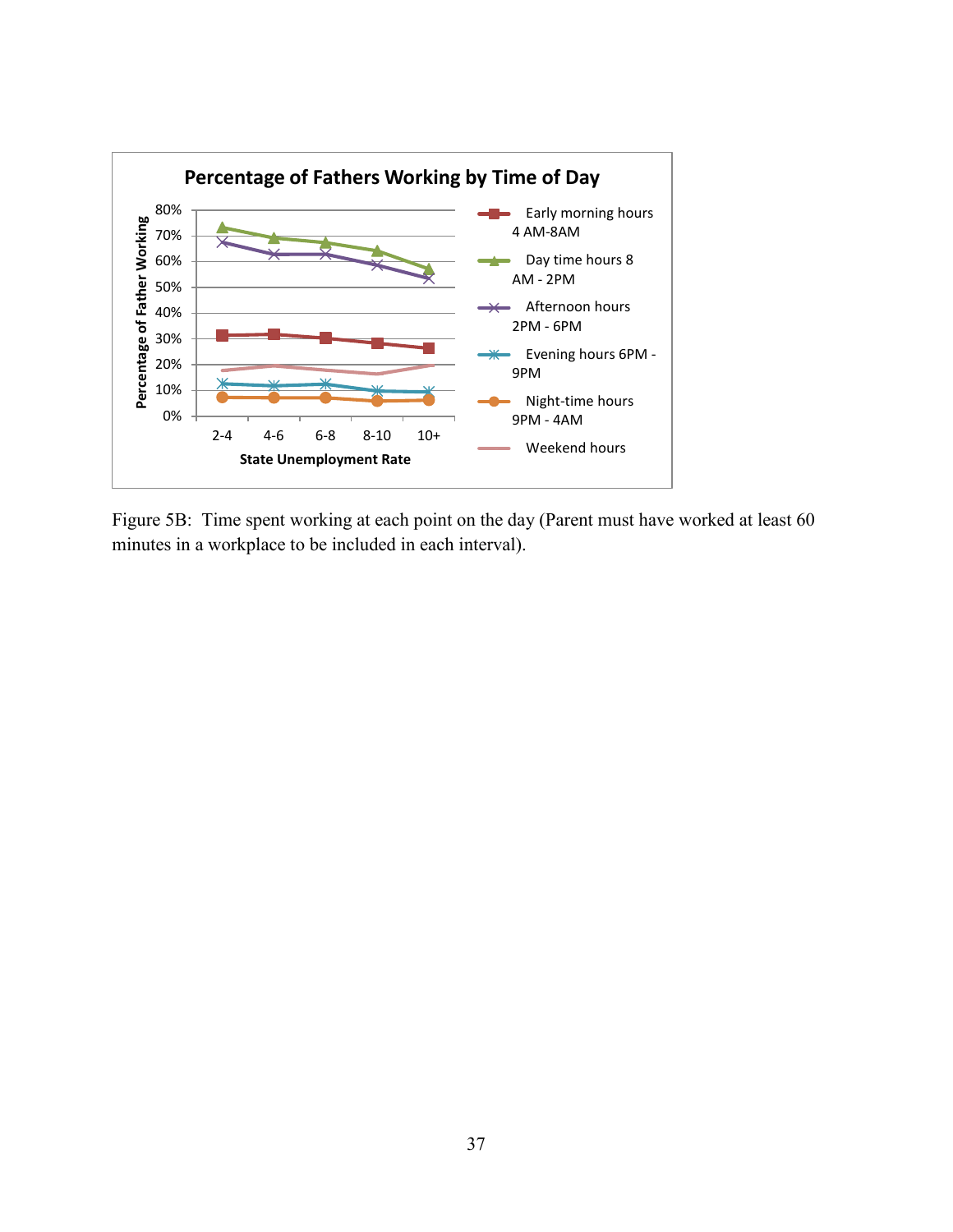### **Table 1. Parents' Time Together**

Dependent Variable: All Time with Spouse (in minutes)

|     | <b>Sample</b>            |                        | N      | Mean Dep. Var.<br>(SD) | <b>Urate</b>         | Urate <sup>2</sup> | ${\bf R}^2$ |
|-----|--------------------------|------------------------|--------|------------------------|----------------------|--------------------|-------------|
| (A) | Full Sample              |                        | 34,001 | 248.81 (247.64)        | $-0.702(2.152)$      |                    | 0.017       |
|     |                          |                        |        |                        | $-18.355***(6.090)$  | $1.050***(0.378)$  | 0.017       |
| (B) | Race/Ethnicity           | Non-Hispanic Whites    | 25,252 | 250.59 (258.53)        | $-17.859***$ (5.798) | $0.942**$ (0.360)  | 0.016       |
|     |                          | Non-Hispanic Blacks    | 1,918  | 204.77(230.03)         | $-20.453(23.148)$    | 1.160(1.267)       | 0.051       |
|     |                          | Hispanic               | 4,748  | 261.17(229.38)         | $-33.997(20.898)$    | $2.327**$ (1.074)  | 0.031       |
| (C) | Earner Status            | Dual-Earner Couple     | 21,114 | 229.30(242.93)         | $-13.704*(7.744)$    | $0.847*(0.435)$    | 0.021       |
| (D) | Dual-Earner's Pay Status | <b>Both Salaried</b>   | 5,051  | 239.24(225.27)         | $-24.316*(12.217)$   | $1.643**$ (0.677)  | 0.029       |
|     |                          | <b>Father Salaried</b> | 1,915  | 223.63(230.43)         | $-28.673(20.674)$    | $2.231*(1.279)$    | 0.078       |
|     |                          | Mother Salaried        | 945    | 234.22(224.59)         | $69.258**$ (30.821)  | $-3.446*(1.886)$   | 0.109       |
|     |                          | <b>Both Hourly</b>     | 5,065  | 220.19 (223.89)        | $-31.848**$ (13.648) | $1.693**$ (0.713)  | 0.033       |
| (E) | Father's Degree          | College                | 13,628 | 251.62 (245.26)        | $-4.111(9.424)$      | 0.259(0.579)       | 0.025       |
|     |                          | No College             | 20,204 | 247.58(229.44)         | $-25.159***$ (7.724) | $1.447***(0.424)$  | 0.019       |

Notes: Sample includes only couples with co-resident children under age 19. Spouse's pay status in row D is determined at the time of the CPS interview. The dependent variable is any time with spouse except for in row I where the dependent variable is time with spouse but not children present. Unemployment rates are measured at the state-level and all specifications include state and year fixed effects. ATUS final weights used. Standard errors adjusted for clustering by state are reported in parentheses. \*\*\*significant at 1%; \*\*significant at 5%; \*significant at 10%. Control variables include own and spouse's age and age squared, and indicators for husband and wife education (high school dropout, some college, college, missing), race and ethnicity (non-Hispanic black, other, Hispanic), gender, age of youngest household child (infant, preschooler, elementary), household child older than age 18, lives with other adults, cohabitating couple, gender composition of the children (all boy, mixed gender), season, and respondent lives in SMSA.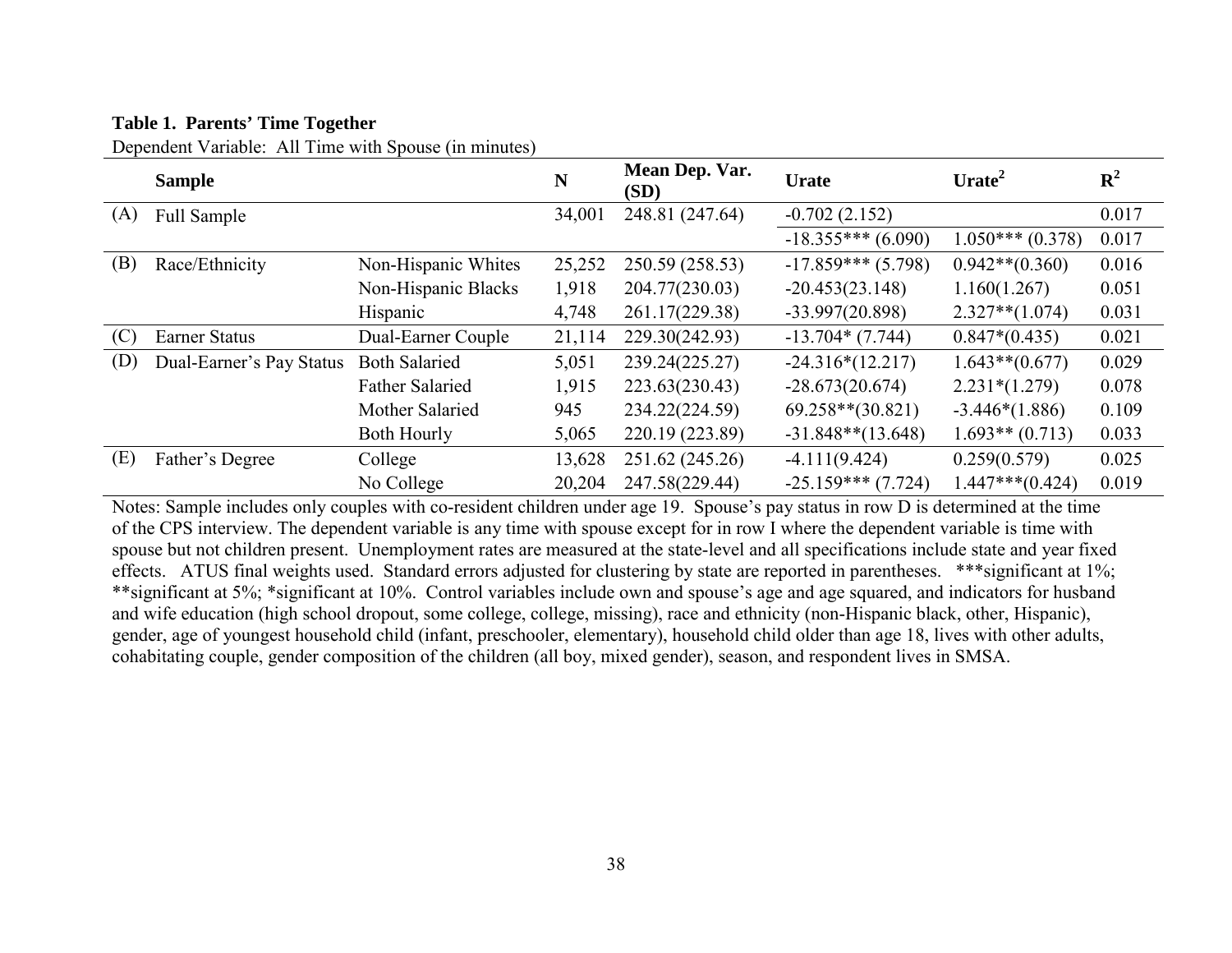# **Table 1. Parents' Time Together (Continued)**

Dependent Variable: All Time with Spouse (in minutes)

|                   | <b>Sample</b>        |                   | N      | Mean Dep. Var.<br>(SD) | <b>Urate</b>          | Urate <sup>2</sup> | ${\bf R}^2$ |
|-------------------|----------------------|-------------------|--------|------------------------|-----------------------|--------------------|-------------|
| (F)               | Time Period          | Jan 2003-Aug 2008 | 24,848 | 245.71(238.54)         | $-28.897*(16.484)$    | 2.140(1.494)       | 0.018       |
|                   |                      | Sep 2008–Dec 2010 | 9,153  | 256.34(266.74)         | $-21.304**$ (10.421)  | $1.075*(0.553)$    | 0.027       |
| $\left( G\right)$ | <b>Summer Months</b> | No Summer         | 25,643 | 246.28 (249.44)        | $-13.873**$ (6.76)    | $0.792*(0.402)$    | 0.019       |
|                   |                      | Summer            | 8,358  | 256.45 (248.85)        | $-36.911***$ (12.954) | $2.038***(0.760)$  | 0.022       |
| (H)               | Day of Week          | Weekdays          | 16,465 | 185.62 (203.58)        | $-16.298***$ (5.645)  | $0.980***(0.341)$  | 0.022       |
|                   |                      | Weekend days      | 17,536 | 398.10(264.55)         | $-26.251***$ (9.356)  | $1.314***(0.494)$  | 0.036       |
| (I)               | Presence of Children | Family Time       | 34,001 | 150.71(207.57)         | $-9.586**$ (4.666)    | $0.539** (0.244)$  | 0.055       |
|                   |                      | Couple Only Time  | 34,001 | 98.11(174.16)          | $-8.769**$ (3.395)    | $0.511**$ (0.233)  | 0.045       |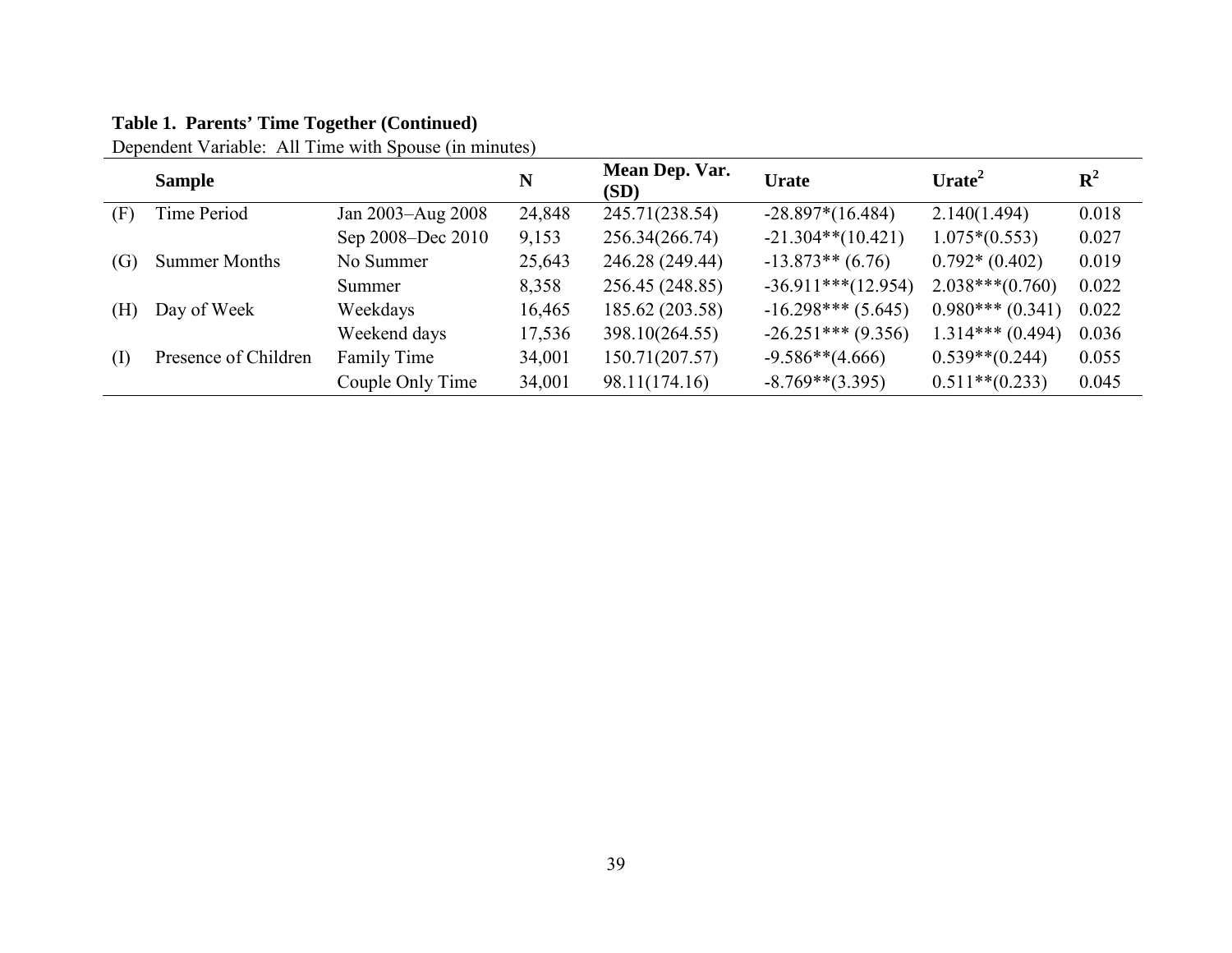#### **Table 2. Parents' Time with Children (in Minutes)**

| <b>Patiel 1:</b> MOUTER $(N = 10,000)$ |            |                                           |               |                                               |                                              |          |  |  |  |
|----------------------------------------|------------|-------------------------------------------|---------------|-----------------------------------------------|----------------------------------------------|----------|--|--|--|
|                                        |            | <b>Total Time with</b><br><b>Children</b> |               | <b>Enriching Time with</b><br><b>Children</b> | <b>Enriching Time Alone</b><br>with Children |          |  |  |  |
|                                        | (2)<br>(1) |                                           | (3)           | (4)                                           | (5)                                          | (6)      |  |  |  |
| Urate                                  | 1.593      | 1.618                                     | 0.400         | 2.091                                         | 0.747                                        | $-3.945$ |  |  |  |
|                                        | (2.823)    | (8.248)                                   | (1.159)       | (3.907)                                       | (0.936)                                      | (4.051)  |  |  |  |
| Urate $2$                              |            | $-0.002$                                  |               | $-0.101$                                      |                                              | 0.292    |  |  |  |
|                                        |            | (0.534)                                   |               | (0.240)                                       |                                              | (0.235)  |  |  |  |
| $R^2$                                  | 0.233      | 0.233                                     | 0.078         | 0.078                                         | 0.064                                        | 0.064    |  |  |  |
| 359.38 (306.27)<br>Mean $(SD)$         |            |                                           | 56.97 (95.49) | 37.38 (85.34)                                 |                                              |          |  |  |  |

## **Panel 1: Mothers (N = 18,066)**

#### **Panel 2: Fathers (N = 15,935)**

|             |         | <b>Total Time with</b><br><b>Children</b> |         | <b>Enriching Time with</b><br><b>Children</b> | <b>Enriching Time Alone</b><br>with Children |          |  |
|-------------|---------|-------------------------------------------|---------|-----------------------------------------------|----------------------------------------------|----------|--|
|             | (1)     | (2)                                       | (3)     | (4)                                           | (5)                                          | (6)      |  |
| Urate       | 0.260   | $-5.143$                                  | 1.228   | 1.691                                         | $1.000**$                                    | 1.514    |  |
|             | (2.110) | (7.893)                                   | (0.890) | (3.164)                                       | (0.425)                                      | (1.442)  |  |
| Urate $2$   |         | 0.319                                     |         | $-0.027$                                      |                                              | $-0.030$ |  |
|             |         | (0.418)                                   |         | (0.201)                                       |                                              | (0.075)  |  |
| $R^2$       | 0.087   | 0.087                                     | 0.048   | 0.048                                         | 0.034                                        | 0.034    |  |
| Mean $(SD)$ |         | 242.11 (251.78)                           |         | 39.83 (86.21)                                 | 18.95 (54.99)                                |          |  |

Notes: Sample includes only couples with co-resident children under age 19. Unemployment rates are measured at the state-level and all specifications include state fixed effects. ATUS final weights used. Standard errors adjusted for clustering by state are reported in parentheses. \*\*\* significant at 1%; \*\*significant at 5%; \*significant at 10%. Control variables include own and spouse's age and age squared, and indicators for husband and wife education (high school dropout, some college, college, missing), race and ethnicity (non-Hispanic black, other, Hispanic), age of youngest HH child (infant, preschooler, elementary), HH child older than age 18, live with other adults, gender composition of the children (all boy, mixed gender), season, lives in an SMSA, and year FEs.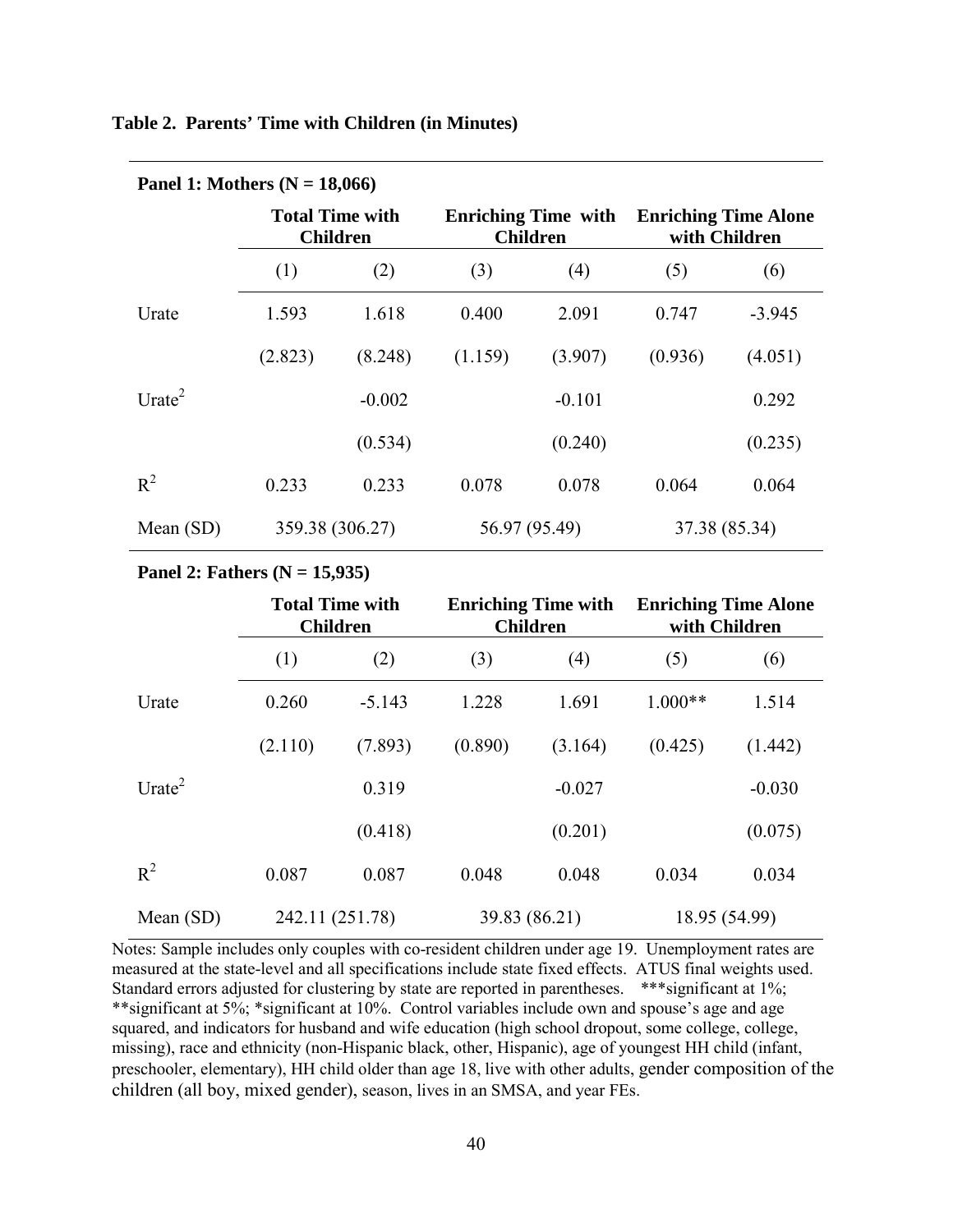|                                      | Panel 1. Fathers' Total Time with Children $(N = 15,935)$ |             |                |              |                                      |             |                                             |               |                                           |                 |  |  |
|--------------------------------------|-----------------------------------------------------------|-------------|----------------|--------------|--------------------------------------|-------------|---------------------------------------------|---------------|-------------------------------------------|-----------------|--|--|
|                                      | <b>Reading and</b><br><b>Homework</b>                     |             | <b>Playing</b> |              | <b>Sports and Sporting</b><br>Events |             | <b>Other Enriching</b><br><b>Activities</b> |               | <b>Non-Enriching</b><br><b>Activities</b> |                 |  |  |
|                                      |                                                           | (2)         | (3)            | (4)          | (5)                                  | (6)         |                                             | (8)           | (9)                                       | (10)            |  |  |
| Urate                                | 0.066                                                     | 0.624       | $0.885*$       | 1.015        | 0.500                                | 0.407       | $-0.223$                                    | $-0.356$      | $-0.968$                                  | $-6.834$        |  |  |
|                                      | (0.202)                                                   | (0.746)     | (0.501)        | (1.959)      | (0.362)                              | (1.023)     | (0.538)                                     | (1.996)       | (1.913)                                   | (6.523)         |  |  |
| Urate <sup><math>\angle</math></sup> |                                                           | $-0.033$    |                | $-0.008$     |                                      | 0.005       |                                             | 0.008         |                                           | 0.346           |  |  |
|                                      |                                                           | (0.038)     |                | (0.127)      |                                      | (0.049)     |                                             | (0.110)       |                                           | (0.343)         |  |  |
| $R^2$                                | 0.050                                                     | 0.050       | 0.112          | 0.112        | 0.017                                | 0.017       | 0.013                                       | 0.014         | 0.148                                     | 0.148           |  |  |
| Mean $(SD)$                          |                                                           | 4.87(20.80) |                | 16.09(56.90) |                                      | 7.39(41.71) |                                             | 11.49 (66.92) |                                           | 202.28 (226.77) |  |  |

## **Table 3. Fathers' Time with Children Doing Enriching and Non-Enriching Activities (in minutes)**

### Panel 2. Fathers' Time Alone with Children (N = 15,935)

|                        |                  | <b>Reading and</b> |                |                         | <b>Sports and Sporting</b> |         | <b>Other Enriching</b> |             | <b>Non-Enriching</b> |                |
|------------------------|------------------|--------------------|----------------|-------------------------|----------------------------|---------|------------------------|-------------|----------------------|----------------|
|                        |                  | <b>Homework</b>    | <b>Playing</b> |                         | <b>Events</b>              |         | <b>Activities</b>      |             | <b>Activities</b>    |                |
|                        |                  | (2)                | (3)            | (4)                     | (5)                        | (6)     |                        | (8)         | (9)                  | (10)           |
| Urate                  | $-0.019$         | $1.439**$          | 0.480          | $-0.391$                | $0.680**$                  | 0.369   | $-0.117$               | 0.194       | $-0.160$             | $-4.788$       |
|                        | (0.154)          | (0.614)            | (0.357)        | (1.126)                 | (0.290)                    | (0.682) | (0.245)                | (0.711)     | (1.304)              | (3.491)        |
| Urate <sup>2</sup>     |                  | $-0.086***$        |                | 0.051                   |                            | 0.803   |                        | $-0.018$    |                      | 0.273          |
|                        |                  | (0.029)            |                | (0.057)                 |                            | (0.035) |                        | (0.041)     |                      | (0.192)        |
| $R^2$                  | 0.025            | 0.026              | 0.041          | 0.041                   | 0.015                      | 0.015   | 0.008                  | 0.008       | 0.036                |                |
| Mean $(SD)$            |                  | 3.29(18.57)        |                | $8.57(39.83)$ $(41.05)$ | 3.85(27.31)                |         |                        | 3.24(22.23) |                      | 65.08 (128.99) |
| $\mathbf{X}$<br>$\sim$ | $\sim$ 11 $\sim$ |                    |                |                         |                            |         |                        |             |                      |                |

Notes: See Table 2.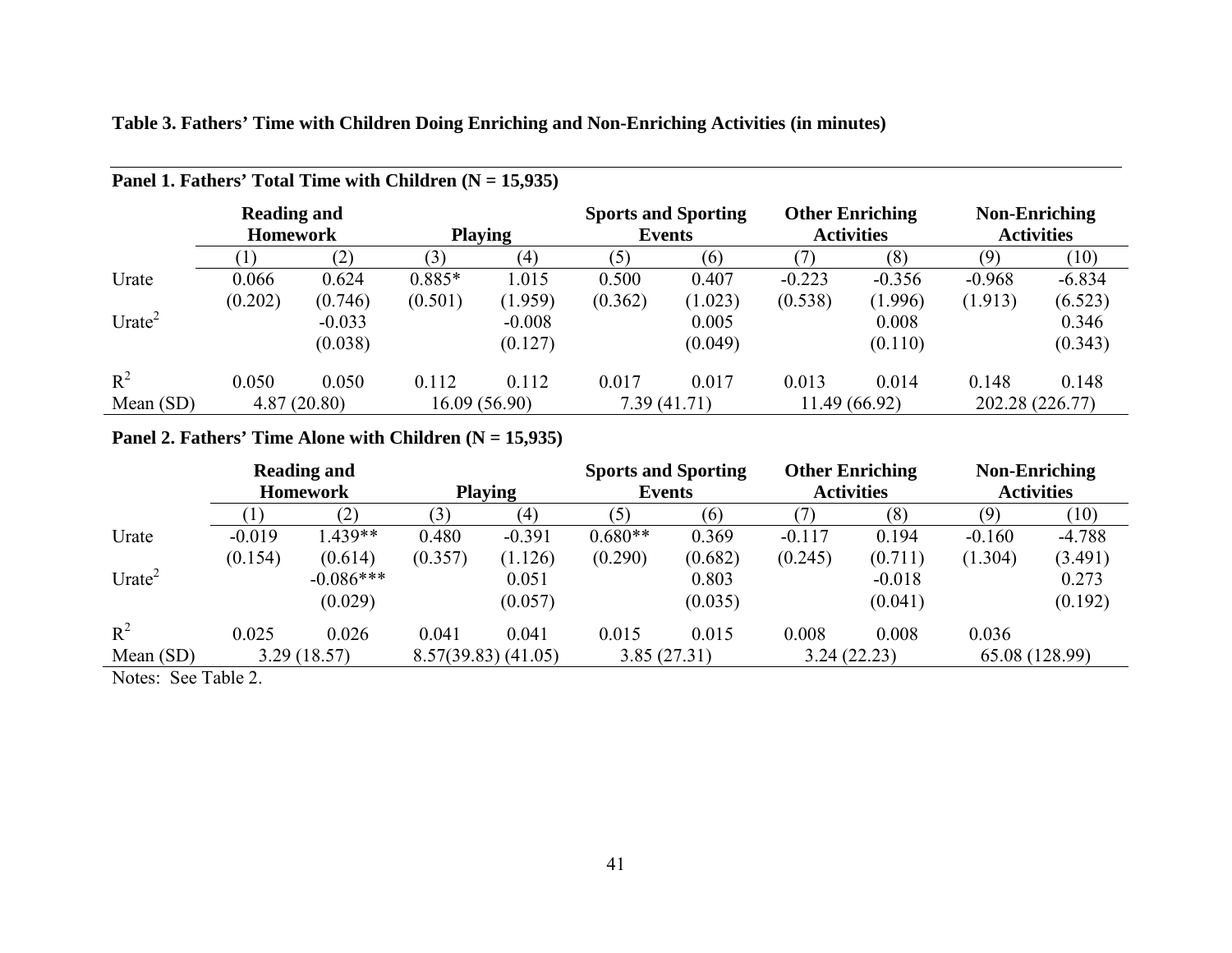**Table 4. Fathers' Time with Children by Earner Status and Education** 

|                    |                 | <b>Dual-Earner</b><br>Couple |         | <b>No College</b> | <b>College Degree</b> |          |  |
|--------------------|-----------------|------------------------------|---------|-------------------|-----------------------|----------|--|
|                    | (1)             | (2)                          | (3)     | (4)               | (5)                   | (6)      |  |
| Urate              | $-3.178$        | 7.053                        | 1.160   | $-14.331$         | $-0.866$              | 9.900    |  |
|                    | (2.794)         | (9.644)                      | (2.877) | (10.118)          | (2.838)               | (11.621) |  |
| Urate <sup>2</sup> |                 | $-0.613$                     |         | $0.917*$          |                       | $-0.631$ |  |
|                    |                 | (0.524)                      |         | (0.512)           |                       | (0.619)  |  |
| $R^2$              | 0.098           | 0.098                        | 0.090   | 0.090             | 0.091                 | 0.091    |  |
| N                  | 9,799           |                              |         | 9,340             | 6,595                 |          |  |
| Mean $(SD)$        | 232.27 (223.26) |                              |         | 236.24 (250.34)   | 252.91 (250.24)       |          |  |

# Panel 1. Fathers' All Time with Children (N = 15,935)

Panel 2. Fathers' Enriching Time Alone with Children (N = 15,935)

|                                                                                                                                                                                                                                                                                                                                    |              | <b>Dual-Earner</b><br>Couple |           | <b>No College</b> | <b>College Degree</b> |            |  |
|------------------------------------------------------------------------------------------------------------------------------------------------------------------------------------------------------------------------------------------------------------------------------------------------------------------------------------|--------------|------------------------------|-----------|-------------------|-----------------------|------------|--|
|                                                                                                                                                                                                                                                                                                                                    | (1)          | (2)                          | (3)       | (4)               | (5)                   | (6)        |  |
| Urate                                                                                                                                                                                                                                                                                                                              | $1.118*$     | $5.233***$                   | $1.683**$ | $-0.110$          | 0.217                 | 4.470*     |  |
|                                                                                                                                                                                                                                                                                                                                    | (0.604)      | (1.897)                      | (0.644)   | (2.277)           | (0.775)               | (2.272)    |  |
| Urate <sup>2</sup>                                                                                                                                                                                                                                                                                                                 |              | $-0.246**$                   |           | 0.106             |                       | $-0.249**$ |  |
|                                                                                                                                                                                                                                                                                                                                    |              | (0.106)                      |           | (0.114)           |                       | (0.109)    |  |
| $R^2$                                                                                                                                                                                                                                                                                                                              | 0.040        | 0.040                        | 0.034     | 0.034             | 0.051                 | 0.051      |  |
| N                                                                                                                                                                                                                                                                                                                                  |              | 9,799                        |           | 9,340             | 6,595                 |            |  |
| Mean $(SD)$                                                                                                                                                                                                                                                                                                                        | 19.02(60.73) |                              |           | 17.28 (55.40)     | 22.02 (54.91)         |            |  |
| $\mathbf{M}$ $\mathbf{M}$ $\mathbf{M}$ $\mathbf{M}$ $\mathbf{M}$ $\mathbf{M}$ $\mathbf{M}$ $\mathbf{M}$ $\mathbf{M}$ $\mathbf{M}$ $\mathbf{M}$ $\mathbf{M}$ $\mathbf{M}$ $\mathbf{M}$ $\mathbf{M}$ $\mathbf{M}$ $\mathbf{M}$ $\mathbf{M}$ $\mathbf{M}$ $\mathbf{M}$ $\mathbf{M}$ $\mathbf{M}$ $\mathbf{M}$ $\mathbf{M}$ $\mathbf{$ |              |                              |           |                   |                       |            |  |

Notes: See Table 2.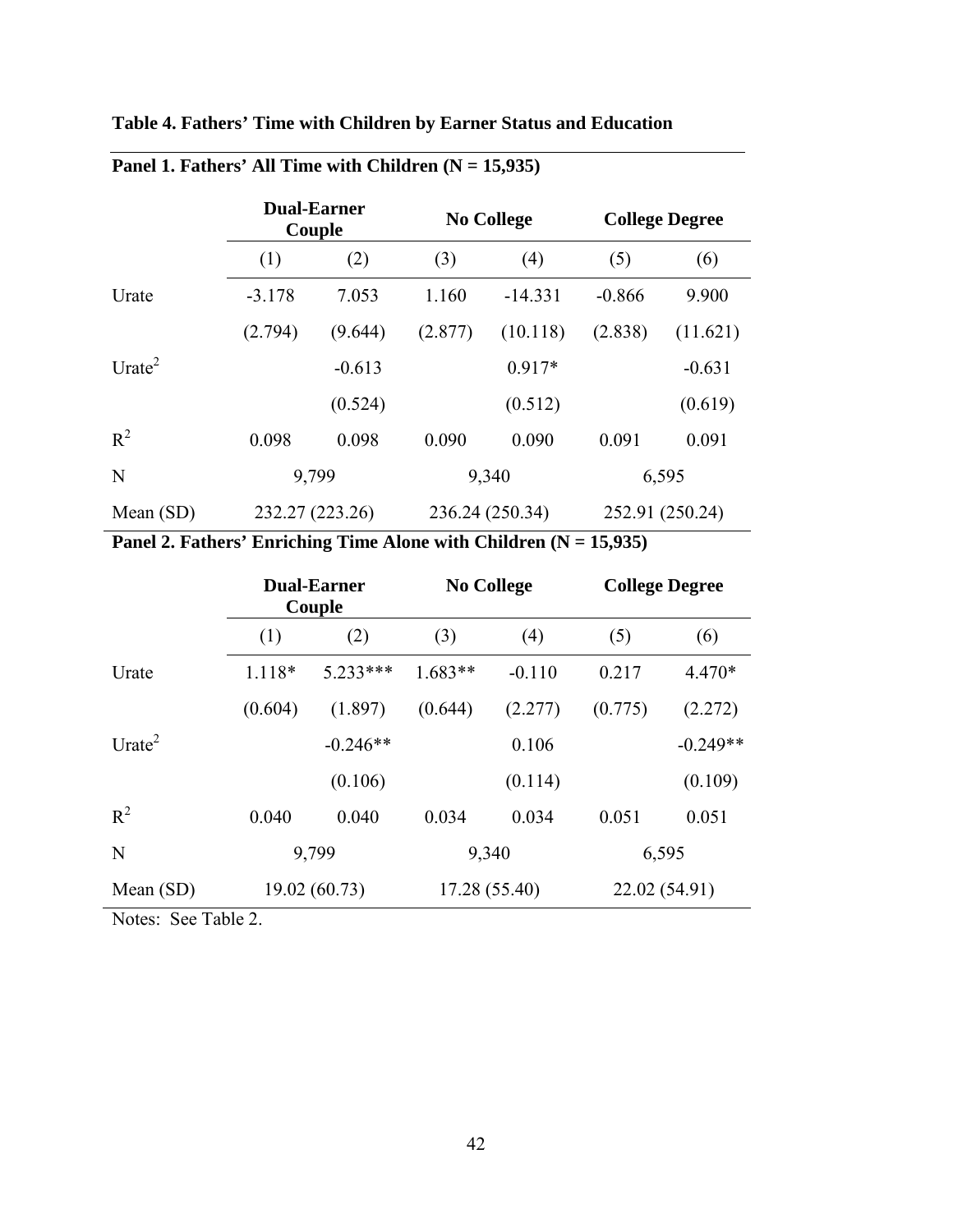|                |          | ALL DAYS   |           |            | <b>WEEKDAY</b> |            | <b>WEEKEND DAY</b> |            |            |           |
|----------------|----------|------------|-----------|------------|----------------|------------|--------------------|------------|------------|-----------|
|                | Pr(Emp1) | Minutes    | Minutes   | Pr(Worked  | Pr(Worked      | Pr(Worked  | Pr(Worked          | Pr(Worked  |            | Minutes   |
|                | oved)    | Worked     | Worked    | $4am-8am)$ | $8am-2pm)$     | $2pm-6pm)$ | $6pm-9pm)$         | $9pm-4am)$ | Pr(Worked) | Worked    |
|                | (1)      | (2)        | (3)       | (4)        | (5)            | (6)        | (7)                | (8)        | (9)        | (10)      |
| Urate $\leq 4$ | 0.023    | $-1.218$   | $-0.723$  | 0.016      | 0.006          | 0.008      | $-0.008$           | $-0.013$   | $-0.006$   | 4.748     |
|                | (0.015)  | (13.776)   | (10.300)  | (0.017)    | (0.033)        | (0.031)    | (0.014)            | (0.012)    | (0.020)    | (28.777)  |
| Urate 6-8      | 0.002    | $-4.929$   | $-0.505$  | 0.005      | 0.006          | 0.015      | $-0.003$           | $-0.005$   | 0.020      | $-7.620$  |
|                | (0.012)  | (9.625)    | (9.804)   | (0.014)    | (0.018)        | (0.015)    | (0.008)            | (0.005)    | (0.012)    | (16.014)  |
| Urate $8-10$   | 0.003    | $-10.965$  | 7.603     | 0.017      | $-0.013$       | $-0.025$   | 0.011              | 0.015      | $0.049*$   | $-23.718$ |
|                | (0.024)  | (14.513)   | (12.717)  | (0.024)    | (0.035)        | (0.033)    | (0.021)            | (0.013)    | (0.029)    | (34.119)  |
| Urate $10+$    | $-0.044$ | $-35.612*$ | $-21.263$ | $-0.001$   | $-0.076*$      | $-0.092**$ | 0.012              | $-0.003$   | 0.055      | $-22.209$ |
|                | (0.032)  | (17.895)   | (18.944)  | (0.032)    | (0.043)        | (0.040)    | (0.021)            | (0.014)    | (0.033)    | (40.400)  |
| $R^2$          | 0.105    | 0.020      | 0.047     | 0.044      | 0.080          | 0.072      | 0.025              | 0.023      | 0.027      | 0.194     |
| Mean           | 0.68     | 269.81     | 437.01    | 0.10       | 0.42           | 0.37       | 0.06               | 0.03       | 0.20       | 269.51    |
| (SD)           |          | (296.61)   | (165.55)  |            |                |            |                    |            |            | (253.68)  |
| N              | 18,066   | 12,378     | 4,833     | 8,809      | 8,809          | 8,809      | 8,809              | 8,809      | 9,257      | 1,900     |

*Panel 1: Mothers' Work Patterns (N = 18,066)*

Notes: Sample includes only couples with co-resident children under age 19. Unemployment rates are measured at the state-level and all specifications include state and year fixed effects. ATUS final weights used. Standard errors adjusted for clustering by state are reported in parentheses. \*\*\*significant at 1%; \*\*significant at 5%; \*significant at 10%. Control variables include own and spouse's age and age squared, and indicators for husband and wife education (high school dropout, some college, college, missing), race and ethnicity (non-Hispanic black, other, Hispanic), age of youngest HH child (infant, preschooler, elementary), HH child older than age 18, live with other adult, gender composition of the children (all boy, mixed gender), season, and lives in an SMSA. The timing of work in columns (4)-(9) is defined as 1 if participating at least 60 minutes in the time slot or on the weekend in a workplace, and zero otherwise. Minutes of work exclude job search time and are included only for those who worked. Minutes of work in column 2 are conditional upon being employed and include zero time working on the diary day. Minutes of work in columns 3 and 10 are conditional upon having positive minutes of work on the diary day.

Continued on next page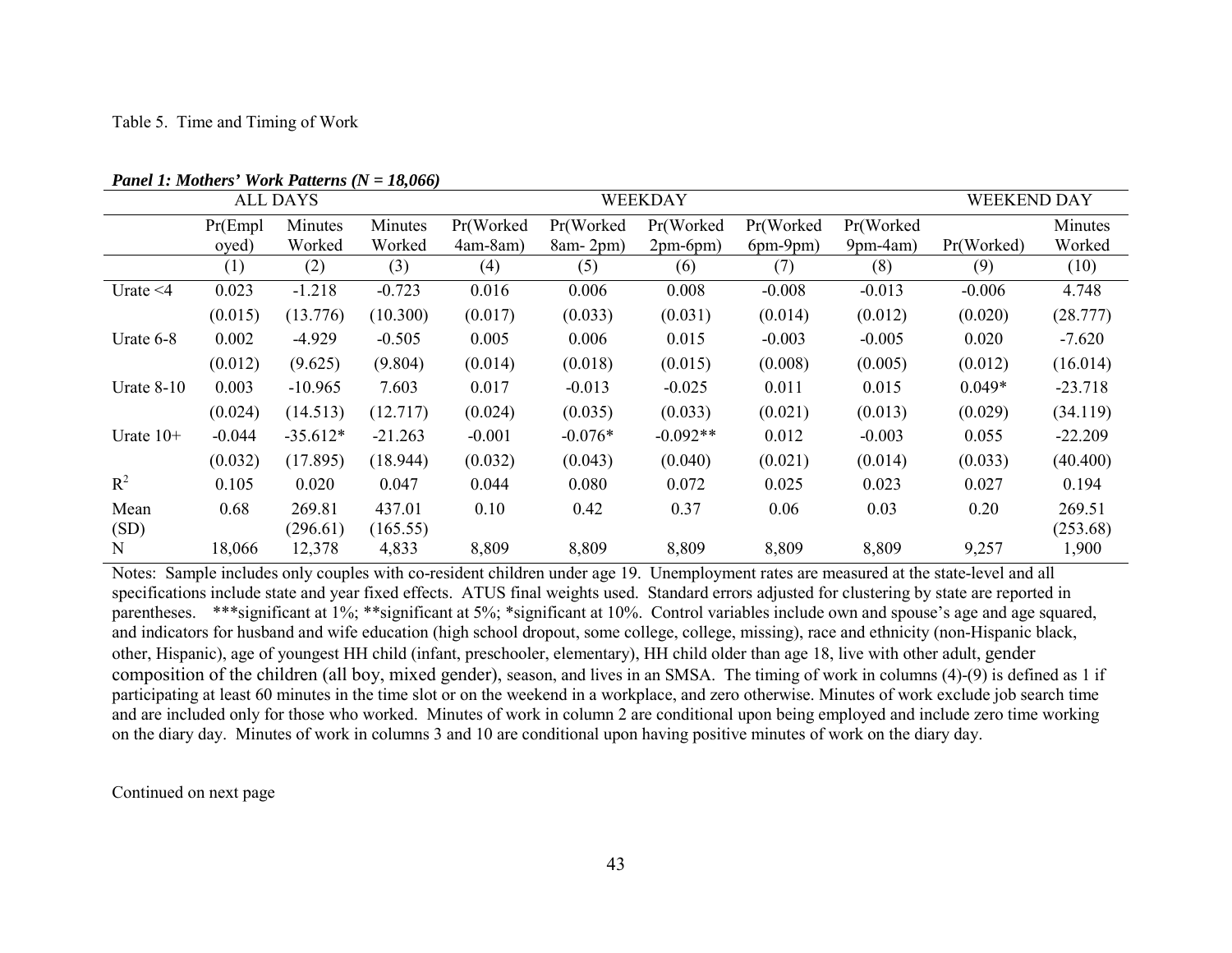Table 5. Time and Timing of Work (continued)

|                |                               | <b>ALL DAYS</b>    |                    | WEEKDAY   |            |            |            | <b>WEEKEND DAY</b> |            |                    |
|----------------|-------------------------------|--------------------|--------------------|-----------|------------|------------|------------|--------------------|------------|--------------------|
|                | Minutes<br>Pr(Emp1<br>Minutes |                    |                    | Pr(Worked | Pr(Worked) | Pr(Worked  | Pr(Worked  | Pr(Worked          |            | Minutes            |
|                | oyed)                         | Worked             | Worked             | 4am-8am)  | $8am-2pm)$ | $2pm-6pm)$ | $6pm-9pm)$ | $9pm-4am)$         | Pr(Worked) | Worked             |
|                | (1)                           | (2)                | (3)                | (4)       | (4)        | (6)        | (7)        | (8)                | (9)        | (10)               |
| Urate $\leq 4$ | $-0.006$                      | 6.155              | $-11.180$          | $-0.020$  | 0.013      | 0.041      | 0.022      | 0.008              | $-0.055$   | $-0.453$           |
|                | (0.009)                       | (15.910)           | (10.712)           | (0.023)   | (0.028)    | (0.033)    | (0.020)    | (0.016)            | (0.034)    | (28.504)           |
| Urate 6-8      | $-0.005$                      | $-10.706$          | $-9.702$           | 0.010     | 0.002      | 0.009      | $-0.004$   | $-0.015$           | $-0.014$   | 43.476***          |
|                | (0.010)                       | (6.923)            | (6.383)            | (0.014)   | (0.022)    | (0.020)    | (0.016)    | (0.011)            | (0.018)    | (14.804)           |
| Urate $8-10$   | 0.021                         | 1.590              | $-17.937$          | $0.067*$  | 0.025      | 0.012      | $-0.033$   | $-0.027$           | 0.006      | 40.195             |
|                | (0.019)                       | (15.602)           | (12.842)           | (0.038)   | (0.035)    | (0.035)    | (0.023)    | (0.021)            | (0.036)    | (37.058)           |
| Urate $10+$    | $-0.037$                      | $-2.720$           | $-19.238$          | 0.055     | $-0.038$   | $-0.029$   | $-0.030$   | $-0.024$           | 0.027      | 72.357**           |
|                | (0.028)                       | (17.978)           | (19.585)           | (0.049)   | (0.044)    | (0.043)    | (0.023)    | (0.022)            | (0.049)    | (30.982)           |
| $R^2$          | 0.076                         | 0.010              | 0.023              | 0.068     | 0.042      | 0.048      | 0.022      | 0.028              | 0.024      | 0.149              |
| Mean<br>(SD)   | 0.91                          | 361.14<br>(298.23) | 518.10<br>(181.01) | 0.31      | 0.68       | 0.62       | 0.12       | 0.07               | 0.34       | 328.46<br>(283.60) |
| N              | 15,935                        | 14,639             | 6,347              | 7,656     | 7,656      | 7,656      | 7,656      | 7,656              | 8,279      | 2,834              |

*Panel 2: Fathers' Work Patterns (N = 15,935)*

Notes: Sample includes only couples with co-resident children under age 19. Unemployment rates are measured at the state-level and all specifications include state and year fixed effects. ATUS final weights used. Standard errors adjusted for clustering by state are reported in parentheses. \*\*\*significant at 1%; \*\*significant at 5%; \*significant at 10%. Control variables include own and spouse's age and age squared, and indicators for husband and wife education (high school dropout, some college, college, missing), race and ethnicity (non-Hispanic black, other, Hispanic), age of youngest HH child (infant, preschooler, elementary), HH child older than age 18, live with other adult, gender composition of the children (all boy, mixed gender), season, and lives in an SMSA. The timing of work in columns (4)-(9) is defined as 1 if participating at least 60 minutes in the time slot or on the weekend in a workplace, and zero otherwise. Minutes of work exclude job search time and are included only for those who worked. Minutes of work in column 2 are conditional upon being employed and include zero time working on the diary day. Minutes of work in columns 3 and 10 are conditional upon having positive minutes of work on the diary day.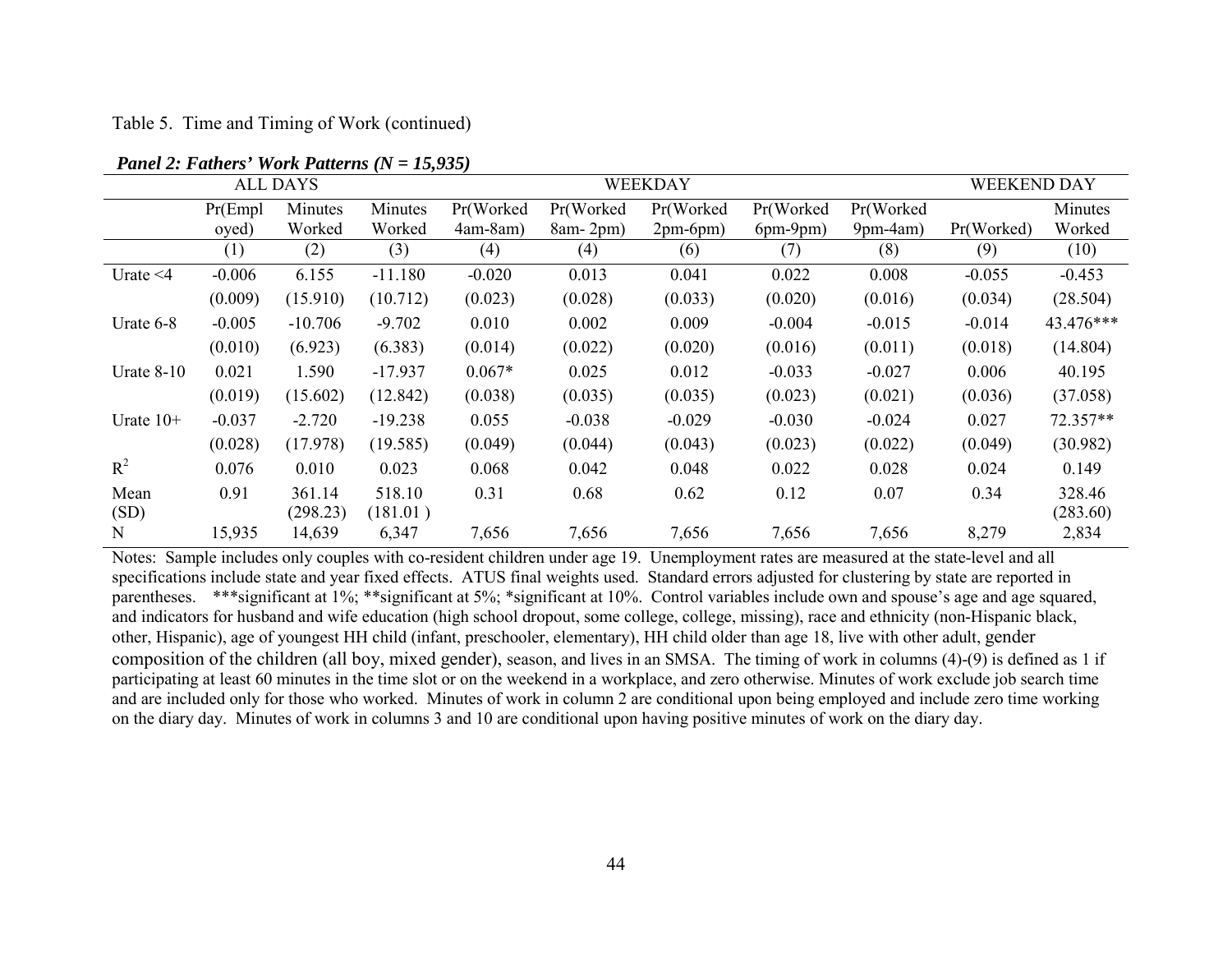|  | <b>Appendix Table A1. Couple Sample Selection</b> |
|--|---------------------------------------------------|
|--|---------------------------------------------------|

|                                                           | <b>Number of</b>    |
|-----------------------------------------------------------|---------------------|
|                                                           | <b>Observations</b> |
| Married and cohabitating individuals                      | 60,923              |
| Married and cohabitating individuals in heterosexual      | 60,636              |
| relationships                                             |                     |
| Married and cohabitating individuals aged 25–64 in        | 48,749              |
| heterosexual couples                                      |                     |
| Married and cohabitating individuals aged 25–64 in        | 34,153              |
| heterosexual couples with household children under age 19 |                     |
| Drop those who slept more than 20 hours on diary day      | 34,137              |
| Drop those sick more than 4 hours on diary day            | 34,001              |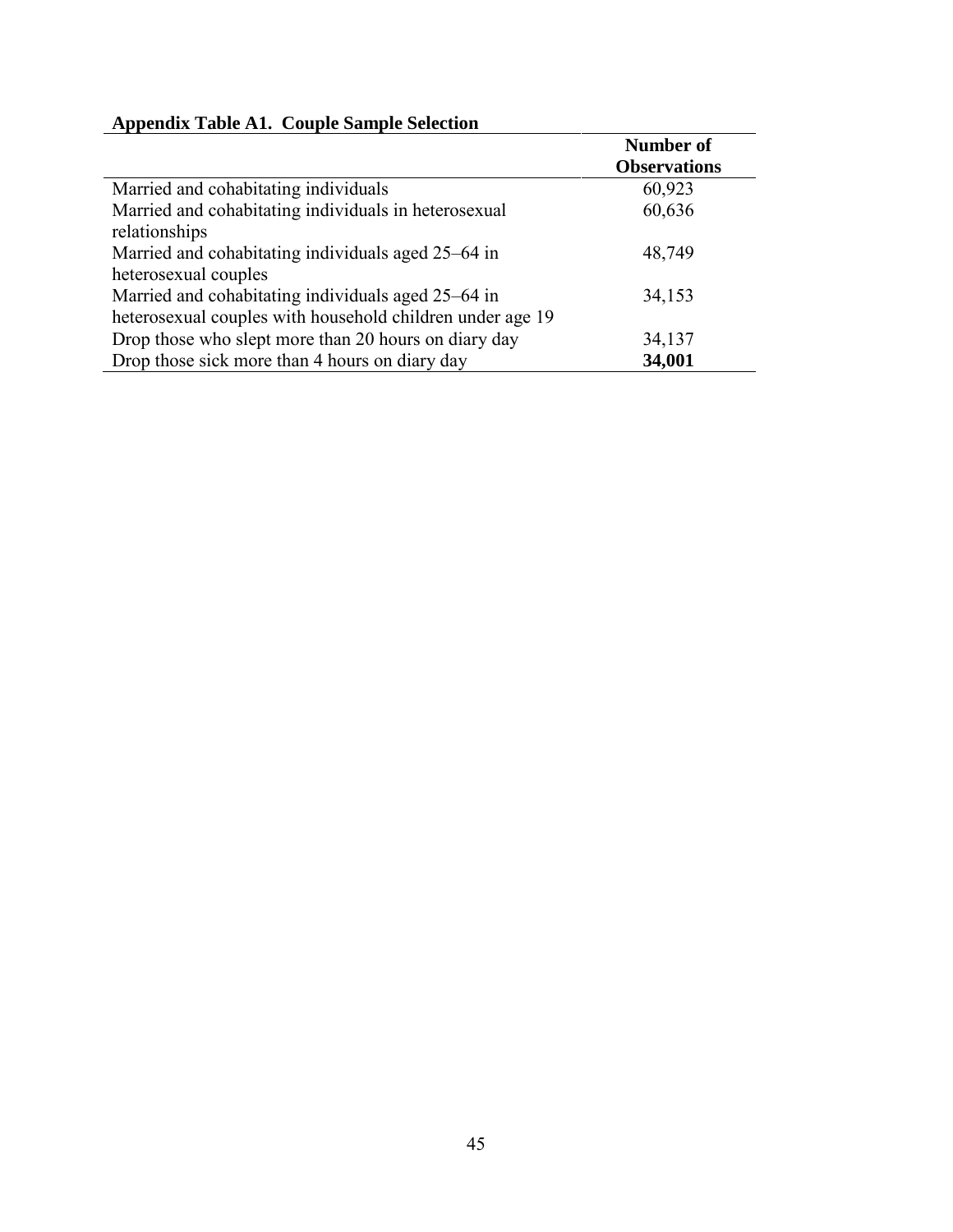| Variable                                   | <b>Definition</b>                                              |  |  |
|--------------------------------------------|----------------------------------------------------------------|--|--|
| Enriching childcare (children of all ages) |                                                                |  |  |
| 30102                                      | Reading to/with household children                             |  |  |
| 30103                                      | Playing with household children, not sports                    |  |  |
| 30104                                      | Arts and crafts with household children                        |  |  |
| 30105                                      | Playing sports with household children                         |  |  |
| 30106                                      | Talking with/listening to household children                   |  |  |
| 30107                                      | Helping/teaching household children (not related to education) |  |  |
| 30201                                      | Homework (household children)                                  |  |  |
| 30203                                      | Home schooling of household children                           |  |  |
| Enriching childcare (children aged $2+$ )  |                                                                |  |  |
| 1201                                       | Socializing and communicating                                  |  |  |
| 120307                                     | Playing games                                                  |  |  |
| 120309                                     | Arts and crafts as a hobby                                     |  |  |
| 120310                                     | Collecting as a hobby                                          |  |  |
| 120311                                     | Hobbies, except arts & crafts and collecting                   |  |  |
| 120401                                     | Attending performances                                         |  |  |
| 120402                                     | Attending museums                                              |  |  |
| 120403                                     | Attending movies/films                                         |  |  |
| 1301                                       | Participating in sports                                        |  |  |
| 1302                                       | Attending sporting events                                      |  |  |
| Reading and homework                       |                                                                |  |  |
| 30102                                      | Reading to/with household children                             |  |  |
| 30201                                      | Homework (household children)                                  |  |  |
| 30203                                      | Home schooling of household children                           |  |  |
| Play                                       |                                                                |  |  |
| 30103                                      | Playing with household children, not sports                    |  |  |
| 30104                                      | Arts and crafts with household children                        |  |  |
| 120307                                     | Playing games (children aged $2+$ )                            |  |  |
| 120309                                     | Arts and crafts as a hobby (children aged $2+$ )               |  |  |
| Sports and sporting events                 |                                                                |  |  |
| 30105                                      | Playing sports with household children                         |  |  |
| 1301                                       | Participating in sports (children aged $2+$ )                  |  |  |
| 1302                                       | Attending sporting events (children aged $2+$ )                |  |  |

**Table A2. Time Use Variables Created from the ATUS Diaries**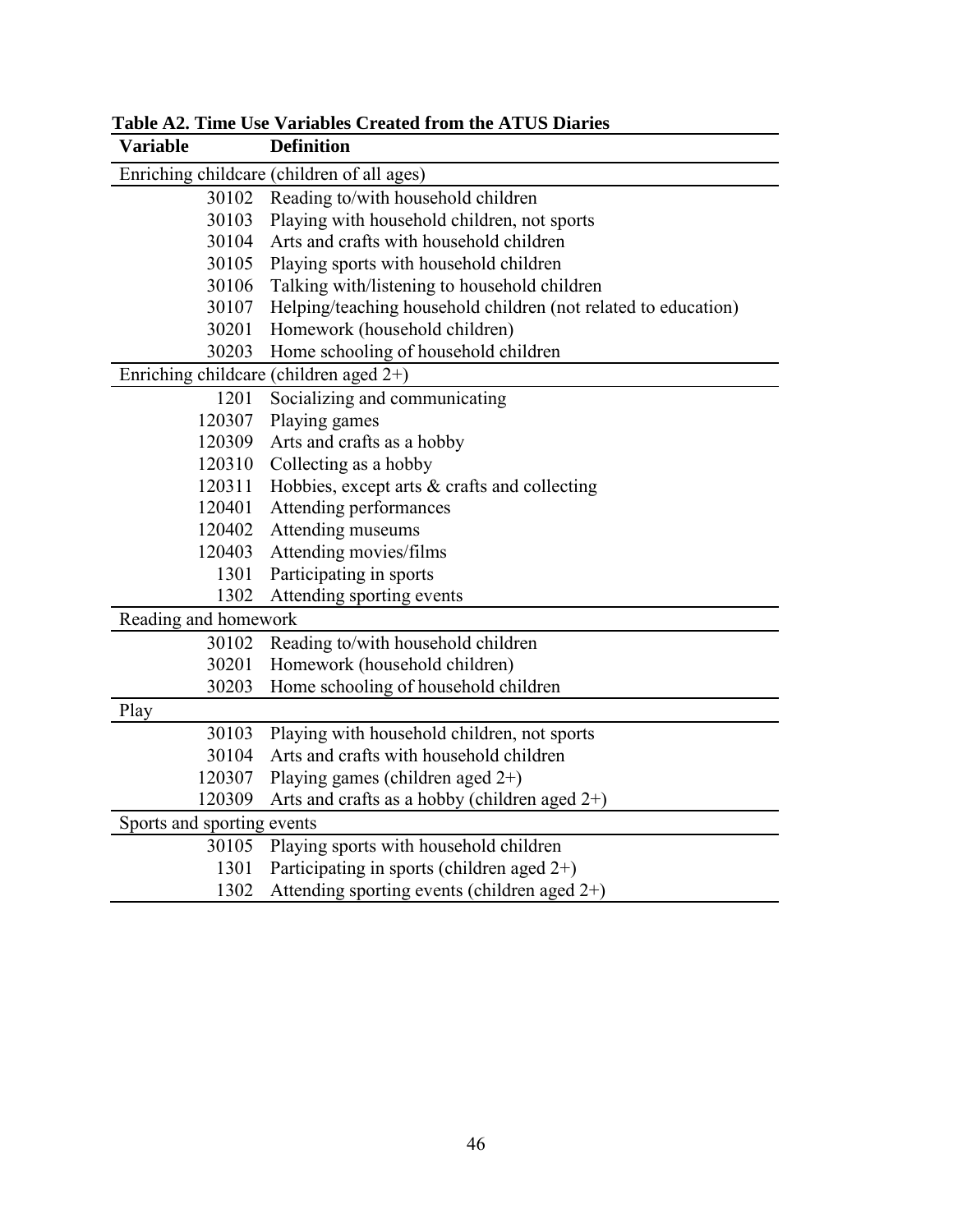## **Table A3. Mean Characteristics**

|                                     | Couple<br><b>Sample</b> | <b>Mother</b><br><b>Sample</b> | <b>Father</b><br><b>Sample</b> |
|-------------------------------------|-------------------------|--------------------------------|--------------------------------|
| <b>Economic conditions:</b>         |                         |                                |                                |
| State yearly unemployment rate      | 6.09                    | 6.08                           | 6.11                           |
| [overall min $2.45$ , max $14.86$ ] | (1.99)                  | (1.95)                         | (1.96)                         |
| Time together:                      |                         |                                |                                |
| Time with Spouse                    | 248.81                  | 239.05                         | 258.53                         |
|                                     | (247.63)                | (250.25)                       | (254.82)                       |
| All Time with Children              | 300.57                  | 359.38                         | 242.11                         |
|                                     | (297.99)                | (306.27)                       | (251.78)                       |
| Enriching Time with Children        | 48.37                   | 56.97                          | 39.83                          |
|                                     | (90.83)                 | (95.49)                        | (86.21)                        |
| Enriching Time with Children Alone  | 28.14                   | 37.38                          | 18.95                          |
|                                     | (72.72)                 | (85.34)                        | (54.99)                        |
| <b>Individual characteristics:</b>  |                         |                                |                                |
| Hispanic                            | 0.18                    | 0.18                           | 0.18                           |
| Non-Hispanic black                  | 0.08                    | 0.07                           | 0.09                           |
| Non-Hispanic other                  | 0.06                    | 0.06                           | 0.06                           |
|                                     | 40.03                   | 38.96                          | 41.09                          |
| Age                                 |                         |                                |                                |
|                                     | (9.25)                  | (8.96)                         | (10.28)                        |
| Spouse's age                        | 40.19                   | 41.33                          | 39.05                          |
|                                     | (9.99)                  | (10.18)                        | (9.91)                         |
| Wife HS dropout                     | 0.11                    | 0.11                           | 0.11                           |
| Wife some college                   | 0.27                    | 0.27                           | 0.27                           |
| Wife college                        | 0.36                    | 0.36                           | 0.37                           |
| Husband HS dropout                  | 0.12                    | 0.12                           | 0.12                           |
| Husband some college                | 0.24                    | 0.25                           | 0.23                           |
| Husband college                     | 0.35                    | 0.35                           | 0.35                           |
| Wife missing education              | 0.00                    | 0.00                           | 0.005                          |
| Husband missing education           | 0.004                   | 0.01                           | 0.00                           |
| Youngest child infant               | 0.26                    | 0.27                           | 0.26                           |
| Youngest child preschooler          | 0.19                    | 0.18                           | 0.19                           |
| Youngest child elementary student   | 0.33                    | 0.33                           | 0.33                           |
| Two children in household           | 0.40                    | 0.40                           | 0.41                           |
| Three or more children in household | 0.24                    | 0.24                           | 0.24                           |
| Cohabitating                        | 0.04                    | 0.04                           | 0.04                           |
| Child older than 18 in HH           | 0.13                    | 0.14                           | 0.13                           |
| Live with other adults              | 0.06                    | 0.06                           | 0.06                           |
| All boy HH children                 | 0.31                    | 0.32                           | 0.31                           |
| Mixed gender HH children            | 0.40                    | 0.39                           | 0.39                           |
| Resides in SMSA                     | 0.83                    | 0.83                           | 0.83                           |
| Wife employed                       | 0.67                    | 0.68                           | 0.66                           |
| Husband employed                    | 0.91                    | 0.91                           | 0.91                           |
| $\mathbf N$                         | 34,001                  | 18,066                         | 15,935                         |

Notes: Survey weights used. Standard deviations are in parentheses.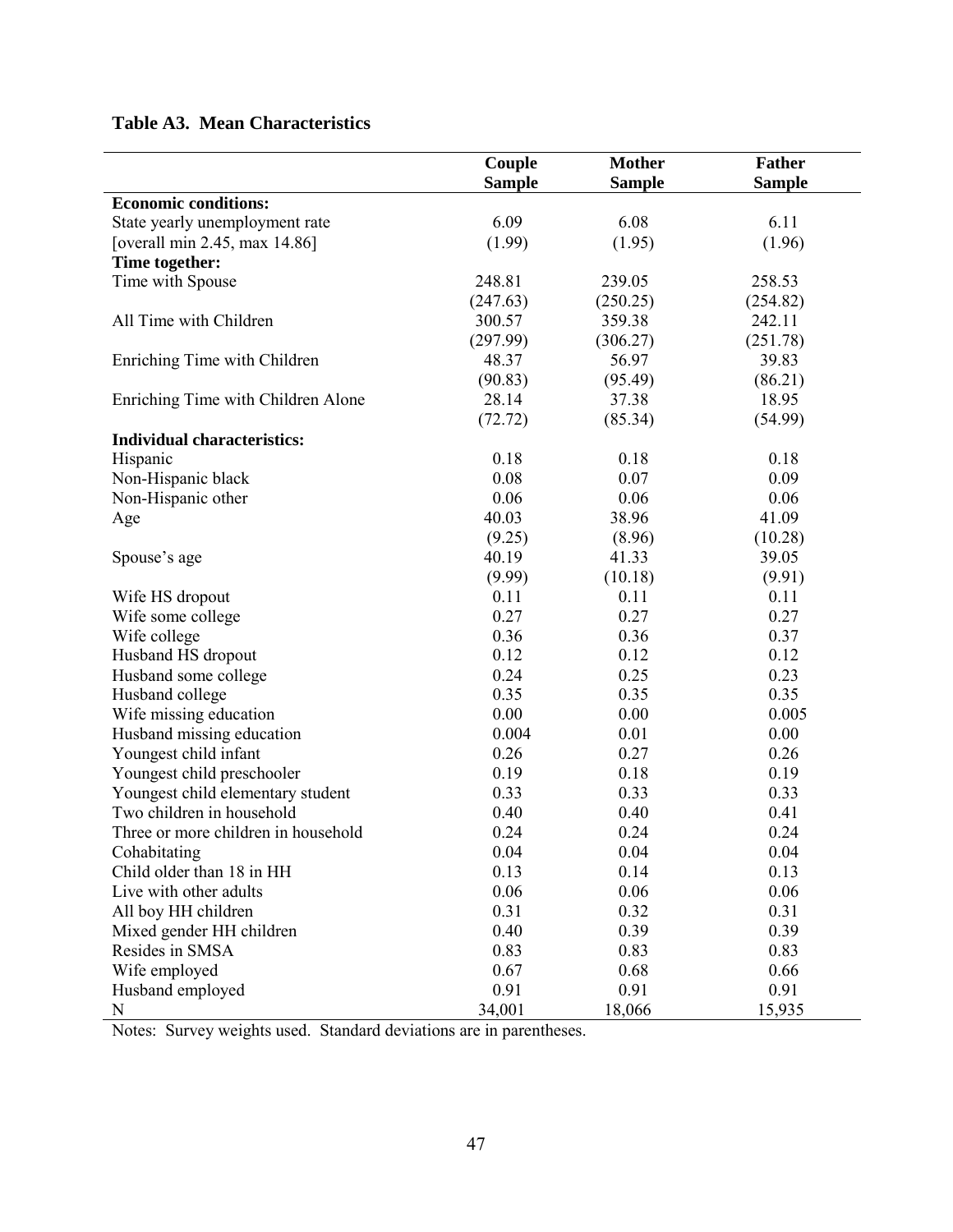# **Appendix Table A4. OLS Estimates**

|                                  |               | Mother's       | Father's     |
|----------------------------------|---------------|----------------|--------------|
|                                  | Parents' Time | Enriching      | Enriching    |
|                                  | Together      | Alone Time     | Alone Time   |
|                                  | $(N=34,001)$  | $(N = 18,066)$ | $(N=15,935)$ |
|                                  | (1)           | (2)            | (3)          |
| Urate                            | $-18.355***$  | 0.747          | $1.000**$    |
|                                  | (6.090)       | (0.936)        | (0.425)      |
| Urate $2$                        | $1.050***$    |                |              |
|                                  | (0.378)       |                |              |
| Hispanic                         | $-0.748$      | $-7.699***$    | $-4.445***$  |
|                                  | (5.430)       | (1.831)        | (1.018)      |
| <b>Black</b>                     | $-45.439***$  | $-12.432***$   | $-2.876**$   |
|                                  | (6.368)       | (2.415)        | (1.357)      |
| Other race                       | $-4.057$      | $-1.172$       | $-3.025$     |
|                                  | (4.804)       | (3.501)        | (2.160)      |
| Age                              | $-2.245$      | 2.083**        | 1.437**      |
|                                  | (2.529)       | (0.990)        | (0.708)      |
| Age squared                      | 19.091        | $-31.547***$   | $-18.445**$  |
|                                  | (28.551)      | (11.219)       | (7.778)      |
| Spouse's age                     | $-3.939*$     | 0.206          | 0.016        |
|                                  | (1.979)       | (1.114)        | (0.677)      |
| Spouse's age squared             | 4.024*        | $-0.269$       | $-0.223$     |
|                                  | (2.171)       | (1.239)        | (0.816)      |
| Wife HS dropout                  | 20.005***     | $-0.089$       | $-1.611$     |
|                                  | (5.840)       | (3.060)        | (2.418)      |
| Wife some college                | $-4.859$      | $-0.681$       | 1.076        |
|                                  | (5.086)       | (1.362)        | (1.526)      |
| Wife college                     | $-9.071$      | 1.017          | 3.127        |
|                                  | (5.451)       | (1.514)        | (1.991)      |
| Husband HS dropout               | $-2.345$      | $-0.474$       | $-3.890**$   |
|                                  | (5.685)       | (2.847)        | (1.788)      |
| Husband some college             | 0.511         | 1.157          | 0.816        |
|                                  | (4.306)       | (1.390)        | (1.236)      |
| Husband college                  | 11.427**      | $6.341***$     | 1.508        |
|                                  | (5.020)       | (1.446)        | (1.608)      |
| Wife college missing             | $-40.815$     | 0.000          | 5.329        |
|                                  | (24.804)      | (0.000)        | (8.906)      |
| Husband college missing          | $-36.344$     | $-1.031$       | 0.000        |
|                                  | (26.986)      | (7.927)        | (0.000)      |
| Youngest child is infant         | 19.574***     | 31.676***      | $11.151***$  |
|                                  | (5.554)       | (2.355)        | (1.892)      |
| Youngest child is preschooler    | $-2.533$      | 23.607***      | 15.559***    |
|                                  | (6.310)       | (2.272)        | (1.643)      |
| Youngest child elementary-school | $-4.508$      | 11.675***      | $7.071***$   |
| aged                             | (5.064)       | (1.406)        | (1.254)      |
|                                  |               |                |              |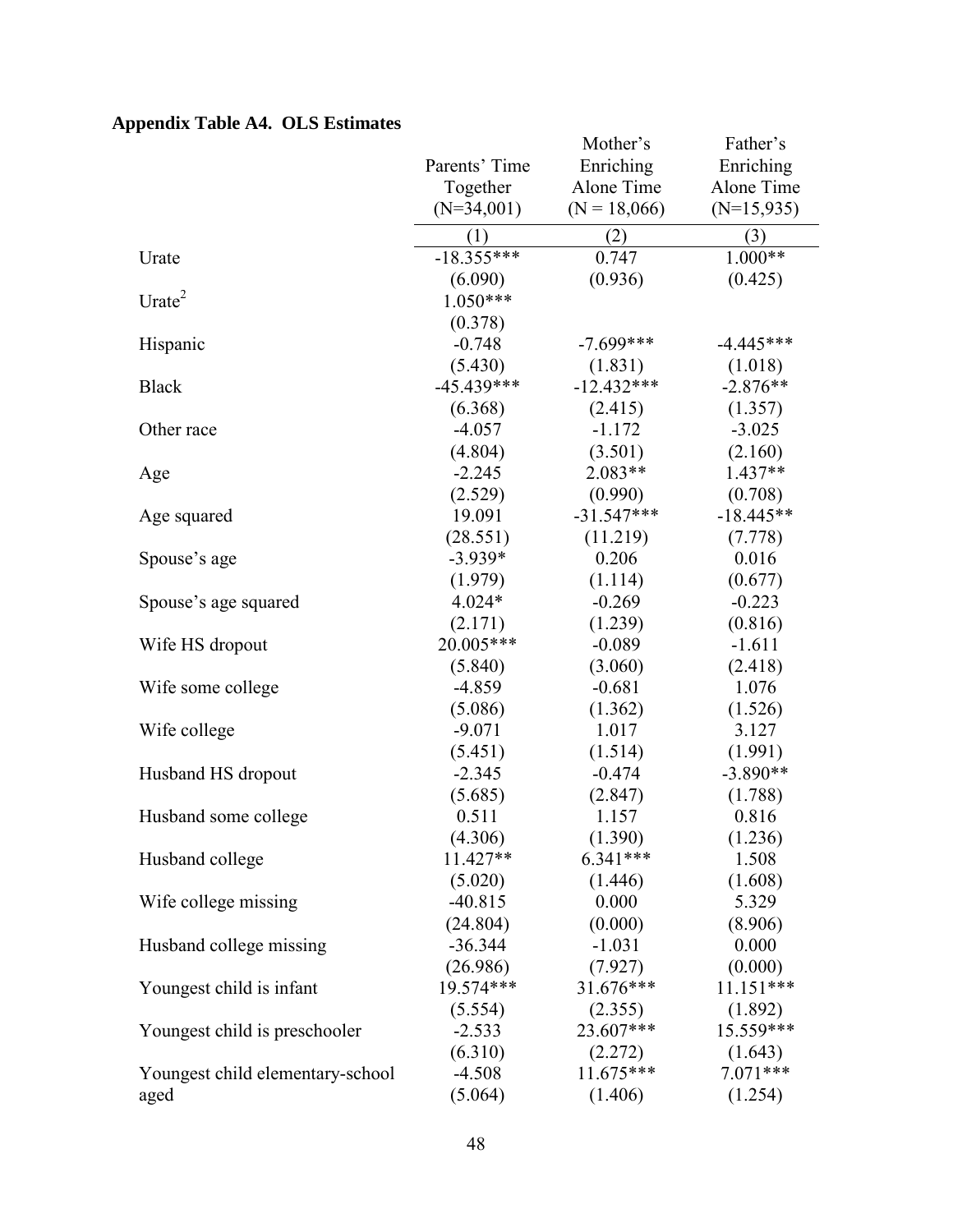| Two children in household     | $-2.993$     | 2.584      | 1.584      |
|-------------------------------|--------------|------------|------------|
|                               | (3.513)      | (1.611)    | (1.118)    |
| Three or more children in     | $-2.219$     | $7.211***$ | 3.905**    |
| household                     | (4.842)      | (1.796)    | (1.915)    |
| Winter                        | 12.528***    | $-2.570**$ | 1.636      |
|                               | (4.286)      | (1.227)    | (1.297)    |
| Spring                        | $-0.843$     | $-0.986$   | $-0.185$   |
|                               | (4.290)      | (1.555)    | (1.083)    |
| Summer                        | 14.300***    | 1.597      | 2.534**    |
|                               | (5.075)      | (1.632)    | (1.076)    |
| <b>SMSA</b>                   | $-3.517$     | 1.830      | 0.728      |
|                               | (4.389)      | (1.606)    | (1.401)    |
| Cohabitating couple           | $-5.061$     | $-5.625**$ | $-1.734$   |
|                               | (8.259)      | (2.710)    | (2.611)    |
| Child aged $19+$ in household | $-5.545$     | $-3.485**$ | 0.098      |
|                               | (4.312)      | (1.706)    | (1.681)    |
| All boys in household         | 3.322        | $-0.530$   | $6.257***$ |
|                               | (3.320)      | (1.273)    | (1.187)    |
| $Mixed$ – gender children in  | $-2.384$     | 1.228      | $3.791***$ |
| household                     | (3.998)      | (1.437)    | (1.269)    |
| Other adults in household     | $-8.938$     | $-4.732$   | $-3.606$   |
|                               | (8.271)      | (3.684)    | (2.201)    |
| Female                        | $-20.940***$ | 0.000      | 0.000      |
|                               | (2.628)      | (0.000)    | (0.000)    |
| $Year = 2003$                 | 2.611        | $-0.834$   | $-1.059$   |
|                               | (4.510)      | (2.201)    | (1.735)    |
| $Year = 2004$                 | $-5.052$     | 2.249      | 1.471      |
|                               | (4.415)      | (2.168)    | (2.004)    |
| $Year = 2006$                 | $-5.865$     | 0.945      | 1.769      |
|                               | (6.838)      | (3.234)    | (2.041)    |
| $Year = 2007$                 | 0.132        | 2.311      | 1.422      |
|                               | (5.809)      | (2.627)    | (1.628)    |
| $Year = 2008$                 | $-0.121$     | $-2.123$   | 1.396      |
|                               | (5.181)      | (2.363)    | (1.900)    |
| $Year = 2009$                 | 24.707***    | $-3.785$   | 0.708      |
|                               | (6.286)      | (3.021)    | (2.719)    |
| $Year = 2010$                 | 14.491**     | $-3.805$   | $-1.859$   |
|                               | (7.032)      | (4.105)    | (2.627)    |
| Constant                      | 467.462***   | $-8.718$   | $-18.949$  |
|                               | (54.490)     | (27.415)   | (16.667)   |

Notes: Column (1) is the full set of covariates from the quadratic specification in Table 1, full sample. Column (2) is the full set of covariates from the model in Panel 1 of Table 2 column 5, 'Mother's enriching time alone with children'. Column (3) is the full set of covariates from the model in Panel 2 of Table 2 column 5, 'Father's enriching time alone with children'. Regressions also include state FEs. Standard errors adjusted for clustering by state are reported in parentheses. \*\*\*  $p < 0.01$ , \*\*  $p < 0.05$ , \*  $p < 0.1$ .